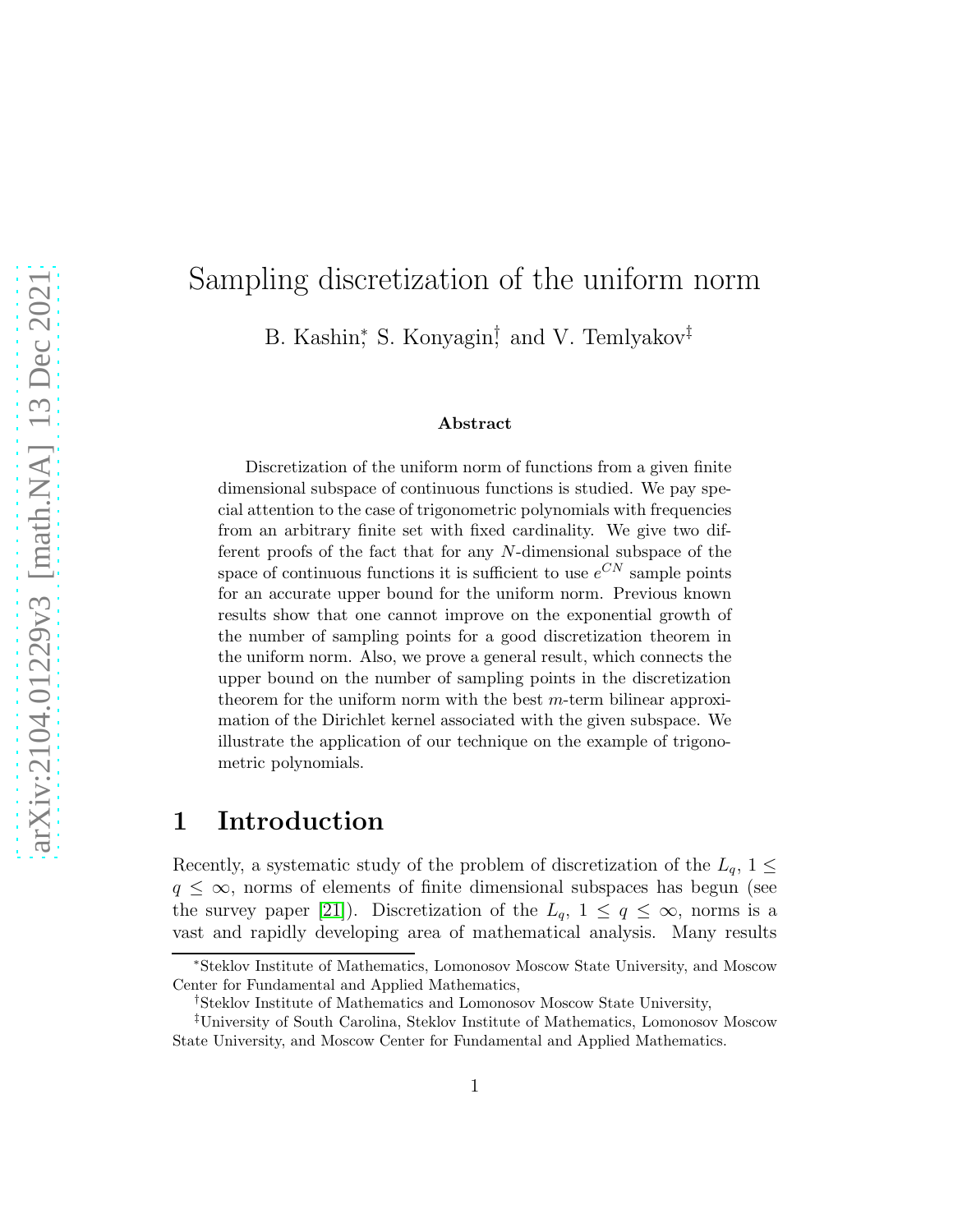are known in the case, when functions come from specific finite dimensional subspaces – trigonometric polynomials, algebraic polynomials, defined on different domains, including a sphere, and others. The reader can find a discussion of these results in the very recent survey paper [\[21\]](#page-34-0). Here we only cite results directly related to the new results of the paper. In this paper we concentrate on discretization results for arbitrary finite dimensional subspaces. Also, we try to find a characteristic of finite dimensional subspaces which governs the discretization of the uniform norm properties of these subspaces (see Section [2\)](#page-6-0). We now give very brief historical remarks.

The first results in sampling discretization were obtained by Bernstein [\[2\]](#page-32-0) and [\[3\]](#page-32-1) (see also [\[41\]](#page-36-0), Ch.10, Theorem (7.28)) for discretization of the uniform norm ( $L_{\infty}$  norm) of the univariate trigonometric polynomials in 1931-1932. The first results in sampling discretization of the integral norms  $L_q$ ,  $1 \leq q < \infty$ , were obtained by Marcinkiewicz  $(1 \lt q \lt \infty)$  and by Marcinkiewicz-Zygmund  $(1 \leq q \leq \infty)$  (see [\[41\]](#page-36-0), Ch.10, Theorems (7.5) and  $(7.28)$  for discretization of the  $L_q$  norms of the univariate trigonometric polynomials in 1937. Therefore, we also call sampling discretization results *Bernstein-type theorems* in the case of discretization of the uniform norm of functions from a finite dimensional subspace and *Marcinkiewicz-type theorems* in the case of integral norms of functions from a finite dimensional subspace (see [\[37\]](#page-35-0), [\[38\]](#page-36-1), [\[7\]](#page-33-0)). In the literature this kind of results is also known under the name *Marcinkiewicz-Zygmund inequalities* (see, for instance, [\[10\]](#page-33-1), [\[13\]](#page-33-2) and references therein). We discuss here the way which uses function values at a fixed finite set of points. This way of discretization is called *sampling discretization*. It is known from previous results that the discretization problem in the case  $q = \infty$  (uniform norm) brings new effects compared to the case  $q < \infty$ . In this paper we concentrate on the case  $q = \infty$ . We refer the reader to the survey paper [\[7\]](#page-33-0) and the papers [\[8\]](#page-33-3), [\[9\]](#page-33-4), [\[24\]](#page-34-1) for results on sampling discretization of the  $L_q$  norm for  $q \in [1,\infty)$ . For optimal in the sense of order results on sampling discretization of the  $L_2$  norm see [\[27\]](#page-35-1).

We discussed in [\[20\]](#page-34-2) (see also [\[7\]](#page-33-0)) the following setting of the discretization problem of the uniform norm. Let  $Q \subset \mathbb{Z}^d$  be a finite set. Denote  $N := |Q|$ its cardinality. Consider a subspace  $\mathcal{T}(Q)$  of trigonometric polynomials of the form

$$
f(\mathbf{x}) = \sum_{\mathbf{k} \in Q} c_{\mathbf{k}} e^{i(\mathbf{k}, \mathbf{x})}.
$$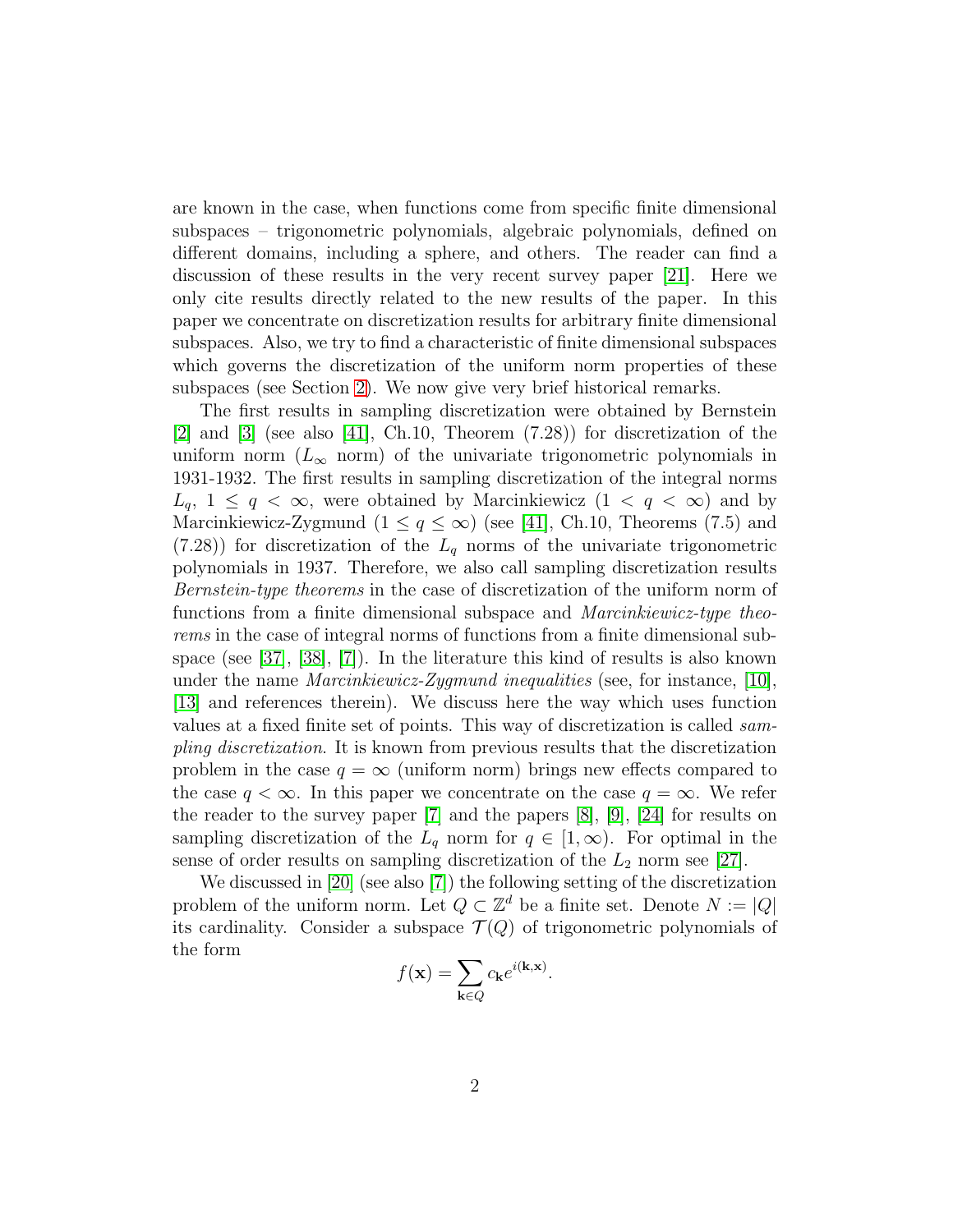Let  $\xi := \xi(m) := {\{\xi^j\}}_{j=1}^m \subset \mathbb{T}^d$  be a finite set of points. Clearly,

$$
||f||_{\xi(m)} := \max_{1 \le j \le m} |f(\xi^j)| \le ||f|| := ||f||_{\infty}
$$

where  $\|\cdot\|_{\infty}$  is the uniform norm. We are interested in estimating the following quantities  $E = eH$ 

$$
D(Q, m) := D(Q, m, d) := \inf_{\xi(m)} \sup_{f \in \mathcal{T}(Q)} \frac{\|f\|}{\|f\|_{\xi(m)}},
$$
  

$$
D(N, m) := D(N, m, d) := \sup_{Q, |Q| = N} D(Q, m, d).
$$

Certainly, one should assume that  $m \geq N$ . Then the characteristic  $D(Q, m)$ guarantees that there exists a set of m points  $\xi(m)$  such that for any  $f \in$  $\mathcal{T}(Q)$  we have

$$
||f|| \leq D(Q,m)||f||_{\xi(m)}
$$
.

In the case  $d = 1$  and  $Q = [-n, n]$  the classical Marcinkiewicz theorem (see [\[36\]](#page-35-2), p. 24) gives that  $D([-n, n], 4n) \leq C$ . Similar relation holds for  $D([-n_1, n_1] \times \cdots \times [-n_d, n_d], (4n_1) \times \cdots \times (4n_d))$  (see [\[36\]](#page-35-2), p. 102).

It was proved in [\[20\]](#page-34-2) (see also [\[7\]](#page-33-0)) that for a pair  $N, m$ , such that m is of order N we have that  $D(N,m)$  is of order  $N^{1/2}$ . We formulate this result as a theorem.

<span id="page-2-1"></span>**Theorem 1.1** ([\[20\]](#page-34-2),[\[7\]](#page-33-0)). For any constant  $c \geq 1$  there exists a positive con*stant* C *such that for any pair of parameters* N, m, with  $m \leq cN$  *we have* 

$$
D(N, m) \geq C N^{1/2}.
$$

*Also, there are two positive absolute constants*  $c_1$  *and*  $C_1$  *with the following property: For any*  $d \in \mathbb{N}$  *we have for*  $m \geq c_1 N$ 

$$
D(N, m, d) \le C_1 N^{1/2}.
$$

The following interesting phenomenon was observed in [\[20\]](#page-34-2) (see also [\[7\]](#page-33-0)). It turns out that the inequality  $D(N, m) \leq C$  is only possible if m grows exponentially with N. Namely, the following result was obtained in  $[20]$  (see also [\[7\]](#page-33-0)).

<span id="page-2-0"></span>**Theorem 1.2** ([\[20\]](#page-34-2),[\[7\]](#page-33-0)). Let  $\Lambda_N = \{k_j\}_{j=1}^N$  be a lacunary sequence:  $k_1 = 1$ ,  $k_{j+1} \ge bk_j, b > 1, j = 1, \ldots, N-1$ . Assume that a finite set  $\xi = {\xi^{\nu}}_{\nu=1}^m \subset \mathbb{T}$ *has the following property*

$$
\forall f \in \mathcal{T}(\Lambda_N) \qquad \|f\|_{\infty} \le L \max_{\nu} |f(\xi^{\nu})|.
$$
 (1.1)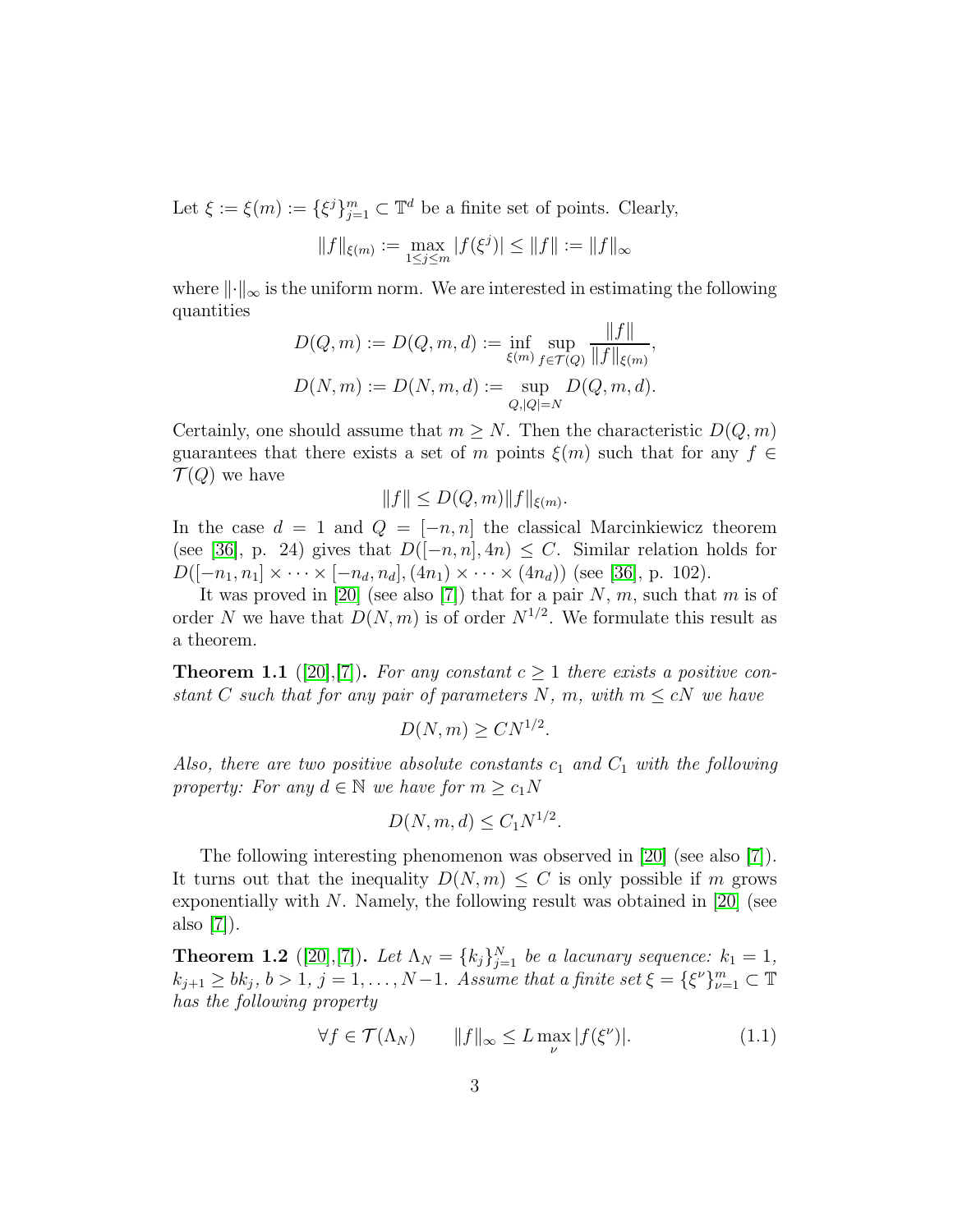$$
m \ge (N/e)e^{CN/L^2}
$$

*with a constant*  $C > 0$  *which may only depend on b.* 

In Section [4](#page-16-0) (see Corollary [4.1\)](#page-19-0) we prove a similar result for randomly cho-sen sets of frequences. Theorem [1.2](#page-2-0) demonstrates that the subspace  $\mathcal{T}(\Lambda_N)$ is a difficult one for sampling discretization in the uniform norm. It easily implies the following Proposition [1.1,](#page-3-0) which is an extension of the lower bound in Theorem [1.1.](#page-2-1)

<span id="page-3-0"></span>**Proposition 1.1.** *For any number*  $k \in \mathbb{N}$  *and any constant*  $c > 1$  *there exists a positive constant*  $C = C(k, c)$  *such that for any pair of parameters* N, m, *with*  $m \leq cN^k$  *we have* 

$$
D(N, m) \ge C \left(\frac{N}{\log N}\right)^{1/2}.
$$

In Section [4](#page-16-0) we show that a randomly chosen subspace  $\mathcal{T}(Q)$  is also a difficult one for sampling discretization in the uniform norm with high probability. In particular, we give in Section [4](#page-16-0) a probabilistic proof of Proposition [1.1.](#page-3-0) Note that in the case of  $\Lambda_N$  the largest frequency  $k_N$  is at least of the exponential order in  $N$ . In the random example from Section [4](#page-16-0) the largest frequency is at most of the polynomial growth in N.

In Section [2](#page-6-0) we complement Theorem [1.2](#page-2-0) with the corresponding upper bound for an arbitrary N-dimensional subspace of the space  $\mathcal{C}(\Omega)$  of functions continuous on a compact set  $\Omega \subset \mathbb{R}^d$ .

<span id="page-3-1"></span>**Theorem 1.3.** Let  $X_N$  be an N-dimensional subspace of  $\mathcal{C}(\Omega)$ . There exists *a* set  $\xi = {\xi^{\nu}}_{\nu=1}^m$  of  $m \leq 9^N$  points such that for any  $f \in X_N$  we have

<span id="page-3-2"></span>
$$
||f||_{\infty} \le 2 \max_{\nu} |f(\xi^{\nu})|.
$$
 (1.2)

Theorem [1.2](#page-2-0) shows that Theorem [1.3](#page-3-1) provides the best in the sense of order of log m result for sampling discretization of the uniform norm of  $N$ dimensional subspaces. Theorems [1.2](#page-2-0) and [1.3](#page-3-1) answer the question of the number of sample points needed for the inequality  $||f||_{\infty} \leq C \max_{\nu} |f(\xi^{\nu})|$ with  $C$  being and absolute constant. We now mention some results, where the constant  $C$  is allowed to depend on  $N$ . The following result was obtained in [\[31\]](#page-35-3) (see Proposition 1.2.3 there).

*Then*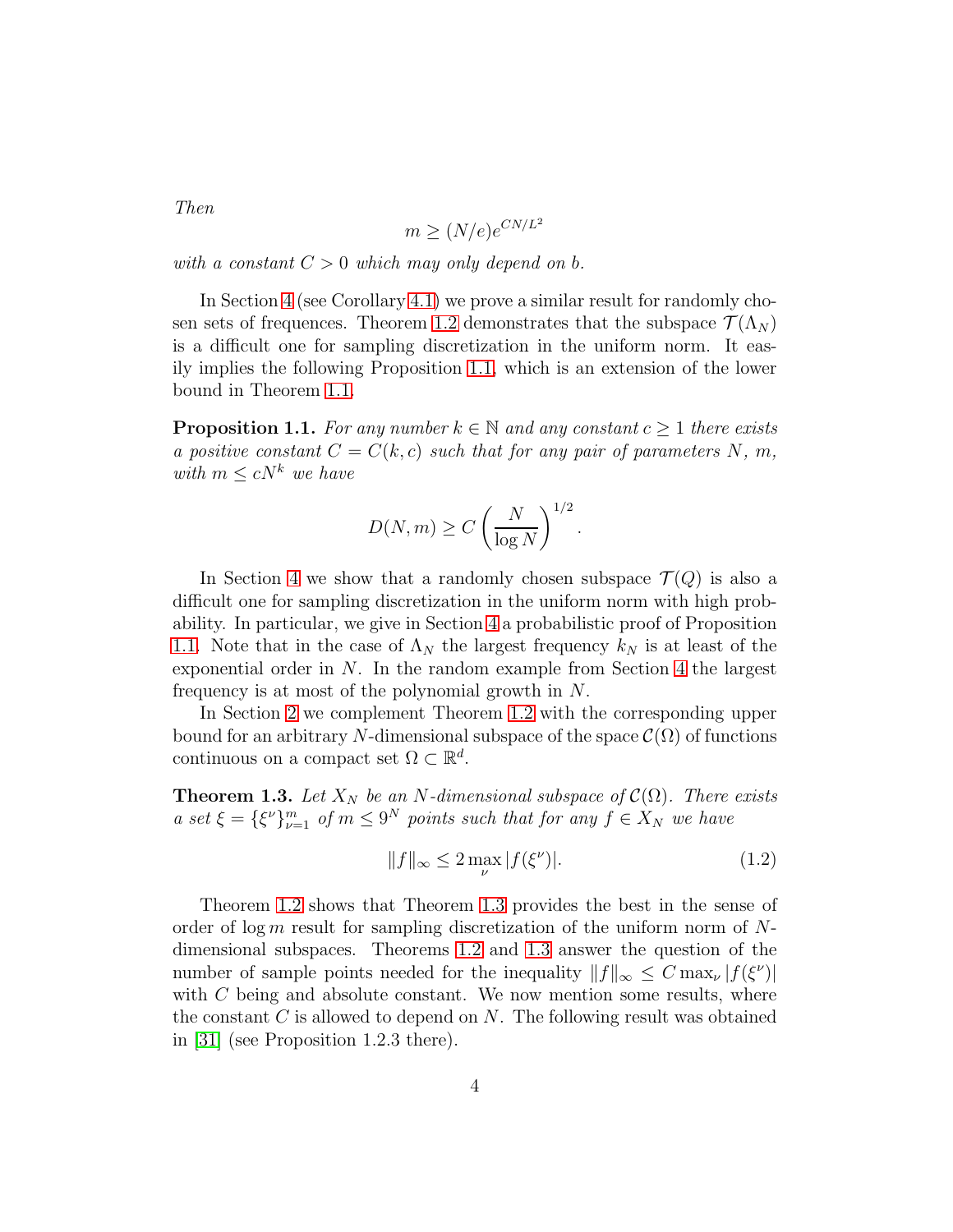**Theorem 1.4** ([\[31\]](#page-35-3)). Let  $X_N$  be an N-dimensional subspace of  $\mathcal{C}(\Omega)$  and let  $\varepsilon > 0$ . There exists a set  $\xi = {\xi^{\nu}}_{\nu=1}^{N}$  of N points such that for any  $f \in X_N$ *we have*

$$
||f||_{\infty} \le (N + \varepsilon) \max_{\nu} |f(\xi^{\nu})|.
$$
 (1.3)

The following conditional result, which connects the upper bound in the discretization theorem for the uniform norm with the Nikol'skii-type inequality between  $\mathcal C$  and  $L_2$  norms, was proved in [\[7\]](#page-33-0).

<span id="page-4-0"></span>**Theorem 1.5** ([\[7\]](#page-33-0)). Let  $\Omega := [0,1]^d$ . Assume that a real N-dimensional *subspace*  $Y_N \subset \mathcal{C}(\Omega)$  *satisfies the Nikol'skii-type inequality: for any*  $f \in Y_N$ 

$$
||f||_{\infty} \le H(N)||f||_2, \quad ||f||_2 := \left(\int_{\Omega} |f(\mathbf{x})|^2 d\mu\right)^{1/2},\tag{1.4}
$$

*where*  $\mu$  *is the Lebesgue measure on*  $\Omega$ *. Then for any*  $a > 1$  *there exists a*  $set \xi(m) = {\xi^{j}}_{j=1}^{m} \subset \Omega$  *with the property:*  $m \le aN$  *and for any*  $f \in Y_N$  *we have*

$$
||f||_{\infty} \leq C(a)H(N) \max_{1 \leq j \leq m} |f(\xi^j)|,
$$

*where* C(a) *is a positive constant.*

In Section [2](#page-6-0) we prove a result in a style of Theorem [1.5.](#page-4-0) We now describe that result. Let  $\Omega$  be a compact subset of  $\mathbb{R}^d$  and let  $\mu$  be a probability measure on  $\Omega$ . Let as above  $X_N$  be an N-dimensional subspace of  $\mathcal{C} := \mathcal{C}(\Omega)$ . Assume that there exists an orthonormal basis  $\{u_j\}_{j=1}^N$  with respect to the measure  $\mu$  of the subspace  $X_N$ . Denote

$$
\mathcal{D}_{X_N}(x,y) := \sum_{j=1}^N u_j(x)\bar{u}_j(y), \quad x, y \in \Omega,
$$

the corresponding Dirichlet kernel. Then for any  $f \in X_N$  we have

$$
f(x) = \int_{\Omega} \mathcal{D}_{X_N}(x, y) f(y) d\mu.
$$

Consider the following problem of constrained best M-term approximation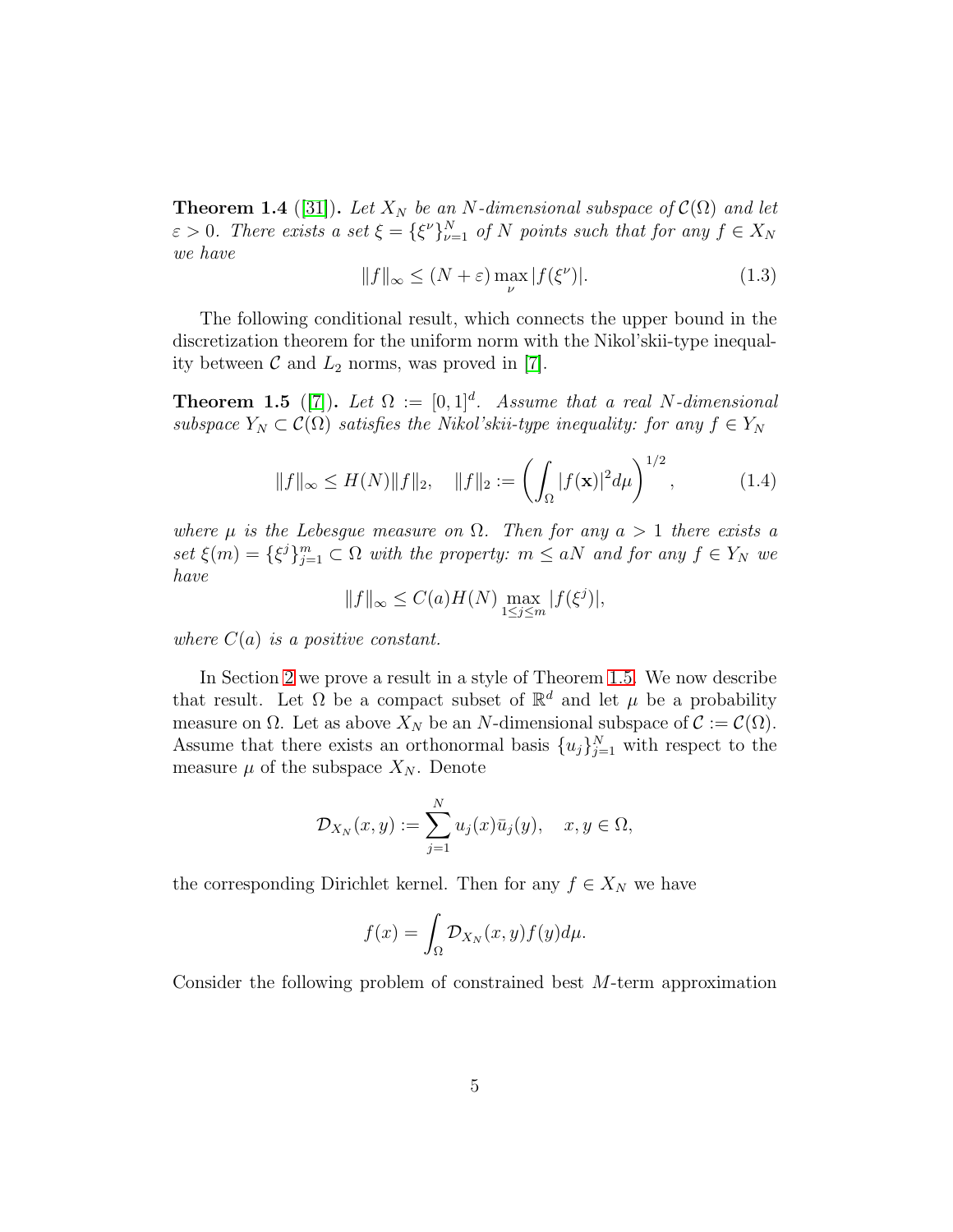with respect to the bilinear dictionary. Define

$$
\mathcal{B}_M(X_N^{\perp}) := \Big\{ \mathcal{W} : \mathcal{W}(x,y) = \sum_{i=1}^M w_i(x)v_i(y), \ w_i \in \mathcal{C}, \ v_i \in L_1, i = 1, \dots, M,
$$

satisfying the condition: For any  $f \in X_N$  and each  $x \in \Omega$  we have

$$
\int_{\Omega} \mathcal{W}(x, y) f(y) d\mu = 0 \Big\}.
$$

Consider

$$
\sigma_M^c(\mathcal{D}_{X_N})_{(\infty,1)} := \inf_{\mathcal{W}\in\mathcal{B}_M(X_N^{\perp})} \sup_{x\in\Omega} \|\mathcal{D}_{X_N}(x,\cdot) - \mathcal{W}(x,\cdot)\|_1.
$$

Under a certain condition (see Condition D below) on the subspace  $X_N$  (see Theorem [2.1](#page-7-0) below) we prove in Section [2](#page-6-0) that there exists a set of points  $\{\xi^{\nu}\}_{\nu=1}^m$  such that for any  $f\in X_N$ 

<span id="page-5-0"></span>
$$
||f||_{\infty} \leq 6\sigma_M^c(\mathcal{D}_{X_N})_{(\infty,1)} \left( \max_{\nu} |f(\xi^{\nu})| \right). \tag{1.5}
$$

We point out that inequality  $(1.5)$  is a condition result – it is proved under Condition D, which is a condition on the  $L_1$  norm discretization of functions from a special subspace related to the subspace  $X_N$ . Therefore, in order to apply inequality [\(1.5\)](#page-5-0) we need to establish the corresponding discretization theorem. Here we use known results on the  $L_1$  discretization (see Theorem [2.2](#page-8-0) below).

In Section [3](#page-12-0) we study a problem closely connected with the discussed above problem of estimation of the quantities  $\sigma_M^c(\mathcal{D}_{X_N})_{(\infty,1)}$  in a special case of trigonometric polynomials. In this case  $X_N$  is a subspace  $\mathcal{T}(Q)$  of trigonometric polynomials with frequencies from  $Q \subset \mathbb{Z}^d$ ,  $|Q| = N$ . Then  $\Omega = [0, 2\pi]^d$ ,  $\mu$  is the normalized Lebesgue measure, and for  $\mathbf{x}, \mathbf{y} \in [0, 2\pi]^d$ we have

$$
\mathcal{D}_{\mathcal{T}(Q)}(\mathbf{x}, \mathbf{y}) = \mathcal{D}_{Q}(\mathbf{x} - \mathbf{y}), \qquad \mathcal{D}_{Q}(\mathbf{x}) := \sum_{\mathbf{k} \in Q} e^{i(\mathbf{k}, \mathbf{x})}.
$$

Clearly, for any  $g \in \mathcal{T}(\Lambda)$ ,  $Q \cap \Lambda = \emptyset$ ,  $|\Lambda| = M$ , we have

$$
\sigma_M^c(\mathcal{D}_{\mathcal{T}(Q)})_{(\infty,1)} \leq \|\mathcal{D}_Q - g\|_1.
$$

This motivates us to construct generalized de la Vallée Poussin kernels for sets Q. Namely, for a given  $Q \subset \mathbb{Z}^d$  and  $M \in \mathbb{N}$  we are interested in construction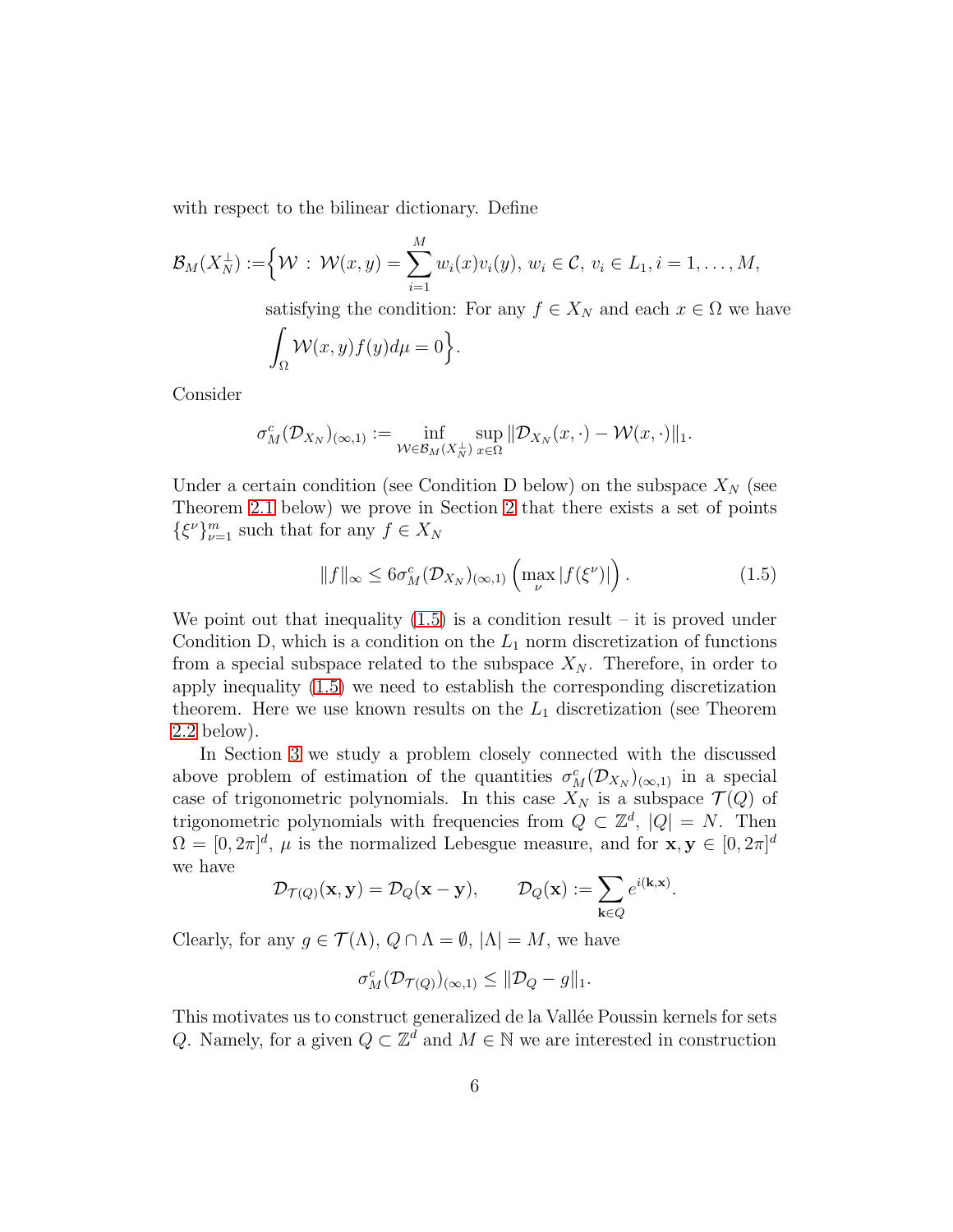of an M-term trigonometric polynomial  $\mathcal{V}_{Q,M}$  such that  $\hat{\mathcal{V}}_{Q,M}(\mathbf{k}) = 1$  for  $k \in Q$  with small  $L_1$  norm. In particular, we prove in Section [3](#page-12-0) (see Theorem [3.1\)](#page-14-0) that for any  $Q \subset \mathbb{Z}^d$  there exists  $V_{Q,M}$  such that  $\|\mathcal{V}_{Q,M}\|_1 \leq 2$  provided  $M \geq 2^{4|Q|}$ . Also, we study there the following question. Find necessary and sufficient conditions on  $M$ , which guarantee existence of  $\mathcal{V}_{Q,M}$  with the property  $\|\mathcal{V}_{Q,M}\|_1 \leq C_1|Q|^{\alpha}, \ \alpha \in [0, 1/2)$ , for all Q of cardinality n. These conditions are given in Corollary [3.1](#page-15-0) and Remark [3.1.](#page-15-1) Roughly, they state that  $\log M$  should be of order  $n^{1-2\alpha}$ .

It is known how sampling discretization results for arbitrary subspaces  $X_N \subset L_q(\Omega, \mu)$  can be used for proving general inequalities between optimal sampling recovery in  $L_q$  and the Kolmogorov widths in the uniform norm of function classes. In the case  $q = 2$  it was demonstrated in [\[39\]](#page-36-2). In Section [5](#page-21-0) we apply sampling discretization results from Section [2](#page-6-0) and obtain general inequalities for optimal sampling recovery in the uniform norm (see, for instance, Theorem [5.2\)](#page-23-0).

In Section [6](#page-26-0) we give some further comments on sampling discretization results in the uniform norm and on techniques used for their proofs.

# <span id="page-6-0"></span>2 Upper bounds for discretization in the uniform norm

We begin with a simple proof of the fact that for discretization of the uniform norm of elements of any N-dimensional subspace of  $\mathcal{C}(\Omega)$  it is sufficient to use  $e^{CN}$  sample points. We now prove Theorem [1.3.](#page-3-1)

Proof of Theorem [1.3.](#page-3-1) The proof is based on the idea of covering numbers. Let X be a Banach space and let  $B<sub>X</sub>$  denote the unit ball of X with the center at 0. Denote by  $B_X(y, r)$  a ball with center y and radius r:  ${x \in X : ||x - y|| \leq r}$ . For a compact set A and a positive number  $\varepsilon$  we define the covering number  $N_{\varepsilon}(A, X)$  as follows

$$
N_{\varepsilon} := N_{\varepsilon}(A, X) := \min\{n : \exists y^1, \dots, y^n, : A \subseteq \bigcup_{j=1}^n B_X(y^j, \varepsilon)\}.
$$

It is well known (see, for instance, [\[34\]](#page-35-4), p.145) that for any N-dimensional Banach space  $X$  we have

<span id="page-6-1"></span>
$$
N_{\varepsilon}(B_X, X) \le (1 + 2/\varepsilon)^N. \tag{2.1}
$$

We apply bound [\(2.1\)](#page-6-1) in the case of  $X = X_N$  equipped with the uniform norm  $\mathcal{C}(\Omega)$  with  $\varepsilon = 1/4$  and find a covering net  $\mathcal{N}_{1/4} = \{g^j\}_{j=1}^{N_{1/4}}, N_{1/4} \leq 9^N$ .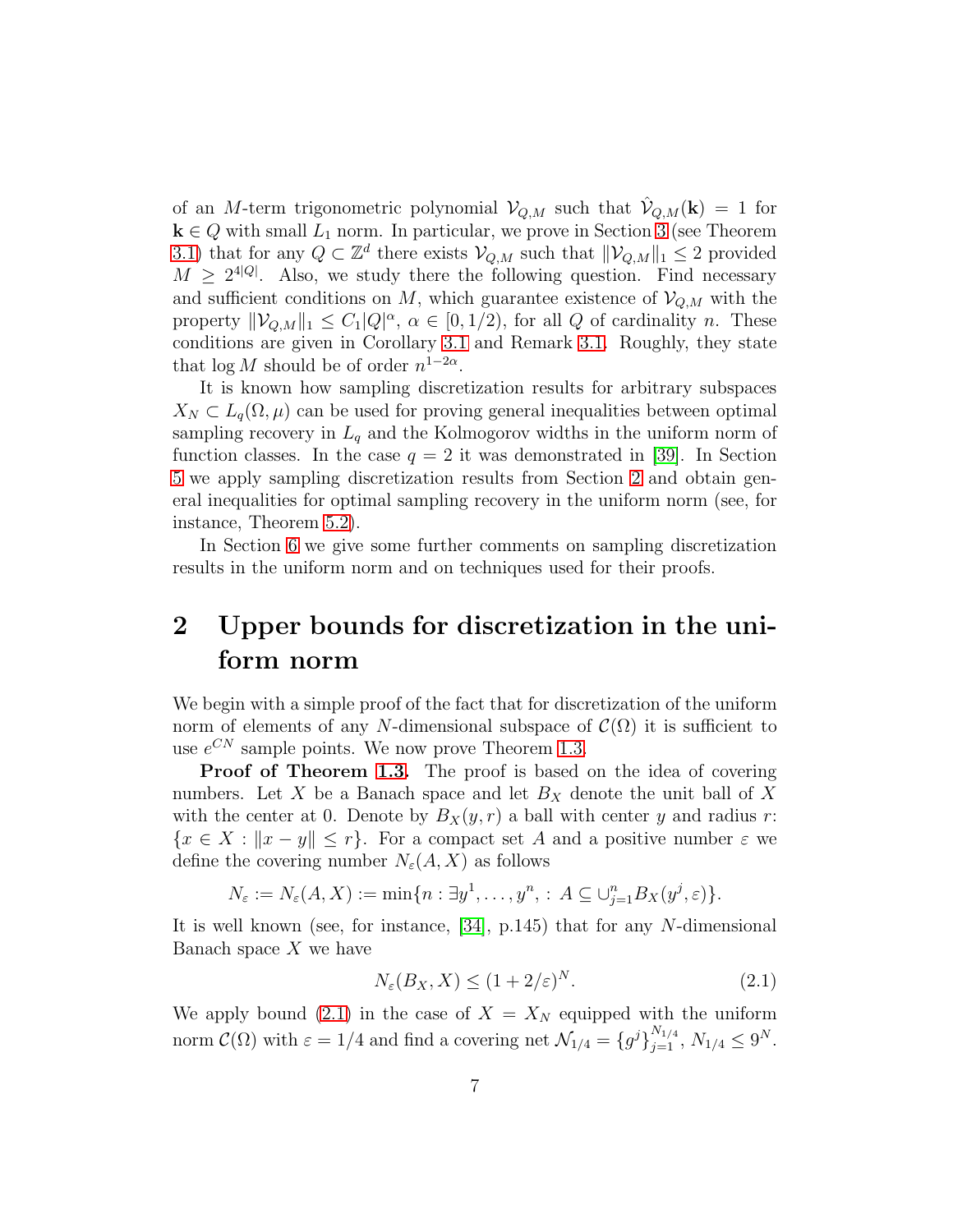Let  $\xi^{\nu}$  be a point of maximum of  $|g^{\nu}(x)|$  over  $\Omega$ . We now prove that the set  $\{\xi^{\nu}\}_{\nu=1}^{N_{1/4}}$  satisfies [\(1.2\)](#page-3-2). Clearly, it is sufficient to check (1.2) for  $f \in X_N$ ,  $||f||_{\infty} = 1$ . By the covering property of the net  $\mathcal{N}_{1/4}$  there exists a  $g^{j(f)} \in \mathcal{N}_{1/4}$ such that  $||f - g^{j(f)}||_{\infty} \leq 1/4$ . Therefore, we have

$$
|f(\xi^{j(f)})| \ge |g^{j(f)}(\xi^{j(f)})| - 1/4 = ||g^{j(f)}||_{\infty} - 1/4 \ge 1/2,
$$

which proves [\(1.2\)](#page-3-2). The proof of Theorem [1.3](#page-3-1) is complete.

Note, that it is known (see Theorem [1.2](#page-2-0) above and [\[7\]](#page-33-0), Theorem 6.7) that even in the case of subspaces  $X_N$  spanned by the exponentials  $e^{ikx}$ ,  $k \in Q \subset \mathbb{Z}$ ,  $|Q| = N$  the exponential bound in Theorem [1.3](#page-3-1) cannot be improved (see Section [3](#page-12-0) for details). Therefore, we would like to find some characteristics of a subspace  $X_N$  which allow us to prove better upper bounds for the number of sampling points for good discretization. We now discuss one of such characteristics. Let  $\Omega$  be a compact subset of  $\mathbb{R}^d$  and let  $\mu$  be a probability measure on  $\Omega$ . Let as above  $X_N$  be an N-dimensional subspace of  $\mathcal{C}(\Omega)$ . We now prove bound [\(1.5\)](#page-5-0).

**Proof of [\(1.5\)](#page-5-0).** First, we introduce the condition mentioned right before inequality  $(1.5)$  – Condition D. Second, we prove Theorem [2.1,](#page-7-0) which contains inequality [\(1.5\)](#page-5-0). Let  $\mathcal{W}_M = \sum_{i=1}^M w_i^* v_i^* \in \mathcal{B}_M(X_N^{\perp})$  be such that

$$
\sup_{x \in \Omega} \|\mathcal{D}_{X_N}(x,\cdot) - \mathcal{W}_M(x,\cdot)\|_1 \leq 2\sigma_M^c(\mathcal{D}_{X_N})_{(\infty,1)}.
$$

Assume as above that  ${u_j}_{j=1}^N$  is an orthonormal basis with respect to the measure  $\mu$  of the subspace  $X_N$ . Consider a subspace of  $L_1(\Omega, \mu)$ 

$$
Y_S := \mathrm{span}\{v_j^*(y)f(y), \bar{u}_i(y)f(y) : f \in X_N, j = 1, \ldots, M, i = 1, \ldots, N\}.
$$

Then  $S := \dim Y_S \leq (M + N)N$ .

**Condition D.** Suppose that  $X_N$  is such that there exists a set of points  $\{\xi^{\nu}\}_{\nu=1}^m$  and a set of positive weights  $\{\lambda_{\nu}\}_{\nu=1}^m$  such that for any  $g \in Y_S$ 

<span id="page-7-1"></span>
$$
\frac{1}{2}||g||_1 \le \sum_{\nu=1}^m \lambda_\nu |g(\xi^\nu)| \le \frac{3}{2}||g||_1. \tag{2.2}
$$

<span id="page-7-0"></span>**Theorem 2.1.** *Let*  $X_N \subset \mathcal{C}(\Omega)$  *be an N*-dimensional subspace. Assume that *function* 1 *belongs to*  $X_N$  *(if not, we include it, which results in increase of dimension by 1). Assume that*  $X_N$  *satisfies Condition D. Then for the set of points*  $\{\xi^{\nu}\}_{\nu=1}^{m}$  *from Condition D we have: For any*  $f \in X_N$ 

$$
||f||_{\infty} \leq 6\sigma_M^c(\mathcal{D}_{X_N})_{(\infty,1)} \left( \max_{\nu} |f(\xi^{\nu})| \right).
$$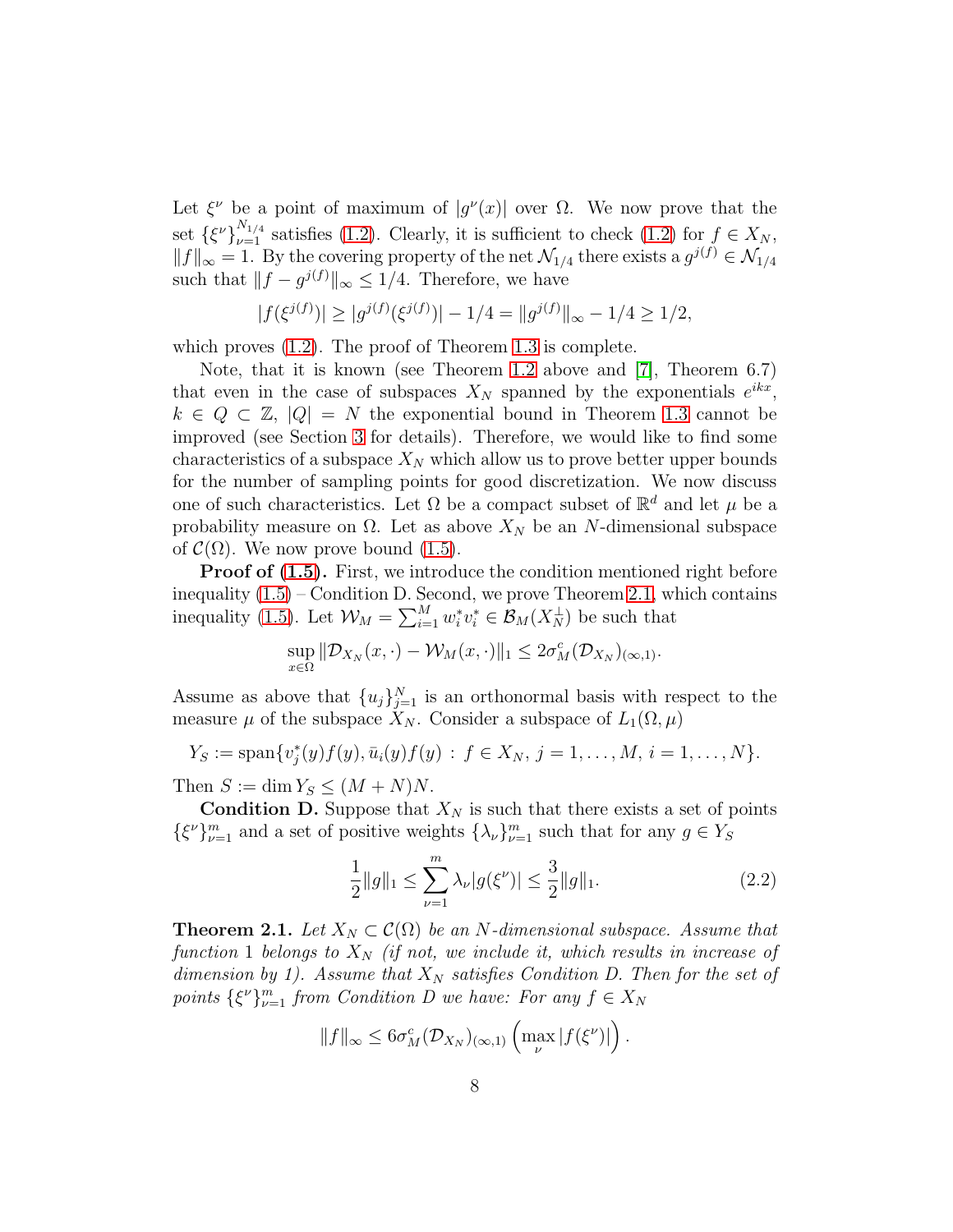*Proof.* Take any  $f \in X_N$ . By the properties of the kernels  $\mathcal{D}_{X_N}$  and  $\mathcal{W}_M$  we have for  $\mathcal{K}(x, y) := \mathcal{D}_{X_N}(x, y) - \mathcal{W}_M(x, y)$ 

$$
|f(x)| = |\int_{\Omega} \mathcal{K}(x, y) f(y) d\mu| \le \int_{\Omega} |\mathcal{K}(x, y) f(y)| d\mu.
$$

It follows directly from the definition of the subspace  $Y_S$  that for each  $x \in \Omega$ we have  $\mathcal{K}(x, y)f(y) \in Y_{\mathcal{S}}$ . Therefore, we use the left inequality of [\(2.2\)](#page-7-1) and continue

$$
\leq 2\sum_{\nu=1}^m \lambda_{\nu}|\mathcal{K}(x,\xi^{\nu})f(\xi^{\nu})| \leq \left(\max_{\nu} |f(\xi^{\nu})|\right)2\sum_{\nu=1}^m \lambda_{\nu}|\mathcal{K}(x,\xi^{\nu})|.
$$

Our assumption that function 1 belongs to  $X_N$  and the definition of  $Y_S$  imply that for each  $x \in \Omega$  we have  $\mathcal{K}(x, y) \in Y_{S}$ . Applying the right inequality of  $(2.2)$ , we obtain

$$
\leq \left(\max_{\nu} |f(\xi^{\nu})|\right)3\|\mathcal{K}(x,\cdot)\|_{1} \leq 6\sigma_{M}^{c}(\mathcal{D}_{X_{N}})_{(\infty,1)}\left(\max_{\nu} |f(\xi^{\nu})|\right).
$$

 $\Box$ 

Theorem [2.1](#page-7-0) is proved.

This completes the proof of inequality [\(1.5\)](#page-5-0).

<span id="page-8-1"></span>Remark 2.1. *We can modify Condition D by replacing constants* 1/2 *and*  $3/2$  *in* [\(2.2\)](#page-7-1) by positive constants  $c_0$  and  $C_0$ . Then Theorem [2.1](#page-7-0) holds with *the constant* 6 *replaced by*  $C(c_0, C_0)$ *.* 

Theorem [2.1](#page-7-0) is a conditional result, which guarantees good discretization of the uniform norm under a certain condition on the subspace  $X_N$ . We now demonstrate that Theorem [2.1](#page-7-0) provides a rather powerful tool for the uniform norm discretization.

First of all we comment on the Condition D. The following result is from [\[9\]](#page-33-4) (see Theorem 2.3 there).

<span id="page-8-0"></span>**Theorem 2.2** ([\[9\]](#page-33-4)). *Given*  $1 \leq p \leq 2$ , an arbitrary *N*-dimensional sub*space*  $X_N$  *of*  $L_p(\Omega, \mu)$  *and any*  $\varepsilon \in (0, 1)$ *, there exist*  $\xi^1, \ldots, \xi^m \in \Omega$  *and*  $w_1, \ldots, w_m > 0$  such that  $m \leq C_p(\varepsilon)N \log^3 N$  with  $C_p(\varepsilon)$  depending only on p*,* ε *and*

$$
(1 - \varepsilon) \|f\|_p \le \left(\sum_{\nu=1}^m w_\nu |f(\xi^\nu)|^p\right)^{\frac{1}{p}} \le (1 + \varepsilon) \|f\|_p, \quad \forall f \in X_N. \tag{2.3}
$$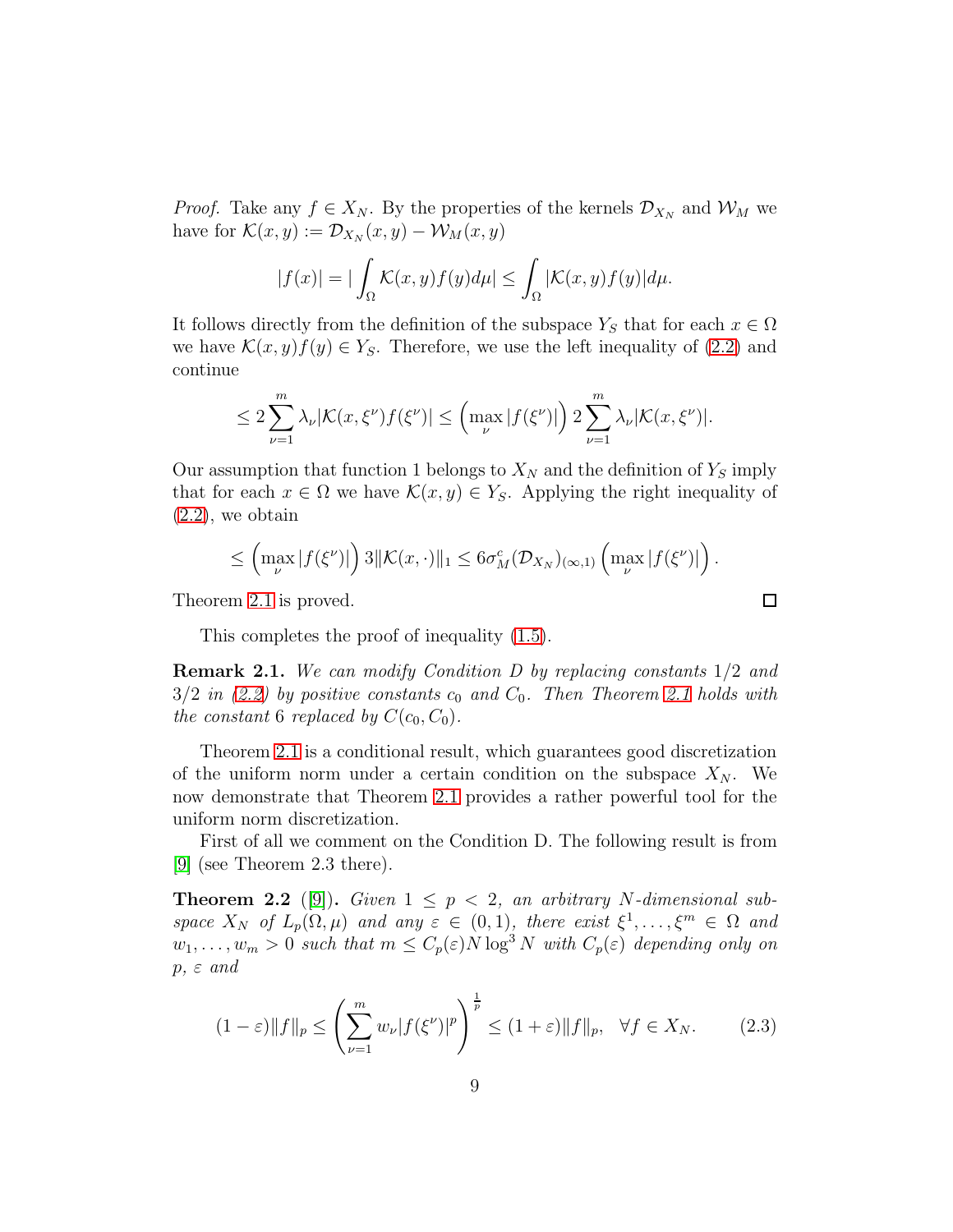We note that there are results on embeddings of finite dimensional subspaces of  $L_p$  into  $\ell_p^n$ , which are related to sampling discretization of the  $L_p$ norm (see, for instance,  $|4|$  and  $|14|$ ). Professor G. Schechtman kindly pointed out to us that an improvement with respect to the logarithmic factor of the estimate in Theorem [2.2](#page-8-0) can be obtained using techniques developed for the above embedding problem (see [\[14\]](#page-33-5) for those techniques).

An important good feature of Theorem [2.2](#page-8-0) is that it applies to any sub-space. Using Theorem [2.2](#page-8-0) for  $p = 1$  with  $\varepsilon = 1/2$ , we obtain that in Condition D we can guarantee that

<span id="page-9-0"></span>
$$
m \le CS(\log S)^3. \tag{2.4}
$$

Note, that in some cases we can use special structure of the subspace  $Y<sub>S</sub>$  in order to improve bound [\(2.4\)](#page-9-0).

Second, we demonstrate that Theorem [2.1](#page-7-0) combined with [\(2.4\)](#page-9-0) and known results on the uniform approximation property gives a result similar to Theorem [1.3.](#page-3-1) There is a general theory of uniform approximation property (UAP), which can be used for proving some estimates for discretization in the uniform norm. We give some definitions from this theory. For a given subspace  $X_N$  of  $L_p$ , dim  $X_N = N$ , and a constant  $K > 1$ , let  $k_p(X_N, K)$  be the smallest k such that there is an operator  $I_{X_N}: L_p \to L_p$ , with  $I_{X_N}(f) = f$  for  $f \in X_N$ ,  $||I_{X_N}||_{L_p \to L_p} \leq K$ , and  $rank(I_{X_N}) \leq k$ . Define

$$
k_p(N, K) := \sup_{X_N: \dim X_N = N} k_p(X_N, K).
$$

In case  $p = \infty$  the  $L_{\infty}$  is the space of continuous functions. The following bound is proved in [\[11\]](#page-33-6)

<span id="page-9-1"></span>
$$
k_{\infty}(N,K) \le e^{C(K)N}.\tag{2.5}
$$

In order to combine bound [\(2.5\)](#page-9-1) with Theorem [2.1](#page-7-0) we need a representation of an operator of finite rank as an integral operator. For that purpose we show that a general compact set  $\Omega$  in the problem of sampling discretization of the uniform norm can always be replaced by a finite set of points. Indeed, let  $X_N \subset \mathcal{C}(\Omega)$  and let  $\{u_j\}_{j=1}^N$  be an orthonormal basis of  $X_N$  with respect to some probability measure  $\mu$  on  $\Omega$ . Take  $\varepsilon > 0$  and using the fact of uniform continuity of functions  $u_j$ ,  $j = 1, ..., N$ , find  $\delta > 0$  such that for all  $x, y \in \Omega$ ,  $||x - y||_2 \leq \delta$  we have

$$
|u_j(x) - u_j(y)| \le \varepsilon N^{-1/2}.
$$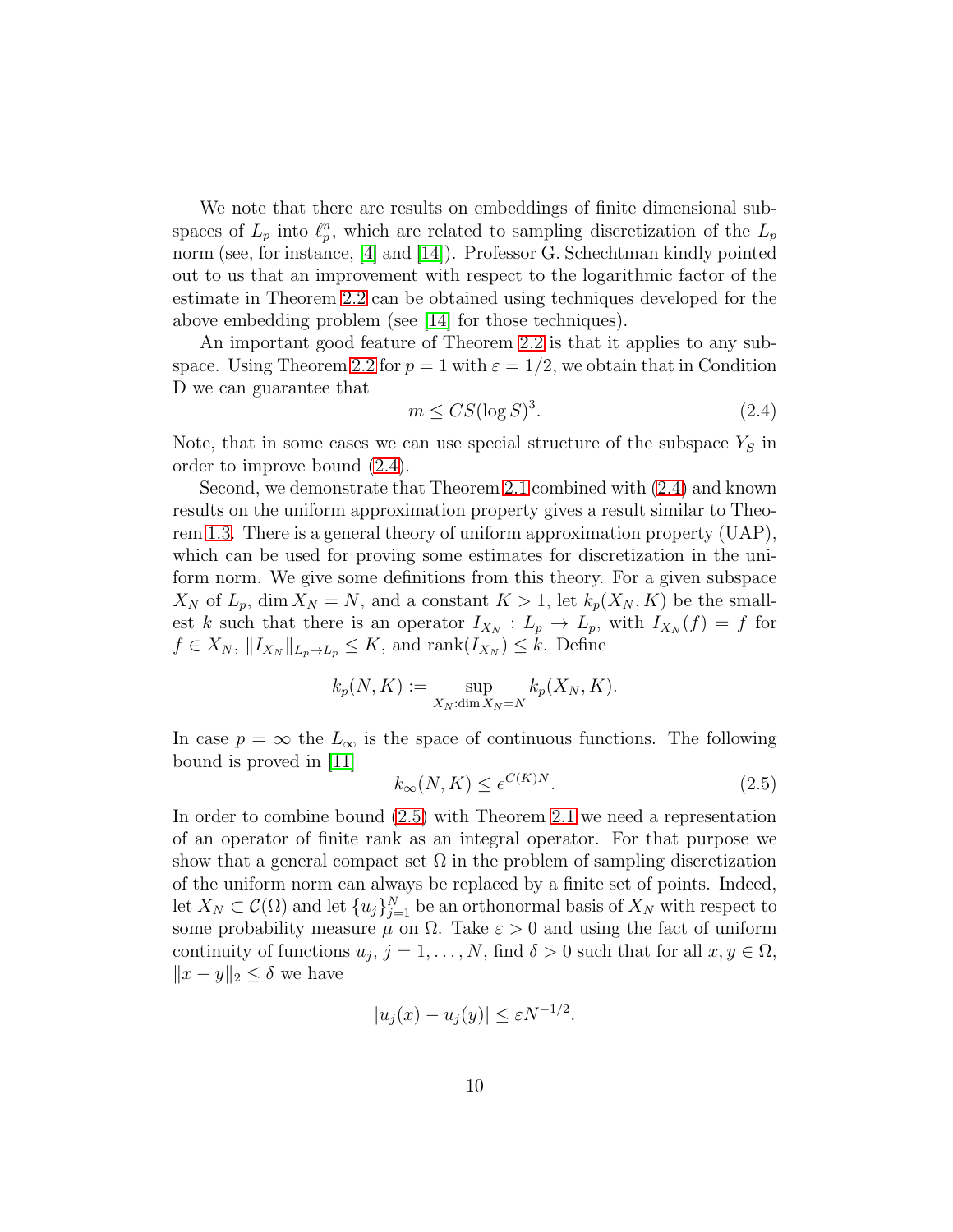Let  $\mathcal{N}_{\delta} = \{x^{k}\}_{k=1}^{N_{\delta}}$  be a  $\delta$ -net of  $\Omega$ . Then for any  $f = \sum_{j=1}^{N} c_j u_j$  and any  $x \in \Omega$  we find  $y(x) \in \mathcal{N}_{\delta}$  such that  $||x - y(x)||_2 \leq \delta$  and obtain

$$
|f(x) - f(y(x))| \le \sum_{j=1}^{N} |c_j| \varepsilon N^{-1/2} \le \varepsilon ||f||_2 \le \varepsilon ||f||_{\infty}.
$$

Therefore, for any  $f \in X_N$  we have

$$
(1 - \varepsilon) \|f\|_{\infty} \le \max_{y \in \mathcal{N}_{\delta}} |f(y)| \le \|f\|_{\infty}.
$$

So, we now assume that  $\Omega = \{x^j\}_{j=1}^J$ . Introduce the measure  $\mu(x^j) = 1/J$ ,  $j = 1, \ldots, J$ . Let  $X_N \subset \mathcal{C}$  be an N-dimensional subspace. Assume that function 1 belongs to  $X_N$  (if not, we include it, which results in increase of dimension by 1). The corresponding operator  $I_{X_N}$  has rank  $M \leq e^{C(K)N}$ . Represent this operator in the form

$$
I_{X_N}(f)(x) = \int_{\Omega} \mathcal{K}(x, y) f(y) d\mu, \quad \mathcal{K}(x, y) = \sum_{j=1}^{M} u_j(x) v_j(y),
$$

with  $u_j \in \mathcal{C}$  and  $v_j \in L_1$ ,  $j = 1, ..., M$ . Then,

$$
\sup_x \|\mathcal{K}(x,\cdot)\|_1 = \|I_{X_N}\|_{\mathcal{C}\to\mathcal{C}} \leq K,
$$

which implies that  $\sigma_{M+N}^c(\mathcal{D}_{X_N})_{(\infty,1)} \leq K$ . Consider a subspace of  $L_1$ 

$$
Y_S := \text{span}\{v_j(y)f(y) : f \in X_N, j = 1, ..., M\}.
$$

Then  $S := \dim Y_S \leq MN$ . Thus, by [\(2.4\)](#page-9-0) Condition D is satisfied with  $m \leq e^{C'(K)N}$  and Theorem [2.1](#page-7-0) gives us an analog of Theorem [1.3.](#page-3-1)

Third, let us consider a known good example of the trigonometric polynomials. Here, we specify  $\Omega := \mathbb{T}^d := [0, 2\pi)^d$  and  $\mu$  to be the normalized Lebesgue measure  $d\mu = (2\pi)^{-d} d\mathbf{x}$ . By Q we denote a finite subset of  $\mathbb{Z}^d$ , and  $|Q|$  stands for the number of elements in  $Q$ . Let as above

$$
\mathcal{T}(Q) := \left\{ f : f = \sum_{\mathbf{k} \in Q} c_{\mathbf{k}} e^{i(\mathbf{k}, \mathbf{x})}, \ \ c_{\mathbf{k}} \in \mathbb{C} \right\}.
$$

Consider d-dimensional parallelepipeds

$$
\Pi(\mathbf{N}, d) := \{ \mathbf{a} \in \mathbb{Z}^d : |a_j| \le N_j, \ j = 1, \dots, d \}, \quad \mathbf{N} = (N_1, \dots, N_d),
$$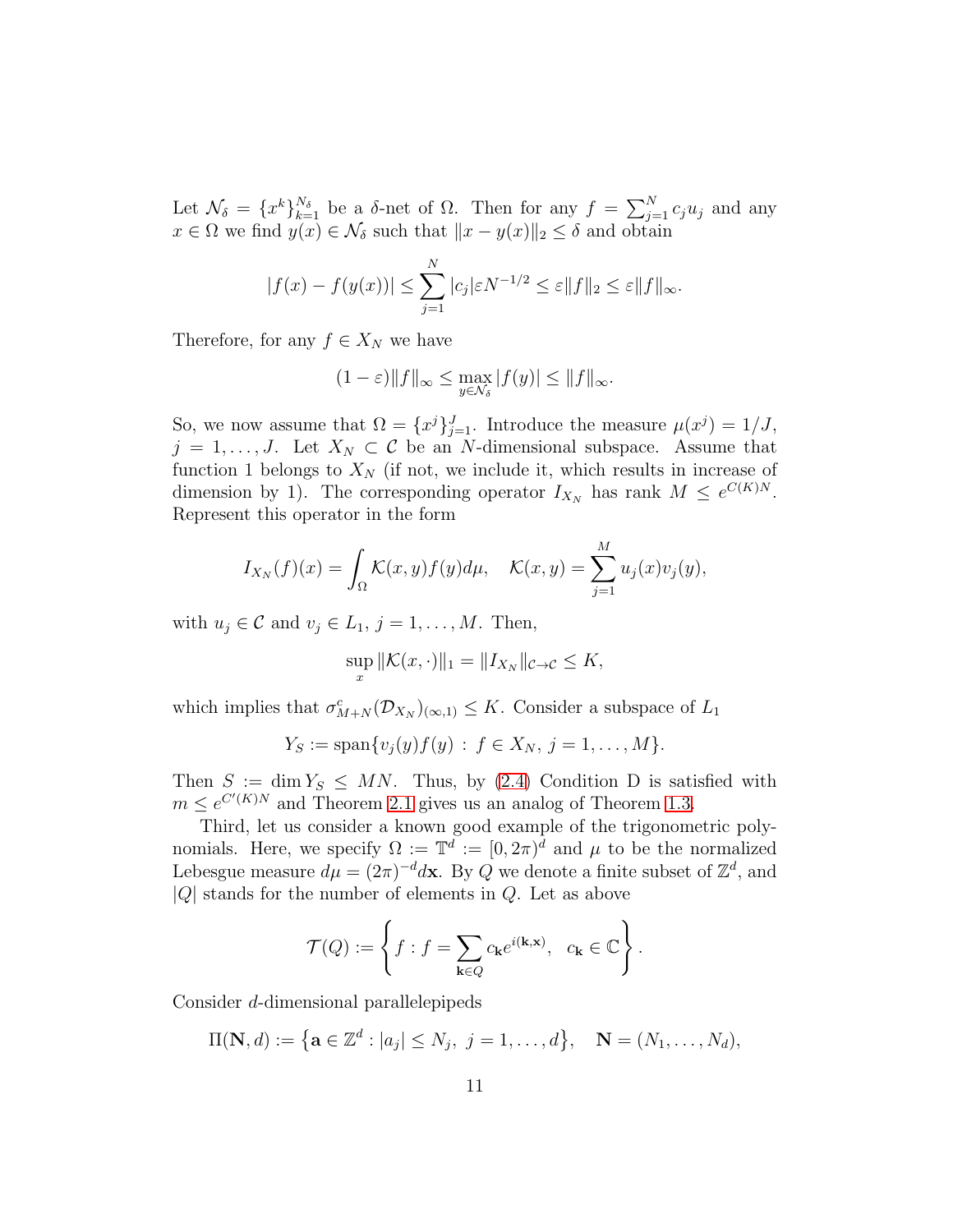where  $N_j$  are nonnegative integers and the corresponding subspaces of the trigonometric polynomials

$$
\mathcal{T}(\mathbf{N},d) := \mathcal{T}(\Pi(\mathbf{N},d)).
$$

Then dim  $\mathcal{T}(\mathbf{N}, d) = \vartheta(\mathbf{N}) := \prod_{j=1}^d (2N_j + 1)$ . The following result was obtained by Marcinkiewicz-Zygmund in the case  $d = 1$  (see [\[41\]](#page-36-0), Ch.10, §7). For the multivariate analogs see [\[36\]](#page-35-2), p.102, Theorem 3.3.15. There are positive constants  $C_i(d)$ ,  $i = 1, \ldots, 4$ , such that for any N there exists a set of points  $\xi(m) = {\xi^j}_{j=1}^m$ ,  $m \leq C_1(d)\vartheta(N)$  with the properties: For any  $f \in \mathcal{T}(\mathbf{N}, d)$  we have

<span id="page-11-1"></span>
$$
C_2(d)\|f\|_1 \le \frac{1}{m} \sum_{j=1}^m |f(\xi^j)| \le C_3(d) \|f\|_1
$$
\n(2.6)

and

<span id="page-11-0"></span>
$$
||f||_{\infty} \le C_4(d) ||f||_{\xi(m)}.
$$
\n(2.7)

We now demonstrate how relation [\(2.7\)](#page-11-0) can be obtained with a help of Theorem [2.1.](#page-7-0) In this case  $X_N = \mathcal{T}(\mathbf{N}, d)$  with  $N = \vartheta(\mathbf{N})$ . The Dirichlet kernel is

$$
\mathcal{D}_{X_N}(\mathbf{x}, \mathbf{y}) = \mathcal{D}_{\mathbf{N}}(\mathbf{x} - \mathbf{y}) := \prod_{j=1}^d \mathcal{D}_{N_j}(x_j - y_j),
$$

where  $\mathbf{x} = (x_1, \ldots, x_d)$ ,  $\mathbf{y} = (y_1, \ldots, y_d)$ , and  $\mathcal{D}_n(t)$  is the classical Dirichlet kernel (see [\[36\]](#page-35-2), p.6). It is known that the Dirichlet kernels  $\mathcal{D}_n(t)$  can be extended to the de la Vallée Poussin kernels  $\mathcal{V}_n(t)$  with the property

$$
\|\mathcal{V}_n(t)\|_1 \le 3. \tag{2.8}
$$

Therefore, extending  $\mathcal{D}_{\mathbf{N}}(\mathbf{x}-\mathbf{y})$  to the

$$
\mathcal{V}_{\mathbf{N}}(\mathbf{x}-\mathbf{y}) := \prod_{j=1}^d \mathcal{V}_{N_j}(x_j - y_j)
$$

we find that  $Y_s \subset \mathcal{T}(3\mathbf{N}, d)$ . Using [\(2.6\)](#page-11-1) we find that the variant of Condition D with constants  $c_0(d)$  and  $C_0(d)$  holds for some  $m \leq C(d)\vartheta(\mathbf{N})$ . Applying Theorem [2.1](#page-7-0) and Remark [2.1](#page-8-1) we conclude the proof of [\(2.7\)](#page-11-0).

The above two examples – general subspaces  $X_N$  and subspaces of the trigonometric polynomials  $\mathcal{T}(\mathbf{N}, d)$  – show that Theorem [2.1](#page-7-0) and the technique of its proof work well in both extreme situations.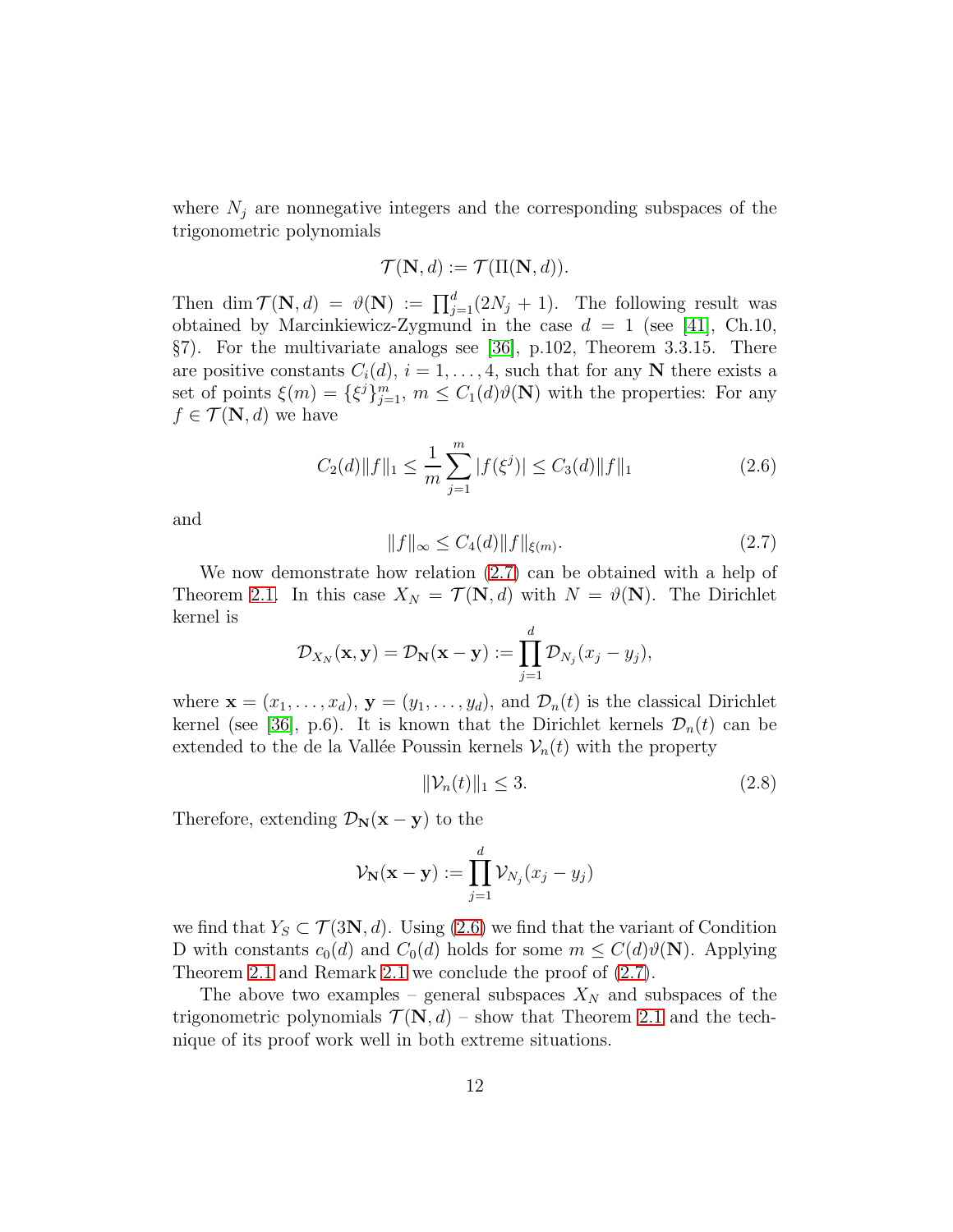#### <span id="page-12-0"></span>3 Trigonometric polynomials

The above example of the subspaces  $\mathcal{T}(\mathbf{N}, d)$  shows that the sampling discretization of the uniform norm of elements of these subspaces can be successfully done with the minimal in the sense of order number of sampling points. It turns out that the sampling discretization of the uniform norm of elements of subspaces  $\mathcal{T}(Q)$  with arbitrary Q is as difficult as the general problem.

Theorem [1.2](#page-2-0) shows that Theorem [1.3](#page-3-1) provides the best in the sense of order of log m result for sampling discretization of the uniform norm of  $N$ dimensional subspaces. We now discuss a connection between sampling discretization of the uniform norm of elements of  $\mathcal{T}(Q)$  and best M-term approximation with respect to the trigonometric system  $\mathcal{T}^d$ . For  $Q \subset \mathbb{Z}^d$  denote

$$
\mathcal{D}_Q(\mathbf{x}) := \sum_{\mathbf{k} \in Q} e^{i(\mathbf{k}, \mathbf{x})}
$$

We are interested in

$$
\sigma_M^-(\mathcal{D}_Q)_1:=\inf_{\Lambda\subset\mathbb{Z}^d,\,|\Lambda|=M,\,Q\cap\Lambda=\emptyset}\inf_{c_\mathbf{k},\mathbf{k}\in\Lambda}\left\|\mathcal{D}_Q(\mathbf{x})-\sum_{\mathbf{k}\in\Lambda}c_\mathbf{k}e^{i(\mathbf{k},\mathbf{x})}\right\|_1
$$

Suppose  $g_n \in \mathcal{T}(\Lambda)$ ,  $Q \cap \Lambda = \emptyset$ ,  $|\Lambda| = M$ ,  $|Q| = N$ , is such that

$$
\|\mathcal{D}_Q - g_M\|_1 \le 2\sigma_M^-(\mathcal{D}_Q)_1. \tag{3.1}
$$

.

.

Then by Theorem [2.1](#page-7-0) and by inequality [\(2.4\)](#page-9-0) we obtain that there exists a set of points  $\xi = {\xi^{\nu}}_{\nu=1}^{m}$  such that for any  $f \in \mathcal{T}(Q)$  we have

<span id="page-12-2"></span>
$$
||f||_{\infty} \leq 6\sigma_M^-(\mathcal{D}_Q)_1 \max_{\nu} |f(\xi^{\nu})| \tag{3.2}
$$

with  $m$  satisfying

<span id="page-12-1"></span>
$$
m \le C(d)(N+M)N(\log((N+M)N))^3.
$$
 (3.3)

We formulate this as a separate statement.

<span id="page-12-3"></span>**Proposition 3.1.** *Let*  $d \in \mathbb{N}$ . *There exists a positive constant*  $C(d)$  *such that for any*  $Q \subset \mathbb{Z}^d$ ,  $|Q| = N$ *, and any*  $M \geq N$  *we have* 

$$
D(Q, m, d) \leq 6\sigma_M^-(\mathcal{D}_Q)_1
$$

*provided*

$$
m \ge C(d)MN(\log M)^3.
$$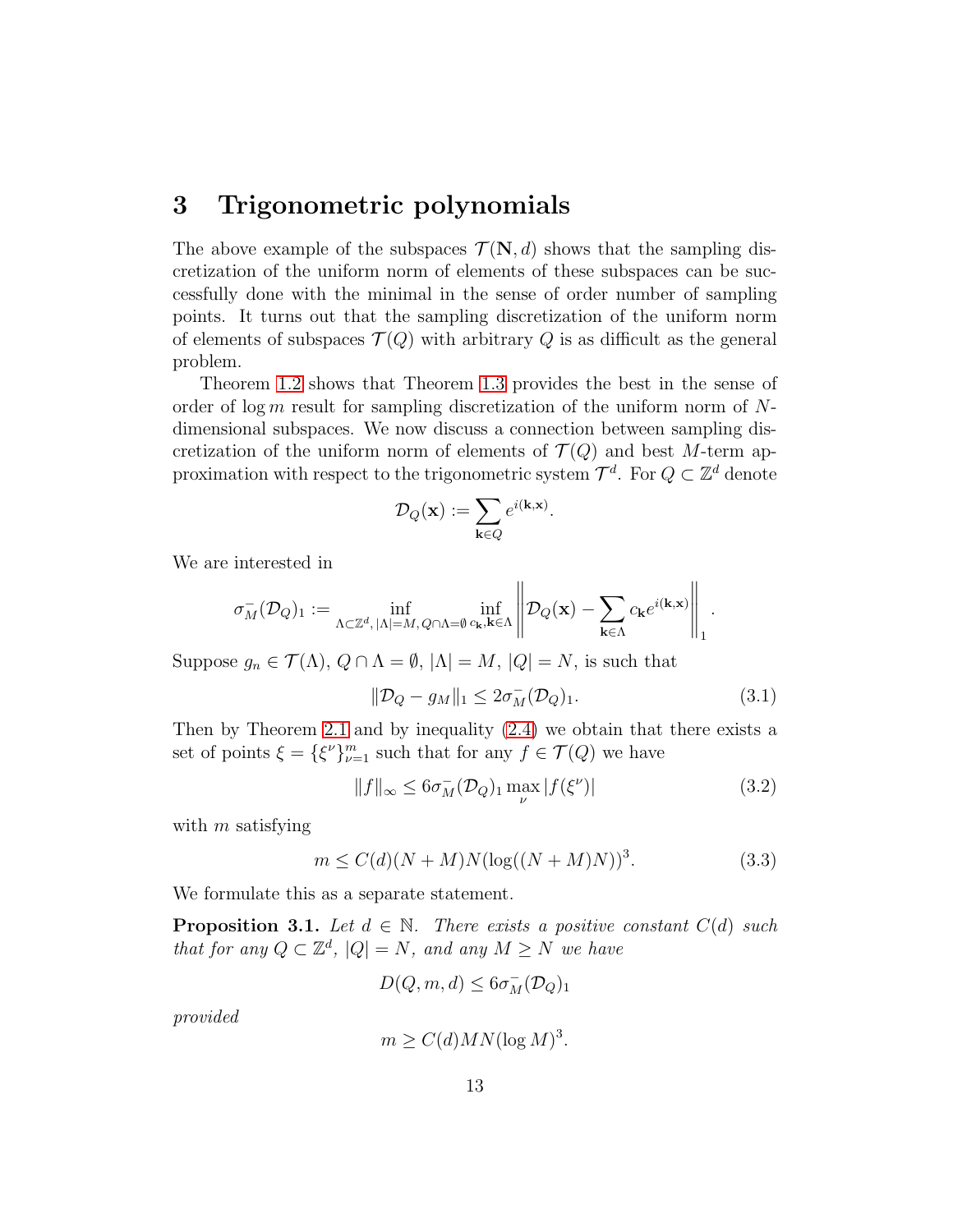In particular, inequality [\(3.3\)](#page-12-1) and Theorem [1.2](#page-2-0) imply the following statement for the lacunary set  $\Lambda_n$  (see Theorem [1.2](#page-2-0) for its definition). Suppose that  $\sigma_M^-(\mathcal{D}_{\Lambda_n})_1 \leq C_0$ . Then  $M \geq e^{C(b,C_0)n}$  with a positive constant  $C(b,C_0)$ .

We now make some comments on the quantities  $D(N, m)$  introduced and discussed in Section [1.](#page-0-0) Theorem [1.1](#page-2-1) shows that if for a given  $Q \subset \mathbb{Z}^d$  we are satisfied with the bound

$$
||f||_{\infty} \le C_1 |Q|^{1/2} ||f||_{\xi(m)}, \quad f \in \mathcal{T}(Q),
$$

then we can find a good set  $\xi(m)$  with m of the order |Q|. On the example of  $Q = \Lambda_n$  (see Theorem [1.2\)](#page-2-0) we now discuss the following problem. For a given  $Q \subset \mathbb{Z}^d$  and  $\alpha \in (0, 1/2)$ , what is the minimal number of points m needed for

$$
||f||_{\infty} \leq C_0|Q|^{\alpha}||f||_{\xi(m)}, \quad f \in \mathcal{T}(Q)?
$$

Theorem [1.2](#page-2-0) with  $L = C_0 n^{\alpha}$  gives a lower bound

$$
m \ge \frac{|\Lambda_n|}{e} e^{Cn^{1-2\alpha}/C_0^2}.
$$
\n(3.4)

We now prove an upper bound for m. We will use relations  $(3.2)$  and  $(3.3)$ . Thus, we need to approximate in the  $L_1$  norm the  $\mathcal{D}_{\Lambda_n}$ . First, we note that in the case  $b \geq 3$  the Riesz product

$$
R_{\Lambda_n}(x) := \prod_{j=1}^n (1 + \cos(k_j x))
$$

can be used to prove the bound

<span id="page-13-0"></span>
$$
\sigma_M^-(\mathcal{D}_{\Lambda_n})_1 \le C_2 \quad \text{with} \quad M \le 2^{n+1}.\tag{3.5}
$$

In the case  $b > 1$  by splitting  $\Lambda_n$  into lacunary sets with big ratio we obtain from [\(3.5\)](#page-13-0)

<span id="page-13-1"></span>
$$
\sigma_M^-(\mathcal{D}_{\Lambda_n})_1 \le C_2(b) \quad \text{with} \quad M \le 2^{n+1}.\tag{3.6}
$$

Next, for a given  $\alpha \in (0, 1/2)$  define  $\nu := [n^{1-\alpha}]$  and consider blocks

$$
\Lambda_n^s := \{k_j\}_{j=(s-1)\nu+1}^{s\nu}, \quad s=1,\ldots,S, \quad S = [n/\nu]+1.
$$

Then, using [\(3.6\)](#page-13-1) with  $n = \nu$ , we obtain for  $M = S2^{\nu+1}$ 

$$
\sigma_M^-(\mathcal{D}_{\Lambda_n})_1 \leq \sum_{s=1}^S \sigma_{2^{\nu+1}}^-(\mathcal{D}_{\Lambda_n^s})_1 \leq SC_2(b).
$$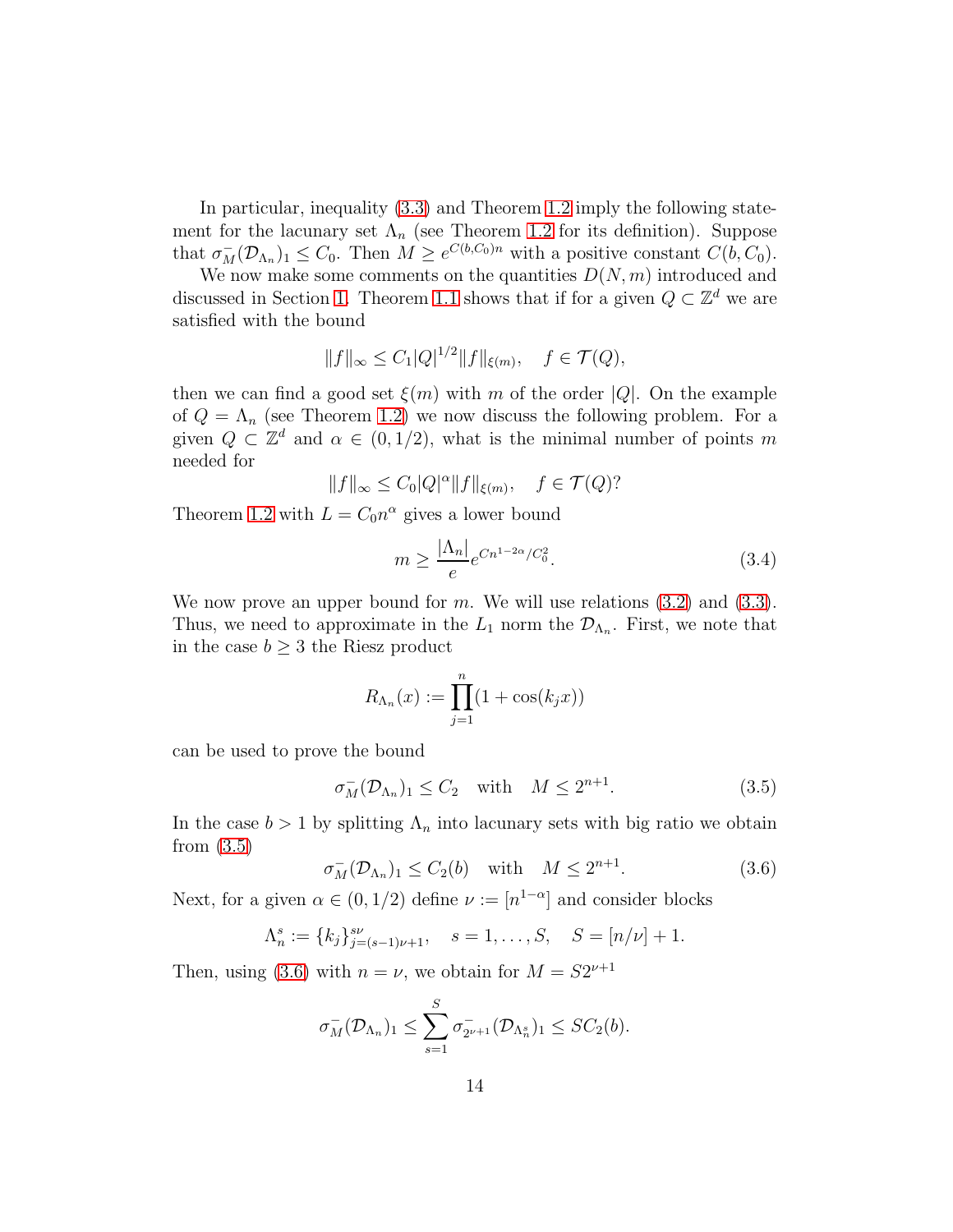This proves that there exists a set  $\xi(m)$  with m of order  $n^{3-2\alpha}2^{n^{1-\alpha}}$  such that

$$
||f||_{\infty} \le C(b)n^{\alpha}||f||_{\xi(m)}, \quad f \in \mathcal{T}(\Lambda_n).
$$

We now prove an upper bound for a general set Q.

<span id="page-14-0"></span>**Theorem 3.1.** For any  $d \in \mathbb{N}$  and any  $Q \subset \mathbb{Z}^d$  we have for any natural *number*  $s \in [Q]^{1/2}, |Q|]$ 

$$
\sigma_M^-(\mathcal{D}_Q)_1 \le (e(1+|Q|/s))^{1/2} \quad provided \quad M \ge |Q|^2 e^{2s} (1+|Q|/s)^{2s}
$$

*and in a special case*  $s = |Q|$  *we have a slightly better bound* 

$$
\sigma_M^-(\mathcal{D}_Q)_1 \leq 2
$$
 provided  $M \geq 2^{4|Q|}$ .

*Proof.* For two sets A and B from  $\mathbb{Z}^d$  define  $A + B := \{a+b : a \in A, b \in B\}.$ Denote  $Q_1 := Q$  and  $Q_{j+1} := Q_j + Q_1$ . Consider the function

$$
f_j(\mathbf{x}) := \mathcal{D}_{Q_{j+1}}(\mathbf{x}) \mathcal{D}_{Q_j}(-\mathbf{x}).
$$

We claim that the function  $f_j$  has the following representation

<span id="page-14-1"></span>
$$
f_j(\mathbf{x}) = |Q_j| \mathcal{D}_Q(\mathbf{x}) + \sum_{\mathbf{k} \notin Q} c_{\mathbf{k}} e^{i(\mathbf{k}, \mathbf{x})}.
$$
 (3.7)

Indeed,

$$
f_j(\mathbf{x}) = \left(\sum_{\mathbf{u} \in Q_{j+1}} e^{i(\mathbf{u}, \mathbf{x})}\right) \left(\sum_{\mathbf{v} \in Q_j} e^{-i(\mathbf{v}, \mathbf{x})}\right) = \sum_{\mathbf{v} \in Q_j} \sum_{\mathbf{v} + \mathbf{k} \in Q_{j+1}} e^{i(\mathbf{k}, \mathbf{x})}.
$$

From the definition of the  $Q_{j+1}$  we find that for each  $\mathbf{k} \in Q$  for all  $\mathbf{v} \in Q_j$ we have  $\mathbf{v} + \mathbf{k} \in Q_{j+1}$ . This implies representation [\(3.7\)](#page-14-1). Therefore,

$$
\sigma_M^-(\mathcal{D}_Q)_1 \le |Q_j|^{-1} \|f_j\|_1 \tag{3.8}
$$

for any  $M \geq |Q_{j+1}| |Q_j|$ . Clearly,

$$
||f_j||_1 \le ||\mathcal{D}_{Q_{j+1}}||_2 ||\mathcal{D}_{Q_j}||_2 = (|Q_{j+1}||Q_j|)^{1/2}.
$$
\n(3.9)

Therefore, for any  $j \in \mathbb{N}$  we have for  $M \geq |Q_{j+1}| |Q_j|$ 

<span id="page-14-2"></span>
$$
\sigma_M^-(\mathcal{D}_Q)_1 \le (|Q_{j+1}|/|Q_j|)^{1/2}.\tag{3.10}
$$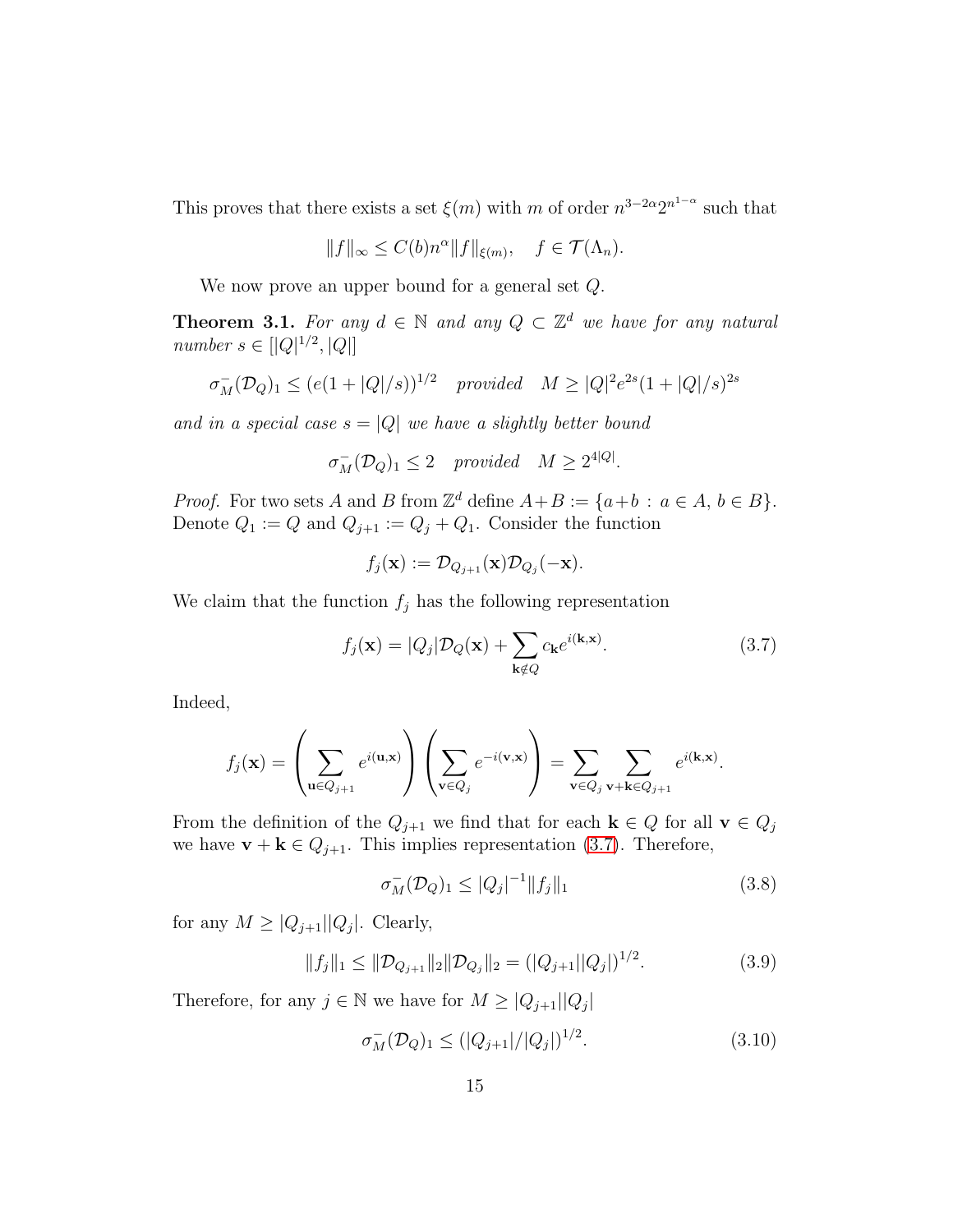We now consider  $j \leq s$ . Then, using notation  $n := |Q|$ , we obtain

<span id="page-15-2"></span>
$$
\prod_{j=1}^{s} |Q_{j+1}|/|Q_j| = |Q_{s+1}|/|Q| \le \binom{n+s}{s+1} n^{-1}.\tag{3.11}
$$

We use the known bound for the factorial

$$
(2\pi)^{1/2}r^{r+1/2}e^{-r} \le r! \le er^{r+1/2}e^{-r},
$$

which implies that

<span id="page-15-3"></span>
$$
\binom{n+s}{s+1}n^{-1} \le e^s \left(1 + \frac{n}{s}\right)^s. \tag{3.12}
$$

 $\Box$ 

In the case  $s = n$  we use a trivial bound  $\binom{n+s}{s+1} \leq 2^{2n}$ . Therefore, by  $(3.11)$ there is a  $\nu \leq s$  such that

$$
|Q_{\nu+1}|/|Q_{\nu}| \le e(1+n/s)
$$
, and in the case  $s = n$   $|Q_{\nu+1}|/|Q_{\nu}| \le 4$ .

This and [\(3.10\)](#page-14-2) imply the required upper bounds provided

$$
M \geq |Q_{s+1}| |Q_s|,
$$

which is satisfied for  $M \geq n^2 e^{2s} (1 + n/s)^{2s}$  due to  $(3.12)$  and for  $M \geq 2^{4n}$  in the case  $s = n$ .

<span id="page-15-0"></span>**Corollary 3.1.** *There exist two positive absolute constants*  $C_1$  *and*  $C_2$  *such that for any*  $Q \subset \mathbb{Z}^d$  *with*  $|Q| = n$  *we have for*  $\alpha \in (0, 1/2)$ 

$$
\sigma_M^-(\mathcal{D}_Q)_1 \le C_1 n^{\alpha} \quad provided \quad M \ge e^{C_2 n^{1-2\alpha} \ln n}.
$$

Note that in the case  $\alpha = 1/2$  we have  $||\mathcal{D}_Q||_1 \le ||\mathcal{D}_Q||_2 = |Q|^{1/2}$  and the case  $\alpha = 0$  is covered by Theorem [3.1.](#page-14-0)

<span id="page-15-1"></span>**Remark 3.1.** *There exist two positive absolute constants* c and  $n_0$  such that *for any*  $\alpha \in [0, 1/2)$  *we cannot replace the condition*  $M \geq e^{C_2 n^{1-2\alpha} \ln n}$  *in Corollary* [3.1](#page-15-0) by the condition  $M \geq e^{cn^{1-2\alpha}}$  for  $n \geq n_0$ .

*Proof.* Corollary [3.1](#page-15-0) holds for all Q with  $|Q| = n$ . Therefore, for the proof of Remark [3.1](#page-15-1) it is sufficient to consider a particular Q. We take  $Q = \Lambda_n$  with  $b = 3$ , defined in Theorem [1.2,](#page-2-0) with  $n \ge n_0$ , where  $n_0$  will be specified later.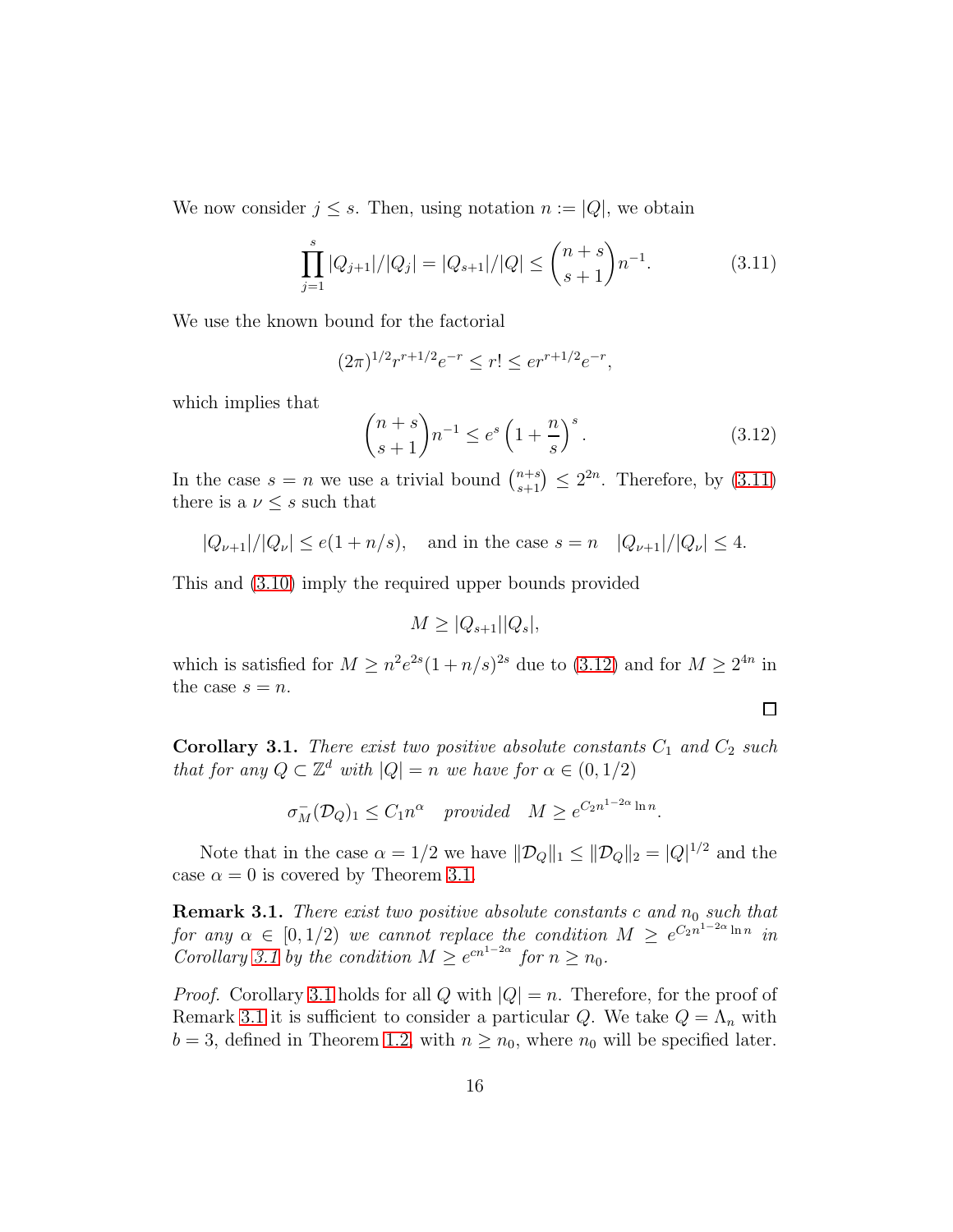Recall that Theorem [1.2](#page-2-0) shows that inequality  $D(\Lambda_n, m) \leq L$  implies that  $m \ge (n/e)e^{Cn/L^2}$  with a positive absolute constant C. Suppose M is such that

$$
\sigma_M^-(\mathcal{D}_{\Lambda_n})_1 \leq C_1 n^{\alpha}.
$$

Then by Proposition [3.1](#page-12-3) we have

$$
D(\Lambda_n, m) \le 6C_1 n^{\alpha} \quad \text{for all} \quad m \ge C(1)Mn(\log M)^3.
$$

Therefore, we must have

<span id="page-16-1"></span>
$$
C(1)Mn(\log M)^3 \ge (n/e)e^{Cn/L^2} - 1 \quad \text{with} \quad L = 6C_1n^{\alpha}.\tag{3.13}
$$

Clearly, there are a small enough absolute constant  $c > 0$  and a large enough  $n_0$  such that [\(3.13\)](#page-16-1) does not hold for  $n \geq n_0$  if  $M \leq e^{cn^{1-2\alpha}} + 1$ . This completes the proof.

We now make an observation on the construction of functions  $f_j$  in the proof of Theorem [3.1.](#page-14-0) Remark [3.1](#page-15-1) shows that the corresponding construction provides almost optimal result for general sets Q. We point out that in a special case, when  $d = 1$  and  $Q = [-n, n]$  we have

$$
f_2(x) = \mathcal{D}_{[-n,n]}(x)\mathcal{D}_{[-2n,2n]}(x) = (2n+1)\mathcal{V}_{n,3n+1}(x),
$$

where

$$
\mathcal{V}_{n,3n+1}(x) := (2n+1)^{-1} \sum_{k=n}^{3n} \mathcal{D}_{[-k,k]}(x)
$$

is the de la Vallée Poussin kernel.

It is clear from the definition of functions  $f_j$  that the nonzero coefficients  $c_{\mathbf{k}}$  in the representation [\(3.7\)](#page-14-1) satisfy the following inequalities  $1 \leq c_{\mathbf{k}} \leq |Q_j|$ for all k.

# <span id="page-16-0"></span>4 Subspaces of trigonometric polynomials generated by random spectrum

In this section we consider subspaces  $\mathcal{T}(Q)$  with Q being a randomly chosen subset of [1, K]∩N. We begin with some notations. It will be convenient for

 $\Box$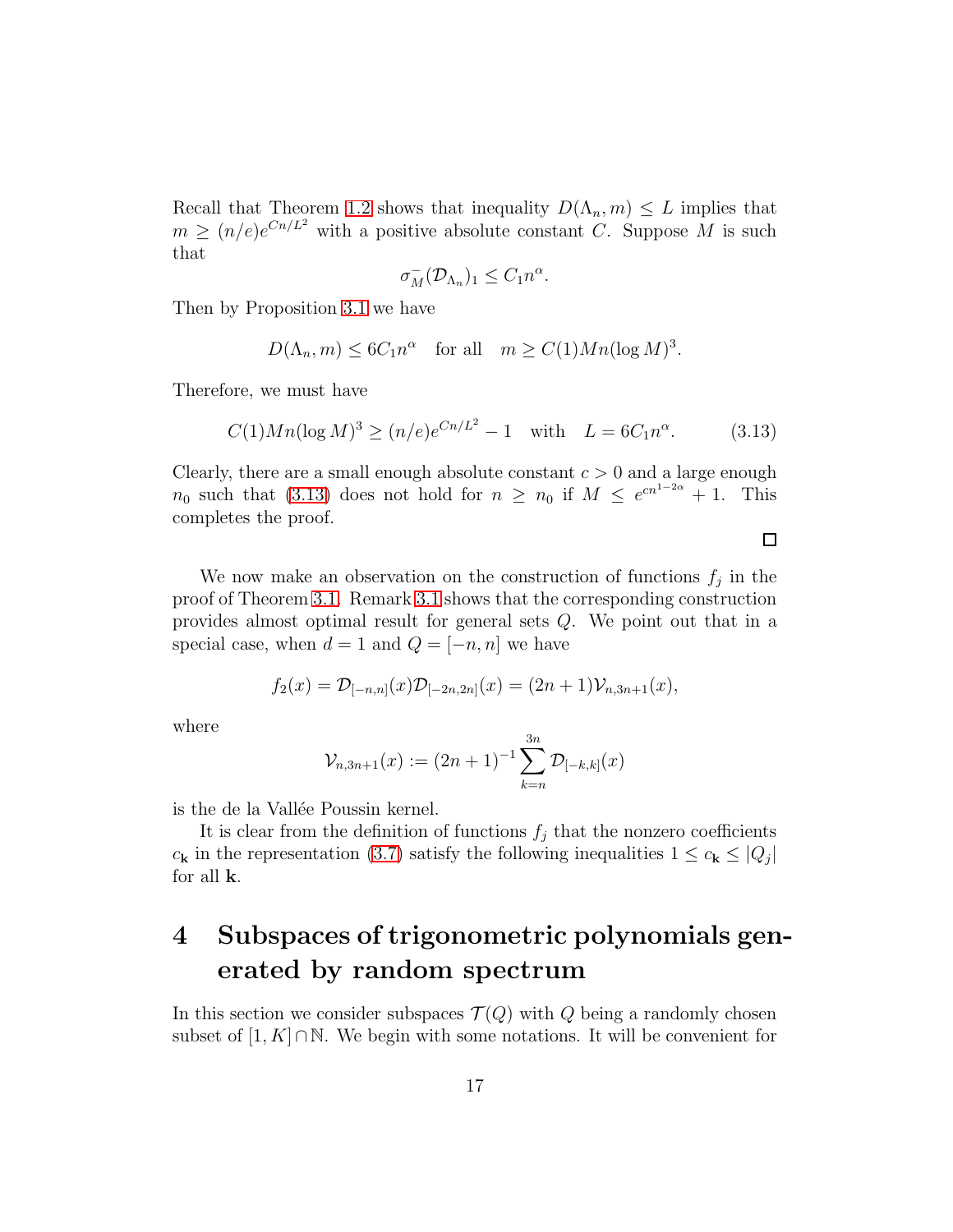us to consider the following functions

$$
\mathcal{D}_Q(x) := \sum_{k \in Q} e^{ikx} = \mathcal{D}_Q^c(x) + i \mathcal{D}_Q^s(x) \tag{4.1}
$$

where

$$
\mathcal{D}_Q^c(x) := \sum_{k \in Q} \cos(kx), \qquad \mathcal{D}_Q^s(x) := \sum_{k \in Q} \sin(kx).
$$

For  $Q \subset [1, K] \cap \mathbb{N}$  denote  $Q^- := ([1, K] \setminus Q) \cap \mathbb{N}$ . Let  $a \in (0, 1)$ . Define the functions

$$
\mathcal{D}_{Q,a}^c := \mathcal{D}_Q^c - a \mathcal{D}_{Q^-}^c, \qquad \mathcal{D}_{Q,a}^s := \mathcal{D}_Q^s - a \mathcal{D}_{Q^-}^s.
$$

Using a brief notation  $\mathcal{D}_K$  for  $\mathcal{D}_{[1,K]\cap\mathbb{N}}$  we easily obtain that

<span id="page-17-1"></span>
$$
\mathcal{D}_Q^c = (1+a)^{-1}(\mathcal{D}_{Q,a}^c + a\mathcal{D}_K^c), \quad \mathcal{D}_Q^s = (1+a)^{-1}(\mathcal{D}_{Q,a}^s + a\mathcal{D}_K^s).
$$
(4.2)

We now proceed to the random construction. This construction is based on independent random variables with certain properties. It will be convenient for us to present the construction for specific random variables. Let  $p \in [0, 1/4]$  and let  $\eta_p$  be a real function defined on  $[0, 1]$  as follows:  $\eta_p(w) = 1$ for  $w \in [0, p]$  and  $\eta_p(w) = -a(p)$ , with  $a(p) := p(1-p)^{-1}$ , for  $w \in (p, 1]$ . We interpret  $\eta_p$  as a random variable defined on [0, 1] equipped with the Lebesgue measure  $\lambda$ . Then

$$
\mathbb{E}(\eta_p) = 0, \qquad \sigma^2(\eta_p) = \mathbb{E}(\eta^2) = a(p). \tag{4.3}
$$

For a  $w = (w_1, ..., w_K) \in [0, 1]^K$  define

$$
Q(\mathbf{w}) := \{k : \eta_p(w_k) = 1\}.
$$
 (4.4)

Then cardinality  $|Q(\mathbf{w})|$  of the set  $Q(\mathbf{w})$  is a random variable defined on  $[0,1]^K$  equipped with the Lebesgue measure  $\lambda^K := \lambda \times \cdots \times \lambda$ . Clearly,

$$
|Q(\mathbf{w})| = \sum_{k=1}^{K} \chi_{[0,p]}(w_k)
$$
 (4.5)

where  $\chi_A(w)$  is the characteristic function of the set A. Then

<span id="page-17-0"></span>
$$
\mathbb{E}(|Q(\mathbf{w})|) = pK, \quad \mathbb{E}((|Q(\mathbf{w})| - pK)^2) = p(1 - p)K.
$$
 (4.6)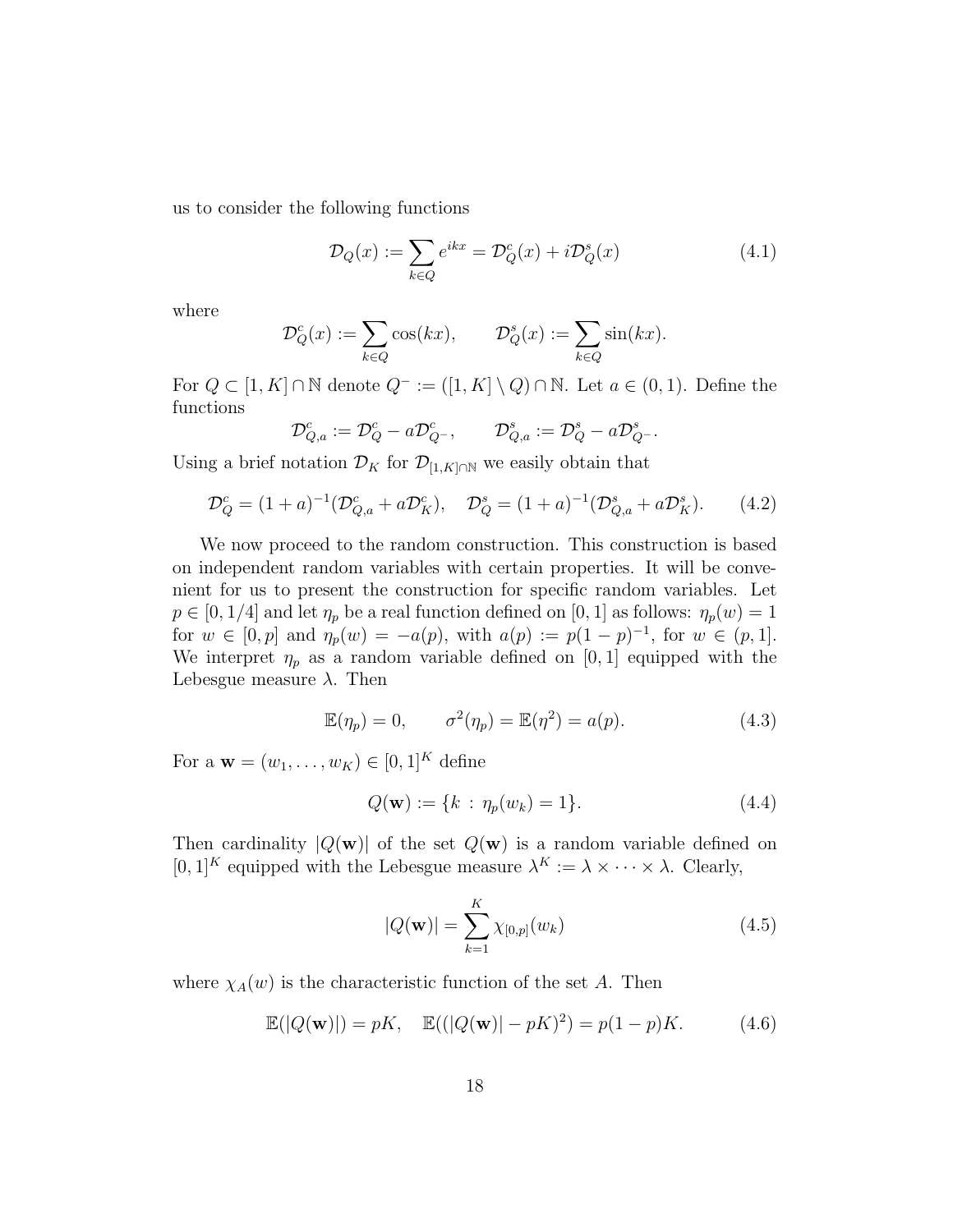By Markov's inequality we obtain from [\(4.6\)](#page-17-0) that

<span id="page-18-4"></span>
$$
\lambda^K(\{\mathbf{w} : pK/2 \le |Q(\mathbf{w})| \le 3pK/2\}) \ge 1 - \frac{4}{pK}.\tag{4.7}
$$

We now define two random functions

$$
\mathcal{D}^c(x, p, \mathbf{w}) := \sum_{k=1}^K \eta_p(w_k) \cos(kx), \quad \mathcal{D}^s(x, p, \mathbf{w}) := \sum_{k=1}^K \eta_p(w_k) \sin(kx)
$$

with  $\mathbf{w} \in [0, 1]^K$ .

<span id="page-18-3"></span>**Lemma 4.1.** *Assume that*  $N \in \mathbb{N}$  *and*  $K \in \mathbb{N}$  *satisfy the inequalities*  $\log K \leq N \leq K/4$ *. Set*  $p = N/K$ *. There exist a positive absolute constant*  $C_0$  and a set  $W_0 \subset [0,1]^K$  such that  $\lambda^K(W_0) \geq 1-(4K)^{-1}$  and for all  $\mathbf{w} \in W_0$ *we have*

<span id="page-18-5"></span>
$$
\|\mathcal{D}^{c}(x, p, \mathbf{w})\|_{\infty} \le C_{0}(N \log K)^{1/2}, \quad \|\mathcal{D}^{s}(x, p, \mathbf{w})\|_{\infty} \le C_{0}(N \log K)^{1/2}.
$$
\n(4.8)

*Proof.* Define  $x^l := \frac{l\pi}{2K}$ ,  $l = 1, ..., 4K$ . Then, it is known (see, for instance, [\[36\]](#page-35-2), p.102) that for any  $f \in \mathcal{T}([-K, K] \cap \mathbb{N})$  we have

<span id="page-18-2"></span>
$$
||f||_{\infty} \le C_1 \max_{l} |f(x^l)|. \tag{4.9}
$$

For each l by the Bernstein concentration measure inequality (see, for in-stance, [\[34\]](#page-35-4), p.198) we obtain the following bound for the function  $\mathcal{D}^{c}(x^{l}, p, \mathbf{w})$ 

<span id="page-18-0"></span>
$$
\lambda^K(\{\mathbf{w} : |\mathcal{D}^c(x^l, p, \mathbf{w})| \ge y\}) \le 2 \exp\left(-\frac{y^2}{2(a(p)K + y/3)}\right) \tag{4.10}
$$

and the same bound for the function  $\mathcal{D}^s(x^l, p, \mathbf{w})$ . Then, for  $y \geq C_2(N \log K)^{1/2}$ with large enough constant  $C_2$  the right side in [\(4.10\)](#page-18-0) is less than  $(4K)^{-2}/2$ . Therefore, for such  $y$  we have

<span id="page-18-1"></span>
$$
\lambda^K(\{\mathbf{w} : \max_{l} \max\{|\mathcal{D}^c(x^l, p, \mathbf{w})|, |\mathcal{D}^s(x^l, p, \mathbf{w})|\} \ge y\}) \le (4K)^{-1}.
$$
 (4.11)

Combining [\(4.11\)](#page-18-1) with [\(4.9\)](#page-18-2) we complete the proof of Lemma [4.1.](#page-18-3)  $\Box$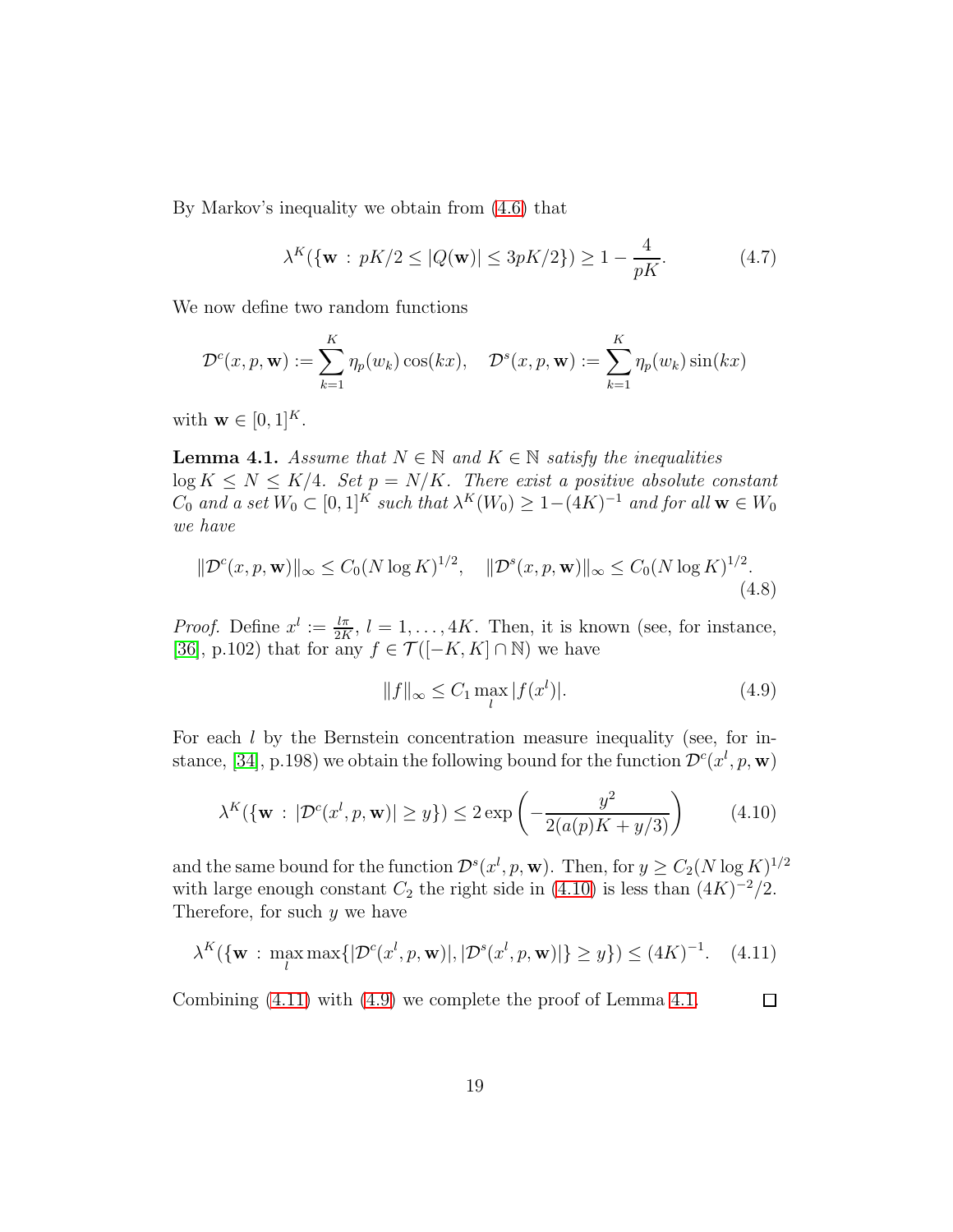<span id="page-19-5"></span>**Theorem 4.1.** *Assume that*  $N \in \mathbb{N}$  *and*  $K \in \mathbb{N}$  *satisfy the inequalities*  $\log K \leq N \leq K/4$  and  $N \geq 16$ *. Set*  $p = N/K$ *. There exist a positive* absolute constant c and a set  $W_1 \subset [0,1]^K$  such that  $\lambda^K(W_1) \geq 1/2$  and for *each*  $\mathbf{w} \in W_1$  *we have*  $N/2 \leq |Q(\mathbf{w})| \leq 3N/2$  *and* 

<span id="page-19-6"></span>
$$
D(Q(\mathbf{w}), m) \ge c(N/\log K)^{1/2}
$$
\n(4.12)

 $for\ m \leq K(\log K)^{1/2}N^{-1/2}.$ 

*Proof.* We specify  $p = N/K$  and assume that  $N \ge 16$ . Then by [\(4.7\)](#page-18-4) and Lemma [4.1](#page-18-3) we find a set  $W_1 \subset [0,1]^K$  such that  $\lambda^K(W_1) \geq 1/2$  and for  $\mathbf{w} \in W_1$  we have

$$
N/2 \le |Q(\mathbf{w})| \le 3N/2 \tag{4.13}
$$

and inequalities [\(4.8\)](#page-18-5) are satisfied. Let  $\xi(m) = {\xi^{j}}_{j=1}^{m} \subset \mathbb{T}$  be given. Set  $\xi^{m+1} := \xi^1 + 2\pi$  and denote by  $x^*$  the center of the largest interval  $[\xi^j, \xi^{j+1}],$  $j = 1, ..., m$ . Then  $|\xi^{j} - x^{*}| \ge \pi/m$ ,  $j = 1, ..., m + 1$ . Take any  $w \in W_1$ and define a function  $f \in \mathcal{T}(Q(\mathbf{w}))$  as follows

$$
f(x) := \mathcal{D}_{Q(\mathbf{w})}(x - x^*).
$$

Then on one hand

<span id="page-19-3"></span>
$$
f(x^*) = |Q(\mathbf{w})| \ge N/2 \tag{4.14}
$$

and on the other hand by  $(4.2)$  and  $(4.8)$  for any j we have

<span id="page-19-1"></span>
$$
|f(\xi^j)| \le (1 + a(p))^{-1} (||\mathcal{D}^c(x, p, \mathbf{w})||_{\infty} + ||\mathcal{D}^s(x, p, \mathbf{w})||_{\infty} + a(p)|\mathcal{D}_K(\xi^j - x^*)|).
$$
\n(4.15)

Using well known inequality  $|\mathcal{D}_K(x)| \leq C_3 |x|^{-1}$ ,  $|x| \leq \pi$ , we obtain from [\(4.15\)](#page-19-1)

<span id="page-19-2"></span>
$$
|f(\xi^j)| \le C_4((N \log K)^{1/2} + Nm/K). \tag{4.16}
$$

Using our assumption  $m \leq K(\log K)^{1/2} N^{-1/2}$  we get from [\(4.16\)](#page-19-2)

<span id="page-19-4"></span>
$$
|f(\xi^j)| \le C_5 (N \log K)^{1/2}, \quad j = 1, \dots, m. \tag{4.17}
$$

Combining [\(4.14\)](#page-19-3) and [\(4.17\)](#page-19-4) we complete the proof of Theorem [4.1.](#page-19-5)

 $\Box$ 

<span id="page-19-0"></span>Corollary 4.1. *Assume that the conditions of Theorem [4.1](#page-19-5) are satisfied. Take*  $c_1 > 1$  *and assume that the following additional inequality for* N *holds* 

$$
\max(1, (c_1/c)^2) \le N/\log K \le c_2,
$$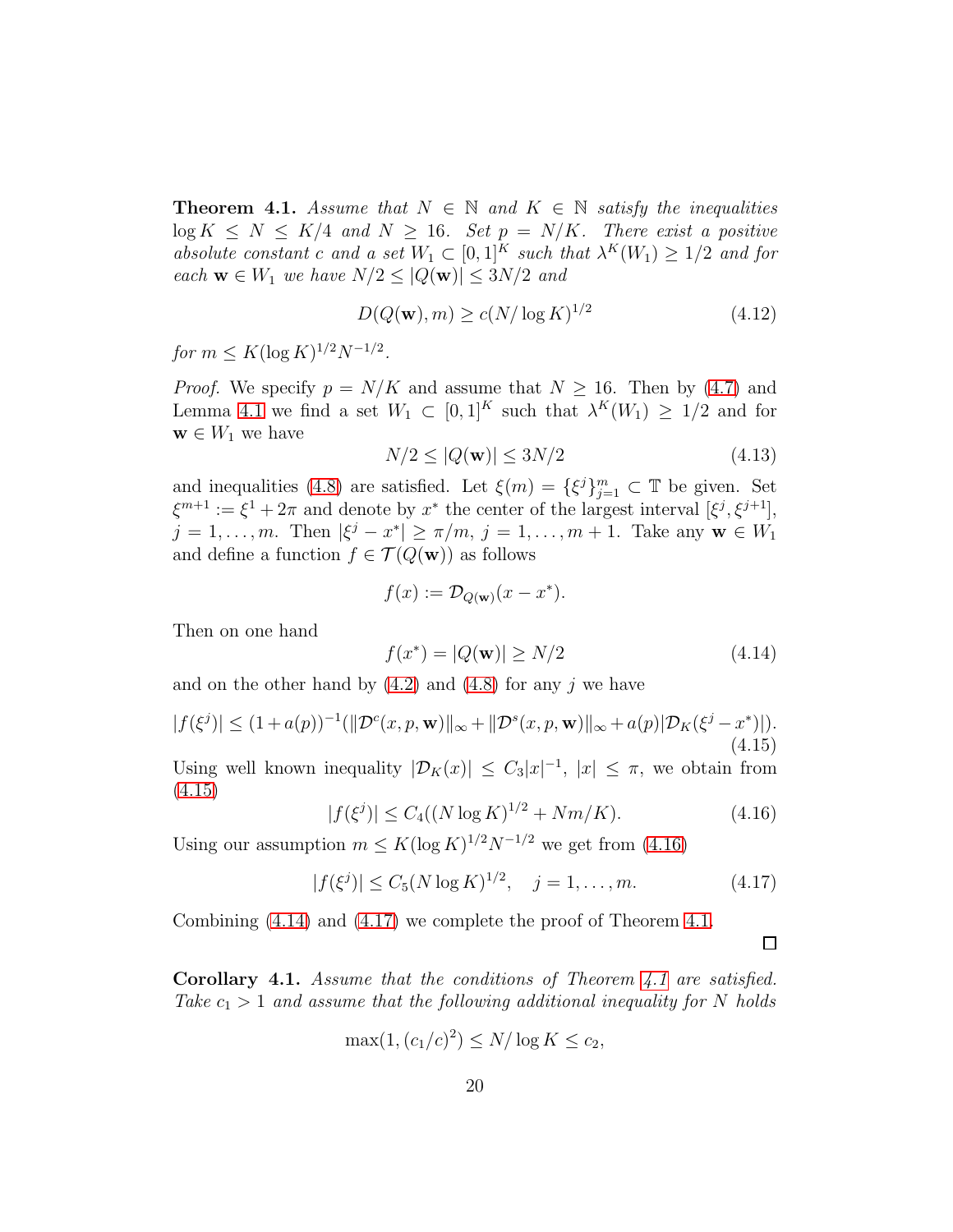*where* c *is a constant from* [\(4.12\)](#page-19-6). Then for each  $w \in W_1$  the inequality  $D(Q(\mathbf{w}), m) < c_1$  *implies* 

$$
m > c_2^{-1/2} K \ge c_2^{-1/2} e^{N/c_2} \ge c_2^{-1/2} e^{2|Q(\mathbf{w})|/(3c_2)}
$$
.

Note that in both Theorem [4.1](#page-19-5) and Corollary [4.1](#page-19-0) we impose the restriction  $N \ge \log K$ . This restriction can be weakened to  $N \ge \gamma \log K$ ,  $\gamma > 0$ , which will result in dependence of constants on  $\gamma$ . The reader can find a discussion of the case  $N \leq \gamma \log K$  in Subsection 5.2.

**Proof of Proposition [1.1.](#page-3-0)** We prove Proposition [1.1](#page-3-0) with L instead of  $N$ . Assume without loss of generality that  $L$  is divisible by 3 and use Theorem [4.1](#page-19-5) with  $N = 2L/3$ . Choose  $K := [c(3N/2)^k N^{1/2}] + 1$ . Then by the assumption of Proposition [1.1](#page-3-0) we obtain

$$
m \le cL^k \le KN^{-1/2} \le K(\log K)^{1/2}N^{-1/2}
$$

what is required in Theorem [4.1.](#page-19-5) By Theorem [4.1](#page-19-5) we obtain

$$
D(L, m) = D(3N/2, m) \ge D(Q(\mathbf{w}), m) \ge C' \left(\frac{L}{\log L}\right)^{1/2}.
$$

The above proof of Proposition [1.1](#page-3-0) and Proposition [3.1](#page-12-3) imply the following statement.

Proposition 4.1. *Suppose that the conditions of Theorem [4.1](#page-19-5) are satisfied with*  $K = N^a$  *where*  $a \in \mathbb{N}$ ,  $a > 3$ *. Then there exist positive constants*  $c(d, a)$ *and*  $C(d, a)$  *such that for all*  $M \leq C(d, a)N^{a-2}$  *we have for*  $\mathbf{w} \in W_1$ 

$$
\sigma_M^-(\mathcal{D}_{Q(\mathbf{w})})_1 \ge c(d,a) \left(\frac{N}{\log N}\right)^{1/2}.
$$

Note that  $||\mathcal{D}_{Q(\mathbf{w})}||_2 = |Q(\mathbf{w})|^{1/2} \leq (3N/2)^{1/2}$ .

Comment. Theorem [2.1](#page-7-0) and Proposition [3.1](#page-12-3) indicate importance of the best M-term approximation characteristics  $\sigma_M^c$  and  $\sigma_M^-$  for the Bernsteintype discretization theorems. It is an interesting and non-trivial problem to estimate these approximation characteristics. We demonstrated above different kinds of techniques (a general theory of uniform approximation property, the de la Vallée Poussin kernels, the Riesz products, and generalized de la Vallée Poussin kernels in the proof of Theorem [3.1\)](#page-14-0), which can be successfully applied for proving the upper bounds for the  $\sigma_M^c$  and  $\sigma_M^-$ . However, the problem of finding convenient properties of a subspace  $X_N$  or a set  $Q$  for estimating the  $\sigma_M^c$  and  $\sigma_M^-$  is an important open problem.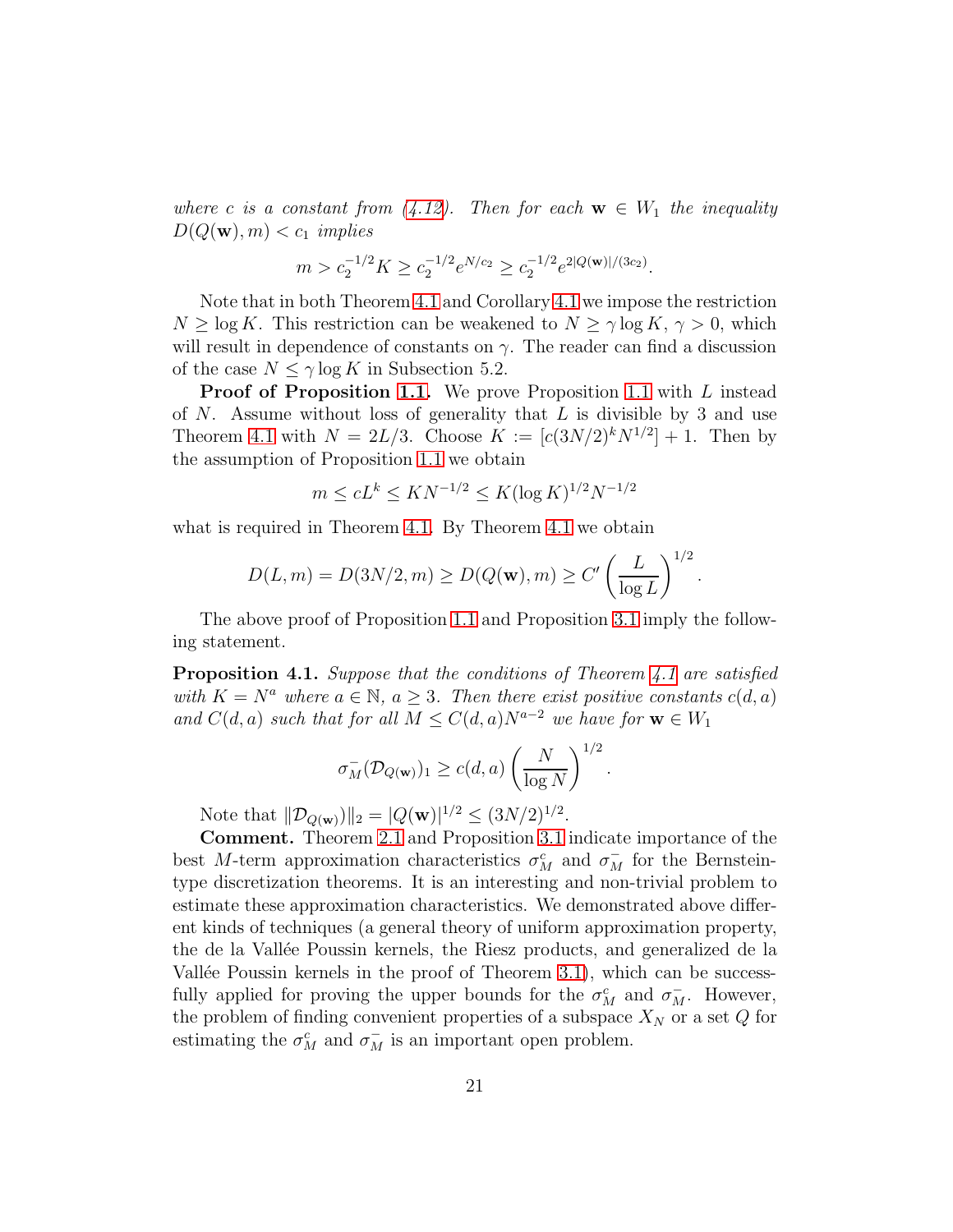#### <span id="page-21-0"></span>5 Sampling recovery in the uniform norm

The problem of recovery (reconstruction) of an unknown function defined on a subset of  $\mathbb{R}^d$  from its samples at a finite number of points is a fundamental problem of pure and applied mathematics. We would like to construct recovering operators (algorithms) which are good in the sense of accuracy, stability, and computational complexity. In this section we discuss the issues of accuracy and stability. Following a standard in approximation theory approach we define some optimal characteristics – the Kolmogorov widths and errors of optimal recovery – for a given function class and establish relations between them. In this section we study sampling recovery in the uniform norm. This study goes along the lines of the sampling recovery of the  $L_2$ norm presented in [\[39\]](#page-36-2). Analysis in [\[39\]](#page-36-2) is based on recent deep results in discretization of the  $L_2$  norms of functions from finite dimensional subspaces (see  $[37]$ ,  $[9]$ , and  $[27]$ ). Our analysis in this section is based on the discretization result – Theorem [1.3.](#page-3-1) In this section we consider the sampling recovery on an arbitrary compact subset **F** of  $\mathcal{C}(\Omega)$ . The reader can find some recovery results for the uniform norm in the case, when  $\bf{F}$  is the unit ball of a reproducing kernel Hilbert space, in the very recent paper [\[32\]](#page-35-5).

Recall the setting of the optimal sampling recovery. For a fixed  $m$  and a set of points  $\xi := \{\xi^j\}_{j=1}^m \subset \Omega$ , let  $\Phi$  be a linear operator from  $\mathbb{C}^m$  into  $L_p(\Omega, \mu)$ . Denote for a class **F** (usually, centrally symmetric and compact subset of  $L_p(\Omega,\mu)$ 

$$
\varrho_m(\mathbf{F}, L_p) := \inf_{\text{linear } \Phi; \xi} \sup_{f \in \mathbf{F}} ||f - \Phi(f(\xi^1), \dots, f(\xi^m))||_p.
$$

The above described recovery procedure is a linear procedure. The following modification of the above recovery procedure is also of interest. We now allow any mapping  $\Phi : \mathbb{C}^m \to X_N \subset L_p(\Omega, \mu)$  where  $X_N$  is a linear subspace of dimension  $N \leq m$  and define

$$
\varrho_m^*(\mathbf{F}, L_p) := \inf_{\Phi; \xi; X_N, N \le m} \sup_{f \in \mathbf{F}} ||f - \Phi(f(\xi^1), \dots, f(\xi^m))||_p.
$$

In both of the above cases we build an approximant, which comes from a linear subspace of dimension at most  $m$ . It is natural to compare quantities  $\varrho_m(\mathbf{F}, L_p)$  and  $\varrho_m^*(\mathbf{F}, L_p)$  with the Kolmogorov widths. Let  $\mathbf{F} \subset L_p$  be a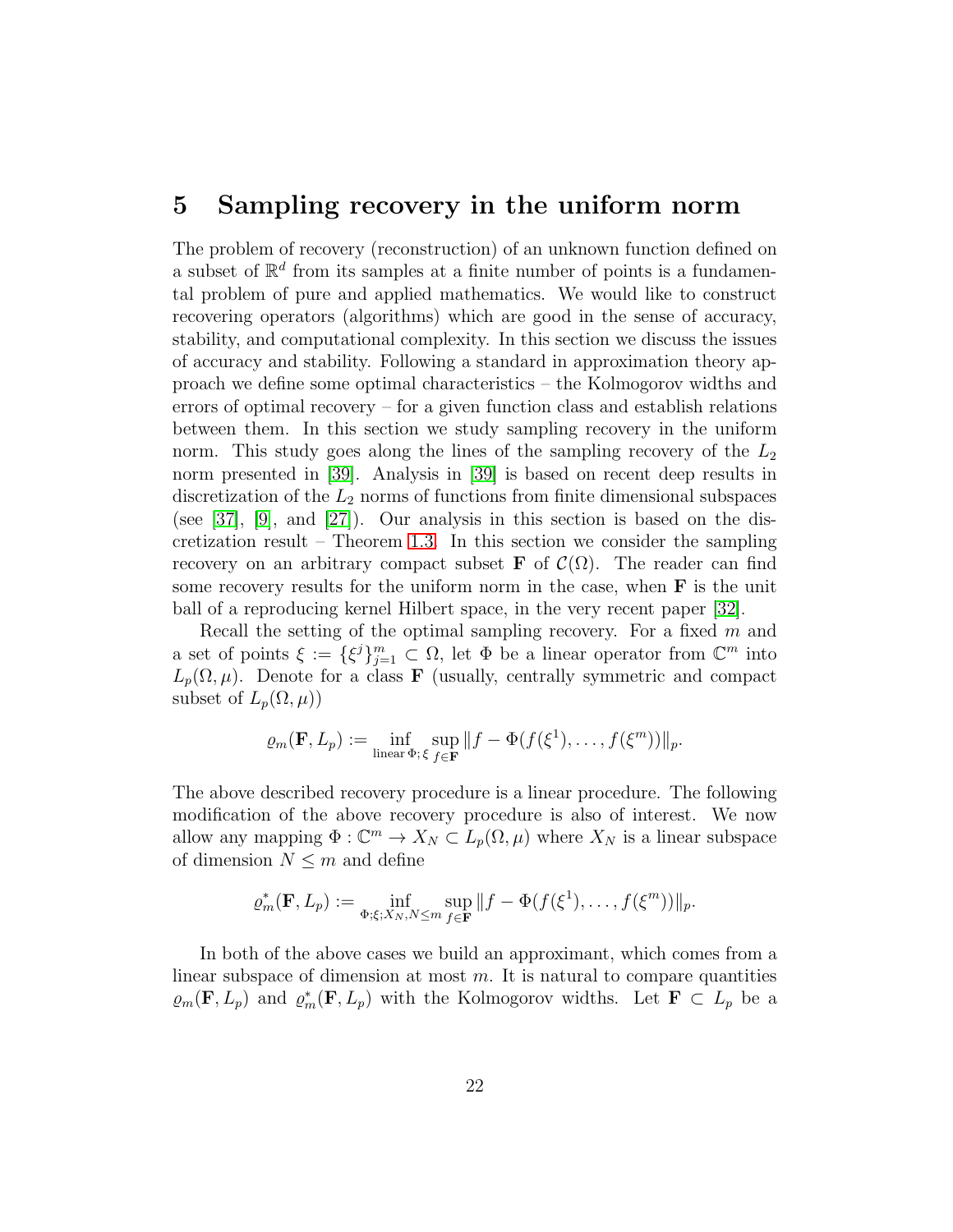centrally symmetric compact. The quantities

$$
d_n(\mathbf{F}, L_p) := \inf_{\{u_i\}_{i=1}^n \subset L_p} \sup_{f \in \mathbf{F}} \inf_{c_i} \left\| f - \sum_{i=1}^n c_i u_i \right\|_p, \quad n = 1, 2, \dots,
$$

are called the *Kolmogorov widths* of  $\bf{F}$  in  $L_p$ . In the definition of the Kolmogorov widths we take for  $f \in \mathbf{F}$ , as an approximating element from  $U := \text{span}\{u_i\}_{i=1}^n$  the element of best approximation. This means that in general (i.e. if  $p \neq 2$ ) this method of approximation is not linear.

Recently an outstanding progress has been done in the sampling recovery in the  $L_2$  norm (see, for instance, [\[5\]](#page-33-7), [\[25\]](#page-34-3), [\[26\]](#page-35-6), [\[23\]](#page-34-4), [\[29\]](#page-35-7), [\[6\]](#page-33-8), [\[22\]](#page-34-5), [\[40\]](#page-36-3)). We give a very brief comments on those interesting results. For special sets F (in the reproducing kernel Hilbert space setting) the following inequality is known (see [\[29\]](#page-35-7) and [\[25\]](#page-34-3)):

<span id="page-22-0"></span>
$$
\varrho_n(\mathbf{F}, L_2) \le C \left( \frac{\log n}{n} \sum_{k \ge cn} d_k(\mathbf{F}, L_2)^2 \right)^{1/2}
$$
(5.1)

with absolute constants  $C, c > 0$ . We refer the reader for further results in this direction to the paper [\[26\]](#page-35-6). The above results were proved with the aid of a classical type of algorithm – weighted least squares. A variant of this  $method - the empirical risk minimization - is a standard tool in learning the$ ory and nonparametric statistics (see, for instance, [\[12\]](#page-33-9) and [\[34\]](#page-35-4), Ch.4). The weighted least squares algorithm was successfully applied in the sampling recovery for the first time in [\[5\]](#page-33-7). The breakthrough results in sampling discretization of the  $L_2$  norm (see [\[37\]](#page-35-0), [\[27\]](#page-35-1)) and in sampling recovery in the  $L_2$ norm (see [\[25\]](#page-34-3), [\[26\]](#page-35-6), [\[29\]](#page-35-7)) are based on results by A. Marcus, D.A. Spielman, and N. Srivastava from [\[28\]](#page-35-8) (see Corollary 1.5 with  $r = 2$  there) obtained for solving the Kadison-Singer problem. Also, results from [\[1\]](#page-32-3) play a fundamental role in sampling discretization of the  $L_2$  norm. The approach, based on [\[28\]](#page-35-8) allows us to obtain optimal (in the sense of order) results for discretization of the  $L_2$  norm (see [\[37\]](#page-35-0) and [\[27\]](#page-35-1)). For the first time it was done in [37] with the help of a lemma from [\[30\]](#page-35-9). The corresponding lemma from [\[30\]](#page-35-9) was further generalized in [\[27\]](#page-35-1) for proving optimal in the sense of order sampling discretization results. A version of the corresponding lemma from [\[27\]](#page-35-1) was used in [\[29\]](#page-35-7) for the sampling recovery. The first application of the results from  $[1]$  in the sampling discretization of the  $L_2$  norm was done in [\[38\]](#page-36-1). The reader can find a detailed discussion of these results in [\[21\]](#page-34-0), Section 2.6.

The following general inequality was proved in [\[39\]](#page-36-2).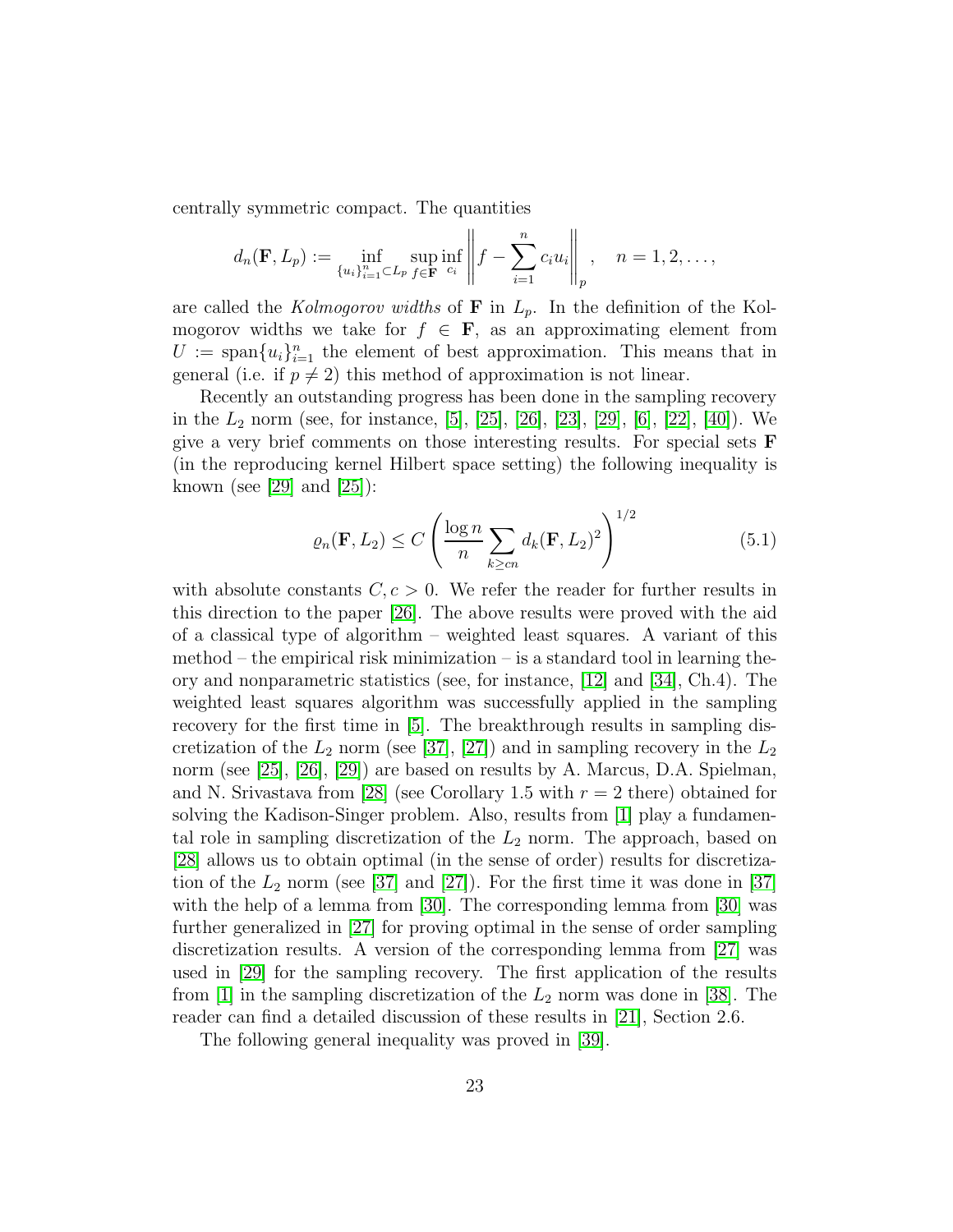<span id="page-23-1"></span>Theorem 5.1 ([\[39\]](#page-36-2)). *There exist two positive absolute constants* b *and* B *such that for any compact subset*  $\Omega$  *of*  $\mathbb{R}^d$ *, any probability measure*  $\mu$  *on it, and any compact subset*  $\mathbf{F}$  *of*  $\mathcal{C}(\Omega)$  *we have* 

$$
\varrho_{bn}(\mathbf{F}, L_2(\Omega, \mu)) \leq B d_n(\mathbf{F}, L_\infty).
$$

Very recently Theorem [5.1](#page-23-1) was applied to estimate the error of optimal sampling recovery in  $L_2$  of functions with small mixed smoothness (see [\[40\]](#page-36-3)). In the case of small smoothness we cannot use [\(5.1\)](#page-22-0) because the series in [\(5.1\)](#page-22-0) diverges.

In this section we prove the following analog of Theorem [5.1.](#page-23-1)

<span id="page-23-0"></span>**Theorem 5.2.** Let  $\Omega$  be a compact subset of  $\mathbb{R}^d$ . For any compact subset **F** *of*  $C(\Omega)$  *we have* 

$$
\varrho_{9^n}^*(\mathbf{F}, L_\infty(\Omega)) \leq 5d_n(\mathbf{F}, L_\infty).
$$

It is interesting to compare Theorem [5.2](#page-23-0) with the following result of E. Novak (see [\[31\]](#page-35-3), Proposition 1.2.5)

<span id="page-23-2"></span>
$$
\varrho_n^*(\mathbf{F}, L_\infty(\Omega)) \le (n+1)d_n(\mathbf{F}, L_\infty). \tag{5.2}
$$

Theorem [5.2](#page-23-0) complements inequality [\(5.2\)](#page-23-2) in the case, when the sequence  ${d_n(\mathbf{F}, L_\infty)}$  decays slow, slower than  $1/n$ .

*Proof of Theorem [5.2.](#page-23-0)* The proof goes along the lines of the proof of Theorem [5.1.](#page-23-1) Recall some notations from [\[39\]](#page-36-2) and formulate a result from [\[39\]](#page-36-2) that we use in the proof. Let  $X_N$  be an N-dimensional subspace of the space of continuous functions  $\mathcal{C}(\Omega)$ . For a fixed m and a set of points  $\xi := \{\xi^{\nu}\}_{\nu=1}^m \subset \Omega$ we associate with a function  $f \in \mathcal{C}(\Omega)$  a vector

$$
S(f,\xi) := (f(\xi^1),\ldots,f(\xi^m)) \in \mathbb{C}^m.
$$

Denote

$$
||S(f,\xi)||_{\infty}:=\max_{\nu}|f(\xi^{\nu})|.
$$

Define the best approximation of  $f \in L_{\infty}(\Omega)$  by elements of  $X_N$  as follows

$$
d(f, X_N)_{\infty} := \inf_{u \in X_N} ||f - u||_{\infty}.
$$

We need the following assumption.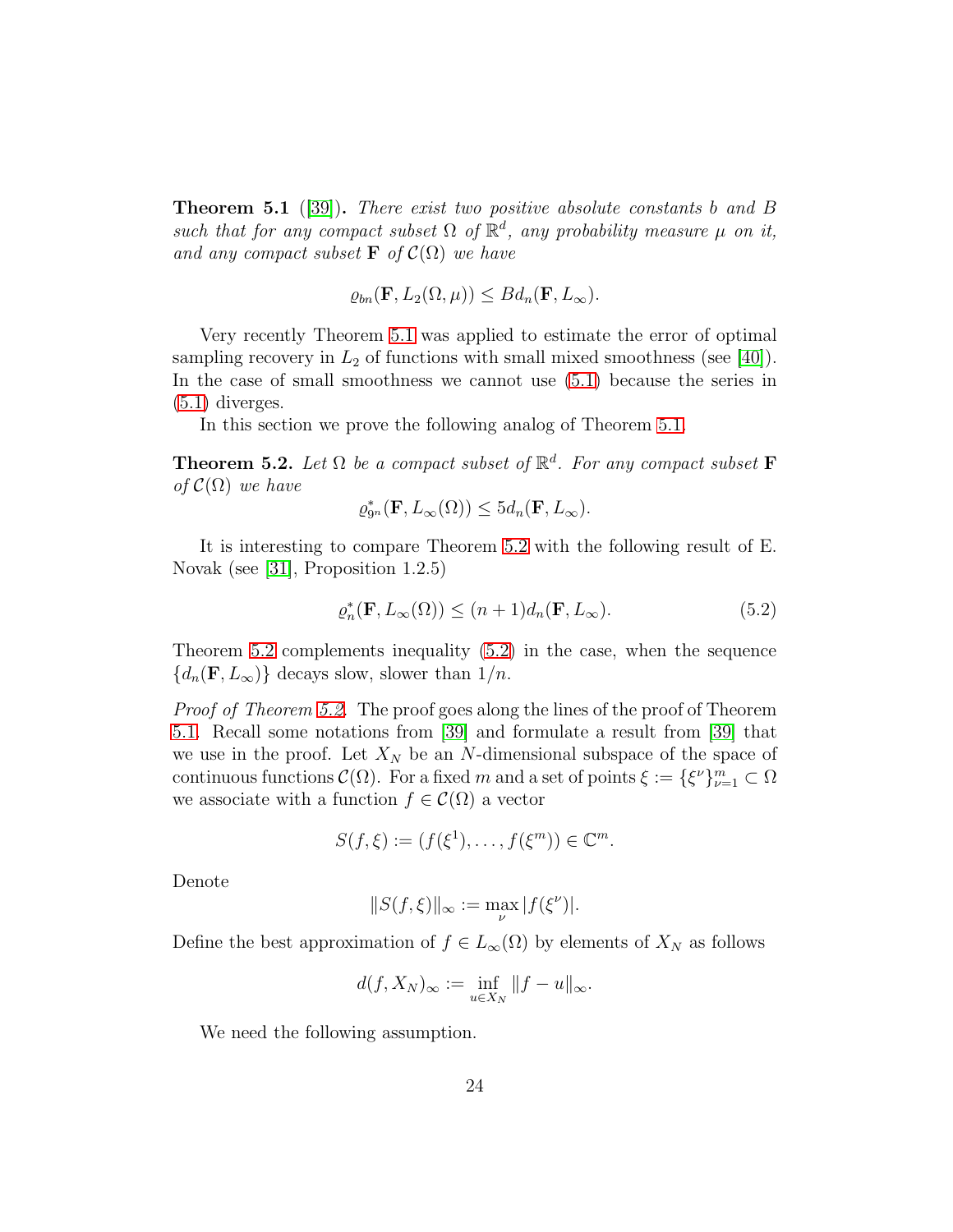**A1. Discretization.** Suppose that  $\xi := {\xi^{j}}_{j=1}^{m} \subset \Omega$  is such that for any  $u \in X_N$  we have

$$
C_1||u||_{\infty} \le ||S(u,\xi)||_{\infty}
$$

with a positive constant  $C_1$  which may depend on d.

Consider the following well known recovery operator (algorithm)

$$
\ell\infty(\xi)(f) := \ell\infty(\xi, X_N)(f) := \arg\min_{u \in X_N} ||S(f - u, \xi)||_{\infty}.
$$

Note that the above algorithm  $\ell\infty(\xi)$  only uses the function values  $f(\xi^{\nu})$ ,  $\nu = 1, \ldots, m$ . The following theorem is from [\[39\]](#page-36-2).

<span id="page-24-0"></span>**Theorem 5.3** ([\[39\]](#page-36-2)). *Under assumption* **A1** *for any*  $f \in \mathcal{C}(\Omega)$  *we have* 

$$
||f - \ell \infty(\xi)(f)||_{\infty} \le (2C_1^{-1} + 1)d(f, X_N)_{\infty}.
$$

Take any  $\varepsilon > 0$  and choose a subspace  $X_n^{\varepsilon}$  of dimension *n* satisfying: For all  $f \in \mathbf{F}$ 

<span id="page-24-1"></span>
$$
d(f, X_n^{\varepsilon})_{\infty} \le (1 + \varepsilon) d_n(\mathbf{F}, L_{\infty}).
$$
\n(5.3)

By Theorem [1.3](#page-3-1) the subspace  $X_n^{\varepsilon}$  satisfies assumption **A1** with  $m = 9^n$ ,  $C_1 = 1/2$ , and some set  $\xi := {\xi^j}_{j=1}^m \subset \Omega$ . Then, by Theorem [5.3](#page-24-0) and by [\(5.3\)](#page-24-1) we obtain the inequality: For any  $f \in \mathcal{C}(\Omega)$ 

$$
||f - \ell \infty(\xi)(f)||_{\infty} \le 5d(f, X_n^{\varepsilon})_{\infty} \le 5(1+\varepsilon)d_n(\mathbf{F}, L_{\infty}).
$$

This completes the proof of Theorem [5.2.](#page-23-0)

 $\Box$ 

In the definition of the quantity  $\rho_m^*(\mathbf{F}, L_p)$  we allow any mapping  $\Phi$ :  $\mathbb{C}^m \to X_N \subset L_p(\Omega, \mu)$  where  $X_N$  is a linear subspace of dimension  $N \leq m$ . We now consider an analog of the quantity  $\varrho_m^*(\mathbf{F}, L_\infty)$  with some restrictions imposed on the mapping  $\Phi : \mathbb{C}^m \to X_N \subset \mathcal{C}(\Omega)$ . For a given subspace  $X_N \subset \mathcal{C}(\Omega)$ , a set  $\xi \in \Omega^m$ , and given parameters  $m \in \mathbb{N}$  and  $A > 0$  define the following class of nonlinear mappings (A-stable mappings)

$$
\mathcal{NL}(\xi, X_N, A) := \{ \Phi : \Phi : \mathbb{C}^m \to X_N, \, \|\Phi(ay)\|_{\infty} = |a|\|\Phi(\mathbf{y})\|_{\infty},
$$

$$
\|\Phi(S(f, \xi))\|_{\infty} \le A\|S(f, \xi)\|_{\infty}, \, f \in X_N \}.
$$

Consider the following recovery characteristic

$$
\varrho_m^*(\mathbf{F}, L_\infty, A) := \inf_{\Phi \in \mathcal{NL}(\xi, X_N, A); \xi; X_N, N \le m} \sup_{f \in \mathbf{F}} ||f - \Phi(f(\xi^1), \dots, f(\xi^m))||_{\infty}.
$$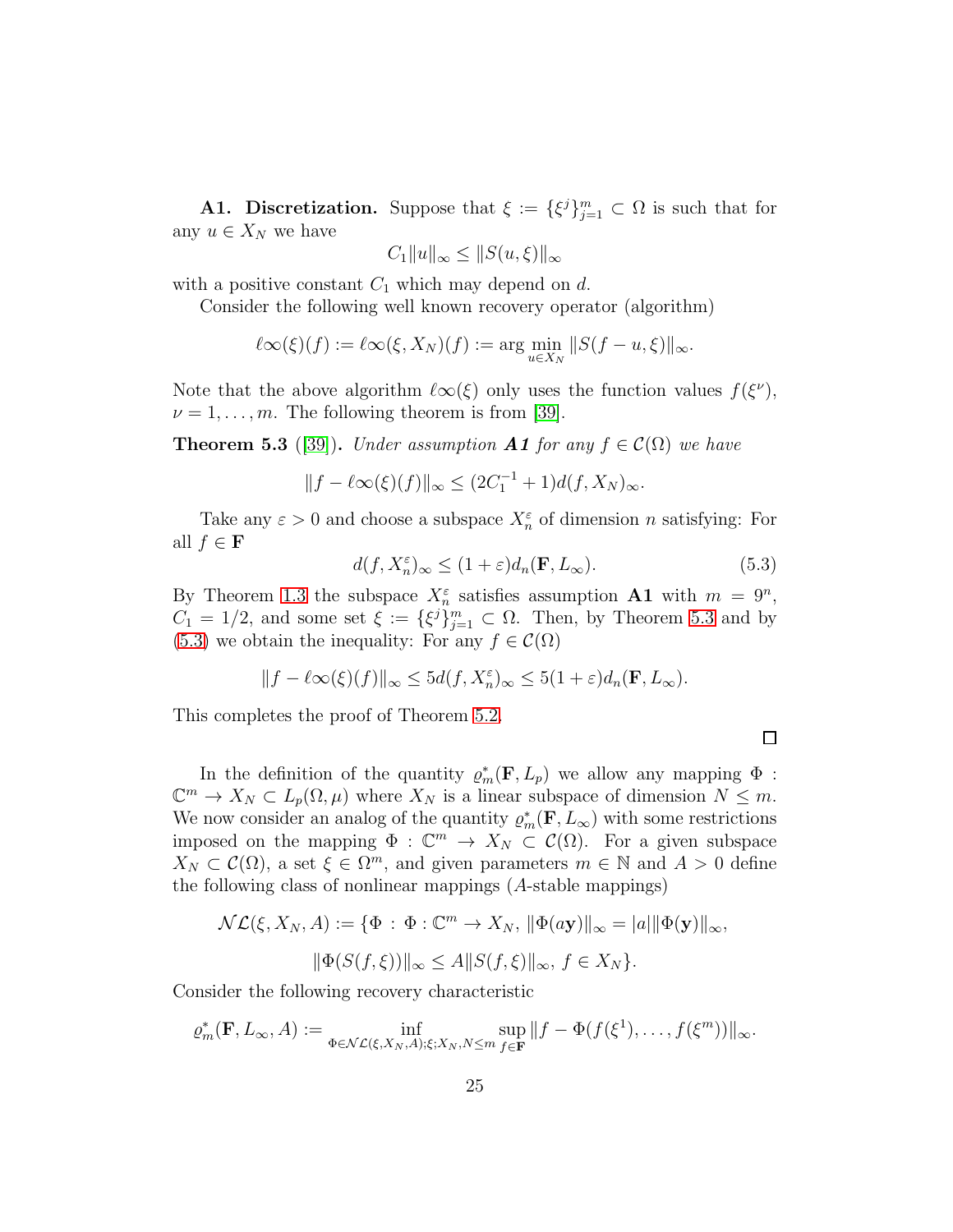This characteristic gives the minimal error that can be achieved with an A-stable algorithm.

We begin with a simple statement, which connects the characteristic  $\varrho_m^*(X_N^{\infty}, L_{\infty}, A)$  with discretization of the uniform norm on  $X_N$ .

<span id="page-25-0"></span>**Proposition 5.1.** *Inequality*  $\varrho_m^*(X_N^{\infty}, L_{\infty}, A) \leq 1/2$  *implies that there exists*  $a \text{ set } \xi(m) \subset \Omega \text{ of } m \text{ points such that for any } f \in X_N \text{ we have}$ 

$$
||f||_{\infty} \le 2A||S(f, \xi(m))||_{\infty}.
$$

*Proof.* Let  $\varepsilon > 0$  and let  $\xi^{\varepsilon} \in \Omega^m$  and  $\Phi_{\varepsilon} \in \mathcal{NL}(\xi^{\varepsilon}, X_N, A)$  be such that for any  $f \in X_N^{\infty}$  we have

$$
||f - \Phi_{\varepsilon}(S(f, \xi^{\varepsilon}))||_{\infty} \le 1/2 + \varepsilon.
$$
 (5.4)

Then for  $f \in X_N$  such that  $||f||_{\infty} = 1$  we obtain

$$
1 = ||f||_{\infty} = ||f - \Phi_{\varepsilon}(S(f, \xi^{\varepsilon})) + \Phi_{\varepsilon}(S(f, \xi^{\varepsilon}))||_{\infty} \le ||\Phi_{\varepsilon}(S(f, \xi^{\varepsilon}))||_{\infty} + 1/2 + \varepsilon
$$

and, therefore,

$$
(1/2 - \varepsilon) \|f\|_{\infty} \le \|\Phi_{\varepsilon}(S(f, \xi^{\varepsilon}))\|_{\infty} \le A \|S(f, \xi^{\varepsilon}))\|_{\infty}.
$$

This and a simple compactness argument, used for  $\varepsilon \to 0$ , complete the proof of Proposition [5.1.](#page-25-0)

 $\Box$ 

We now make a comment on stability. It is well known (see, for in-stance, [\[7\]](#page-33-0), Proposition 3.1) that  $\varrho_N(X_N^{\infty}, L_{\infty}) = 0$ . In other words, for any N-dimensional subspace  $X_N \subset \mathcal{C}(\Omega)$  we can find a set  $\xi = {\{\xi^j\}}_{j=1}^N$  of N points such that any  $f \in X_N$  can be recovered exactly from the vector  $S(f,\xi)$  (even by a linear algorithm). However, as we will explain momentarily, such a recovery algorithm may be unstable. As an example we take  $X_n := \mathcal{T}(\Lambda_n)$ , where  $\Lambda_n$  is a lacunary set from Theorem [1.2.](#page-2-0) Suppose that  $\varrho_m^*(X_n^{\infty}, L_{\infty}, A) \leq 1/2$  with some parameters m and A. Clearly, this assumption is much weaker than the exact recovery by stable algorithm assumption. Then by Proposition [5.1](#page-25-0) there exists a set  $\xi(m) \subset \Omega$  of m points such that for any  $f \in X_n$  we have

$$
||f||_{\infty} \le 2A||S(f, \xi(m))||_{\infty}.
$$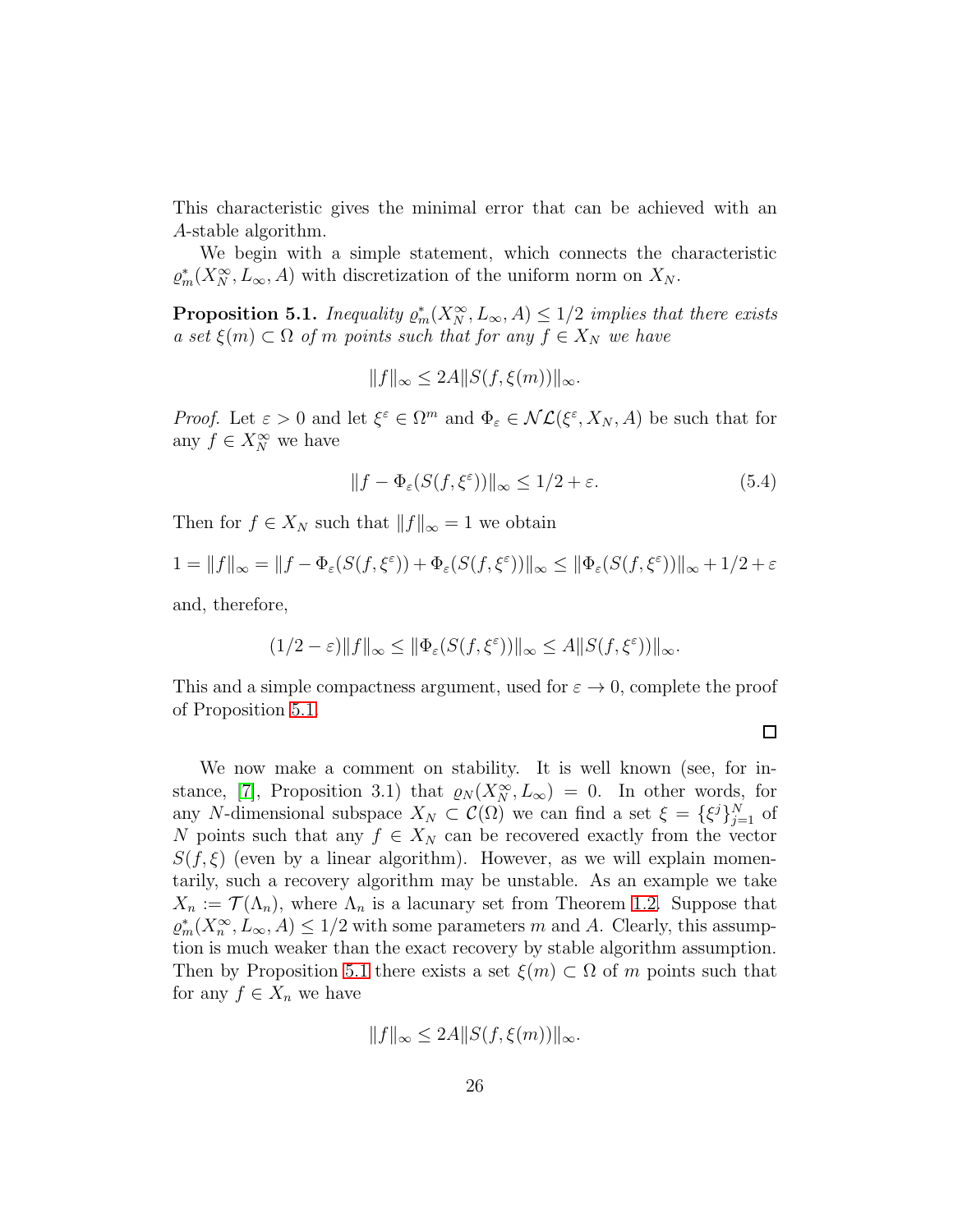We apply Theorem [1.2](#page-2-0) and obtain that  $m \ge (n/e)e^{Cn/(2A)^2}$ . This means that for a stable nontrivial approximate recovery on  $X_n$  we need exponentially (in n) many points.

We now proceed to a positive result on stable recovery.

Proposition 5.2. *Let* Ω *be a compact subset of* R d *. For any* N*-dimensional subspace*  $X_N \subset \mathcal{C}(\Omega)$  *we have* 

$$
\varrho_{9^N}^*(X_N^{\infty}, L_{\infty}(\Omega), 2) = 0.
$$

*Proof.* We use the construction from the proof of Theorem [1.3.](#page-3-1) Let  $\mathcal{E} :=$  $\mathcal{N}_{1/4} = \{g^j\}_{j=1}^m$ ,  $m = N_{1/4}$ , and let  $\xi(m) = \{\xi^{\nu}\}_{\nu=1}^m$ ,  $m = N_{1/4}$ , where  $\xi^{\nu}$  is a point of maximum of  $|g''(\mathbf{x})|$  over  $\Omega$ , be the corresponding sets from the proof of Theorem [1.3.](#page-3-1) Define  $\Phi(S(f, \xi(m))) := f$  for  $f \in X_N$ . By Theorem [1.3](#page-3-1) we obtain that if for two functions  $f, g \in X_N$  we have  $S(f, \xi(m)) = S(g, \xi(m))$ then  $f = g$ . Thus, the mapping  $\Phi$  is defined in a correct way. Clearly,  $f - \Phi(S(f, \xi(m))) = 0$ . It remains to prove that  $\Phi \in \mathcal{NL}(\xi(m), X_N, 2)$ . It follows directly from Theorem [1.3.](#page-3-1) This completes the proof.

Remark 5.1. *The above simple argument gives the following conditional result. Suppose that a sunspace*  $X_N$  *and a set of points*  $\xi = {\xi^j}_{j=1}^m$  *satisfy condition* A1*. Then we have*

$$
\varrho_m^*(X_N^{\infty}, L_{\infty}(\Omega), C_1^{-1}) = 0.
$$

#### <span id="page-26-0"></span>6 Discussion

In this paper we have obtained some results on the sampling discretization of the uniform norm both for a special case of trigonometric polynomials and for a rather general case of finite dimensional subspaces. We now present a discussion of known results on the sampling discretization of the uniform norm and give some comments on the results obtained above.

Let us begin our discussion of known results with the Marcinkiewicz-type discretization theorems for the hyperbolic cross trigonometric polynomials. For  $\mathbf{s} \in \mathbb{Z}_+^d$  we define

$$
\rho(\mathbf{s}) := \{ \mathbf{k} \in \mathbb{Z}^d : [2^{s_j - 1}] \le |k_j| < 2^{s_j}, \quad j = 1, \dots, d \}
$$

 $\Box$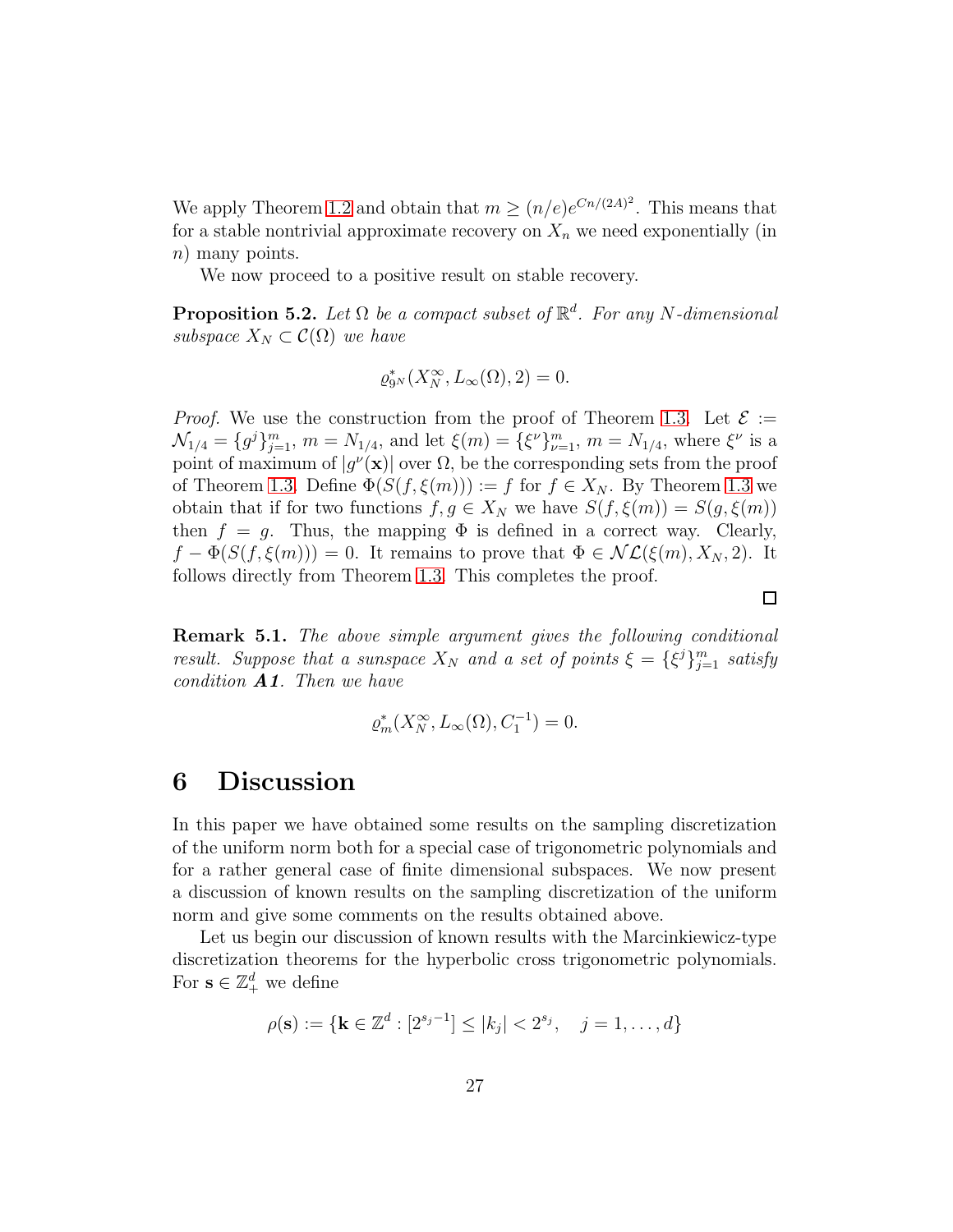where  $[x]$  denotes the integer part of x. By  $Q_n$  denote the step hyperbolic cross, i.e.,

$$
Q_n := \cup_{\mathbf{s}: \|\mathbf{s}\|_1 \leq n} \rho(\mathbf{s}).
$$

Then the corresponding set of the hyperbolic cross polynomials is given by

$$
\mathcal{T}(Q_n) := \{ f : f = \sum_{\mathbf{k} \in Q_n} c_{\mathbf{k}} e^{i(\mathbf{k}, \mathbf{x})}, \ c_{\mathbf{k}} \in \mathbb{C} \}.
$$

The problem on obtaining the sharp Marcinkiewicz-type discretization theorems for the hyperbolic cross trigonometric polynomials is not solved yet. Since  $Q_n \subset \Pi(2^n, \ldots, 2^n)$ , from the result mentioned in the Introduction we get

$$
D(Q_n, m) \le C_1(d)
$$
, provided  $m \ge C_2(d)2^{dn}$ ,

with appropriate  $C_1(d)$  and  $C_2(d)$ .

The following nontrivial lower bound was obtained in  $[17] - [19]$  $[17] - [19]$ .

<span id="page-27-0"></span>**Theorem 6.1** ([\[17\]](#page-34-6) – [\[19\]](#page-34-7)). Let a finite set  $\xi(m) = {\xi^{j}}_{j=1}^{m} \subset \mathbb{T}^{2}$  have a *property:*

$$
\forall f \in \mathcal{T}(Q_n) \qquad \|f\| \leq Bn^{\alpha} \|f\|_{\xi(m)}
$$

*with some*  $0 \leq \alpha < 1/2$ *. Then* 

$$
m\geq C_12^n ne^{C_2B^{-2}n^{1-2\alpha}}
$$

,

where  $C_1$  and  $C_2$  are positive absolute constants.

In particular, Theorem [6.1](#page-27-0) with  $\alpha = 0$  implies that a necessary condition on *m* for  $D(Q_n, m) \leq C_3$  is  $m \geq C_1^{\prime} |Q_n|^{1+c}$  with positive absolute constant c.

We now cite a recent result from [\[7\]](#page-33-0) on  $D(Q_n, m)$ . Define

$$
\alpha_d := \sum_{j=1}^d \frac{1}{j} \quad \text{and} \quad \beta_d := d - \alpha_d.
$$

**Theorem 6.2** ([\[7\]](#page-33-0)). *For each*  $d \in \mathbb{N}$  *and each*  $n \in \mathbb{N}$  *there exists a set*  $\xi(m)$ *of at most*  $C_d 2^{n\alpha_d} n^{\beta_d}$  points in  $[0, 2\pi)^d$  such that for all  $f \in \mathcal{T}(Q_n)$ ,

$$
||f|| \le C(d) ||f||_{\xi(m)}.
$$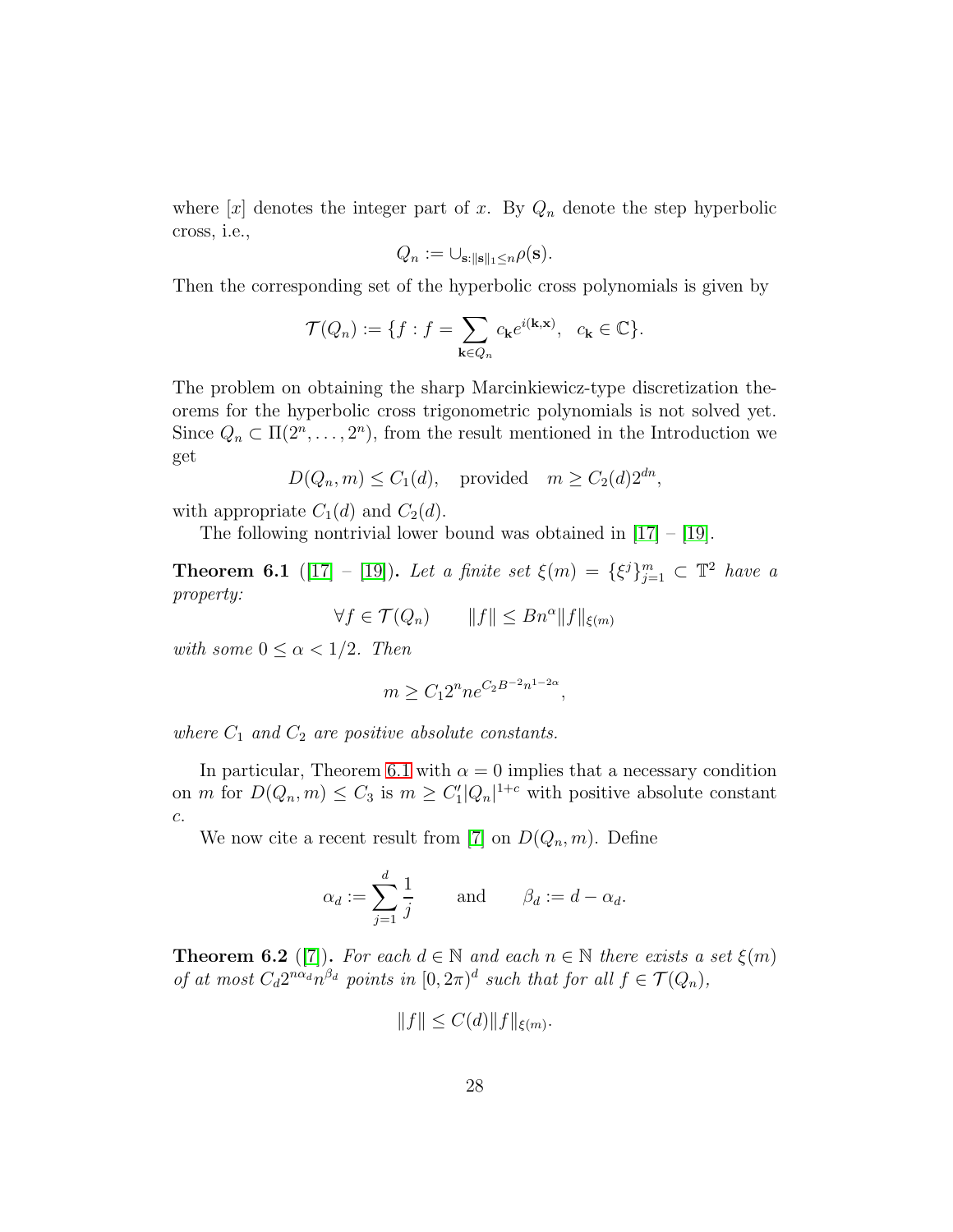An operator  $T_n$  with the following properties was constructed in [\[33\]](#page-35-10). The operator  $T_n$  has the form

$$
T_n(f) = \sum_{j=1}^m f(\xi^j) \psi_j(\mathbf{x}), \quad m \le c(d) 2^n n^{d-1}, \quad \psi_j \in \mathcal{T}(Q_{n+d})
$$

and

<span id="page-28-0"></span>
$$
T_n(f) = f, \quad f \in \mathcal{T}(Q_n),\tag{6.1}
$$

<span id="page-28-1"></span>
$$
||T_n||_{\ell_\infty^m \to \mathcal{C}} \asymp n^{d-1}.\tag{6.2}
$$

Points  $\{\xi^j\}$  form the sparse grid (Smolyak net) (see [\[36\]](#page-35-2), p.268). Properties [\(6.1\)](#page-28-0) and [\(6.2\)](#page-28-1) imply that all  $f \in \mathcal{T}(Q_n)$  satisfy the discretization inequality (see [\[19\]](#page-34-7))

$$
||f||_{\infty} \le C(d)n^{d-1} \max_{1 \le j \le m} |f(\xi^j)|. \tag{6.3}
$$

We now discuss some results from [\[35\]](#page-35-11) about the relation between discretization and the Remez-type inequality.

<span id="page-28-3"></span>Definition 6.1. *We say that* f *satisfies the Remez-type inequality with parameters* p,  $\beta$ , R (*in other words, RI*( $p, \beta, R$ ) *holds) if for any measurable*  $B \subset \Omega$  *with measure*  $|B| \leq \beta$ 

$$
||f||_{L_p(\Omega)} \le R||f||_{L_p(\Omega \setminus B)}.\tag{6.4}
$$

The following result is from [\[35\]](#page-35-11).

<span id="page-28-2"></span>**Theorem 6.3** ([\[35\]](#page-35-11)). Let f be a continuous periodic function on  $\mathbb{T}^d$ . As*sume that there exists a set*  $\xi(m) = {\xi^{j}}_{j=1}^{m} \subset \mathbb{T}^{d}$  *such that for all functions*  $f_{\mathbf{y}}(\mathbf{x}) := f(\mathbf{x} - \mathbf{y}), \mathbf{y} \in \mathbb{T}^d$ , we have the discretization inequality

$$
||f_{\mathbf{y}}||_{\infty} \le D \max_{1 \le j \le m} |f_{\mathbf{y}}(\xi^j)|. \tag{6.5}
$$

*Then for any B with*  $|B| < 1/m$  *we have* 

$$
||f||_{\mathcal{C}(\Omega)} \le D||f||_{\mathcal{C}(\Omega \setminus B)}.\tag{6.6}
$$

It was proved in [\[35\]](#page-35-11) that the following statement is false.

*There exist*  $\delta > 0$ *, A, c, and C such that for any*  $f \in \mathcal{T}(Q_n)$  *and any set*  $B \subset \mathbb{T}^d$  of measure  $|B| \leq (c2^n n^A)^{-1}$  the Remez-type inequality holds

$$
||f||_{\infty} \leq Cn^{(d-1)(1-\delta)} \sup_{\mathbf{u}\in \mathbb{T}^d\setminus B} |f(\mathbf{u})|.
$$

The above remark and Theorem [6.3](#page-28-2) imply the following statement.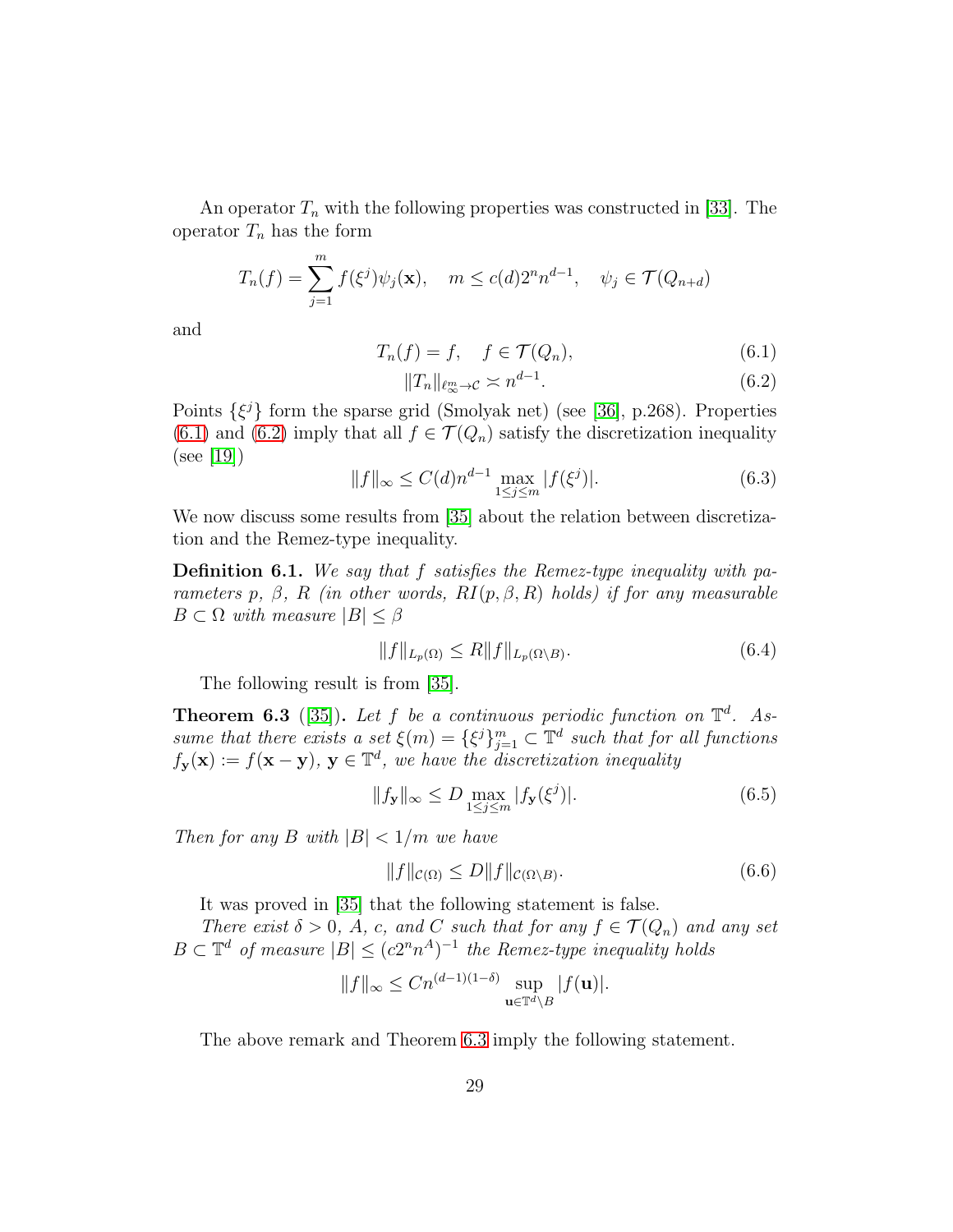**Corollary 6.1.** *Take any*  $\delta > 0$ *. Suppose that the point set*  $\xi(m)$  *is such that for all*  $f \in \mathcal{T}(Q_n)$  *we have* 

$$
||f|| \le C(d)n^{(d-1)(1-\delta)} ||f||_{\xi(m)}.
$$

*Then for any A we have*  $m \geq C(A, d, \delta)2^n n^A$  *with a positive constant*  $C(A, d, \delta)$ *.* 

We now show how one can prove weaker than the first part of Theorem [1.1](#page-2-1) results using other methods.

6.1. Use of the Remez and Nikol'skii inequalities. Let a finite set  $\mathcal{K} := \{k_j\}_{j=1}^n$ ,  $k_j \in \mathbb{N}$ , be a lacunary set, i.e. for some  $b > 1$  we have  $k_{j+1}/k_j \geq b, j = 1, \ldots, n-1$ . Then it is well known that for any  $q < \infty$  we have the following lower bound in the Nikol'skii inequality

<span id="page-29-0"></span>
$$
\sup_{f \in \mathcal{T}(\mathcal{K})} \|f\|_{\infty} / \|f\|_{q} \ge C(q, b) n^{1/2}.
$$
 (6.7)

It is proved in [\[35\]](#page-35-11) that the Remez-type inequality (see Definition [6.1\)](#page-28-3) with parameters R and  $\beta$  implies the following Nikol'skii-type inequality

<span id="page-29-1"></span>
$$
||f||_{\infty} \le R\beta^{-1/q} ||f||_q.
$$
 (6.8)

Using [\(6.7\)](#page-29-0) with  $n = N$  we obtain from [\(6.8\)](#page-29-1) and Theorem [6.3](#page-28-2) that

$$
D(N,m) \ge C(q)m^{-1/q}N^{1/2},\tag{6.9}
$$

which implies that for a given  $C_0$  and  $\varepsilon > 0$  we have for  $m \le C_0 N$ 

$$
D(N,m) \ge C(C_0, \varepsilon) N^{1/2 - \varepsilon}.
$$
\n(6.10)

**6.2. Probabilistic approach.** As above, consider a lacunary set  $K :=$  ${k_j}_{j=1}^n$  and the following random polynomials

$$
f(x,t) := \sum_{j=1}^{n} r_j(t)e^{ik_jx}
$$

where  $r_i(t)$  are the Rademacher functions. Then, on one hand, it is well known that for each  $t \in [0, 1]$  we have

<span id="page-29-2"></span>
$$
||f(\cdot,t)||_{\infty} \ge c(b)n \tag{6.11}
$$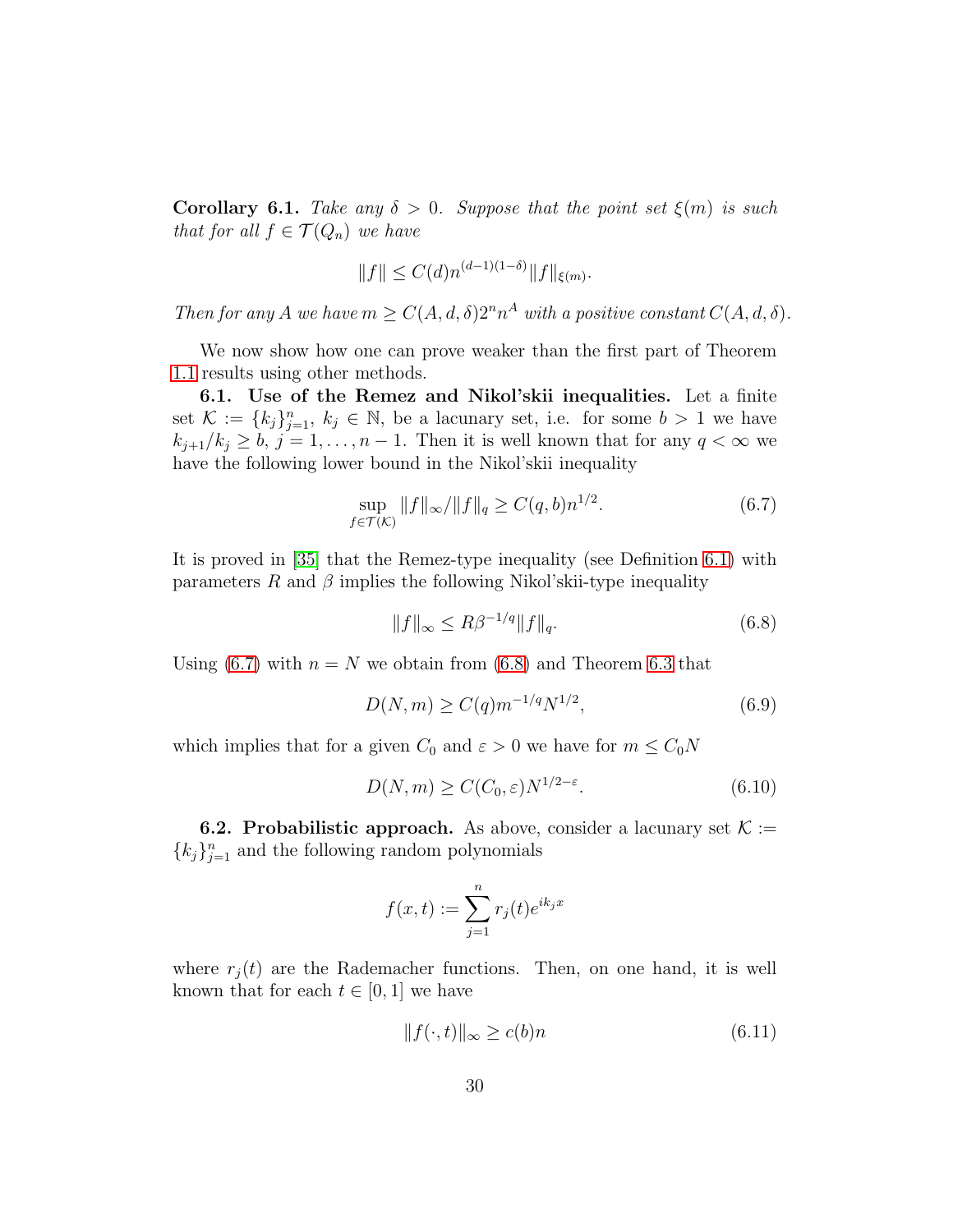with a positive constant  $c(b)$ .

On the other hand, using the concentration measure inequality, for instance, the Hoeffding inequality (see [\[34\]](#page-35-4), p.197), we obtain for any fixed x

<span id="page-30-0"></span>
$$
\mathbb{P}\left\{|f(x,\cdot)| \ge n\eta\right\} \le 4\exp(-cn\eta^2) \tag{6.12}
$$

with an absolute positive constant c. Inequality  $(6.12)$  implies that for any set  $\xi(m) = {\xi^{j}}_{j=1}^{m}$  of m points with  $4m \exp(-cn\eta^{2}) < 1$  there exists  $t_{0} \in [0,1]$ such that  $|| f(\cdot, t_0) ||_{\xi(m)} \leq n\eta$ . Combining this with [\(6.11\)](#page-29-2) we obtain

$$
D(\mathcal{K}, m) \ge c(b)/\eta \quad \text{provided} \quad 4m \exp(-cn\eta^2) < 1. \tag{6.13}
$$

It is easy to derive from here that

<span id="page-30-1"></span>
$$
D(K, m) \ge c'n^{1/2}(\ln m)^{-1/2}
$$
 and  $D(N, m) \ge c'N^{1/2}(\ln m)^{-1/2}$ . (6.14)

In the above proof of [\(6.14\)](#page-30-1) we only use the following properties of the trigonometric system: uniform boundedness and the inequality [\(6.11\)](#page-29-2) for polynomials with frequencies from  $K$ . We now explain how the above argument can be used in the case of uniformly bounded orthonormal systems. The following statement was proved in [\[15\]](#page-33-10) (see also [\[16\]](#page-34-8), Ch.9, Theorem 9).

<span id="page-30-2"></span>**Theorem 6.4** ([\[15\]](#page-33-10)). Let  $\Phi := {\{\varphi_j(x)\}}_{j=1}^K$ ,  $x \in [0,1]$ *, be a uniformly bounded real orthonormal system*  $\|\varphi_j\|_{\infty} \leq B$ ,  $j = 1, ..., K$ . There exists a subset  $J_s \subset [1, K] \cap \mathbb{N}$  with cardinality  $|J_s| = s := \max([(\log_2 K)/6], 1)$  such that for *any* a<sup>k</sup> *we have*

$$
\sum_{k \in J_s} |a_k| \le 4B \left\| \sum_{k \in J_s} a_k \varphi_k \right\|_{\infty}.
$$
\n(6.15)

Theorem [6.4](#page-30-2) provides an analog of inequality [\(6.11\)](#page-29-2). Thus, Theorem [6.4](#page-30-2) and the above probabilistic argument give the following result. Denote  $\Phi(J) := \text{span}(\varphi_j, j \in J).$ 

<span id="page-30-3"></span>**Theorem 6.5.** Let  $\Phi := {\varphi_j(x)}_{j=1}^K$ ,  $x \in [0,1]$ , be a uniformly bounded *real orthonormal system*  $\|\varphi_j\|_{\infty} \leq B$ ,  $j = 1, ..., K$ . There is a positive *constant*  $c(B)$  *with the following property. For any natural number*  $n \leq s :=$  $\max([[log_2 K)/6], 1)$  *there exists a subset*  $J_n \subset [1, K] \cap \mathbb{N}$  *with cardinality*  $|J_n| = n$  such that for any  $\xi(m) = {\xi^{j}}_{j=1}^{m}$  we have

$$
\sup_{f \in \Phi(J_n)} (\|f\|_{\infty}/\|f\|_{\xi(m)}) \ge c(B)(n/\ln m)^{1/2}.
$$
 (6.16)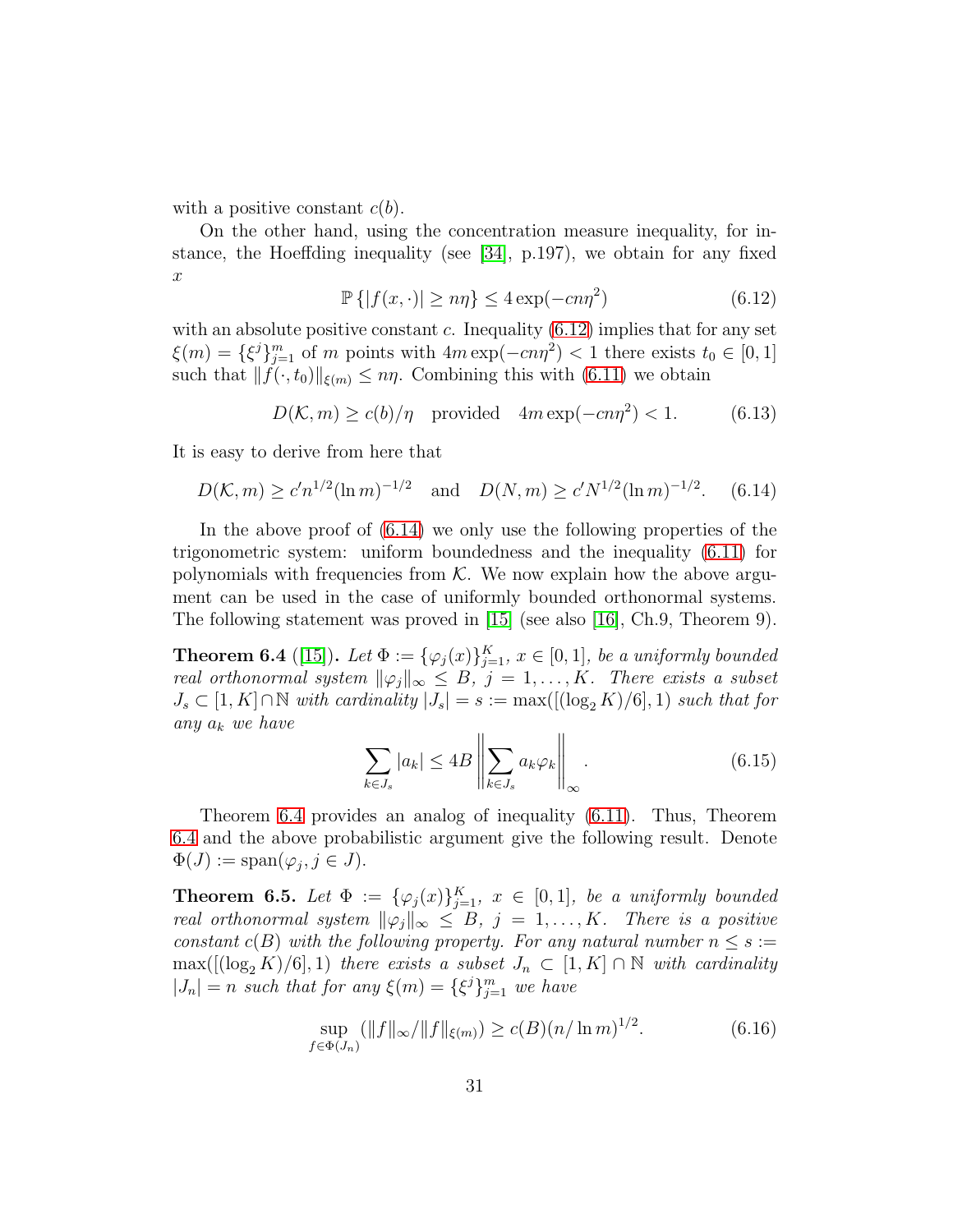In particular, Theorem [6.5](#page-30-3) implies that it is necessary to have  $m \geq$  $e^{c_1(B,D)n}$ ,  $c_1(B,D) > 0$ , for the discretization inequality

$$
||f||_{\infty} \le D||f||_{\xi(m)}, \quad f \in \Phi(J_n)
$$

to hold.

We point out that the proof of Theorem [6.4](#page-30-2) from [\[15\]](#page-33-10) (see also [\[16\]](#page-34-8), Ch.9, Theorem 9) is probabilistic. This means that Theorem [6.5](#page-30-3) holds for a randomly chosen subset  $J_n$ .

6.3. Comment on Theorem [1.5.](#page-4-0) We now prove a somewhat more general result than Theorem [1.5.](#page-4-0) We prove a similar result for complex subspaces and for a general probability measure. However our new restrictions on the number of sampling points are weaker than in Theorem [1.5.](#page-4-0)

**Theorem 6.6.** Let  $\Omega$  be a compact subset of  $\mathbb{R}^d$ . Assume that an  $N$ -dimensional subspace  $Y_N \subset \mathcal{C}(\Omega)$  (real or complex) satisfies the Nikol'skii*type inequality:* For any  $f \in Y_N$ 

$$
||f||_{\infty} \le H(N)||f||_2, \quad ||f||_2 := \left(\int_{\Omega} |f(\mathbf{x})|^2 d\mu\right)^{1/2}, \quad (6.17)
$$

*where*  $\mu$  *is the probability measure on*  $\Omega$ *. Then there are two positive absolute constants*  $C_1$  *and*  $C_2$  *such that there exists a set*  $\xi(m) = {\xi}^j\}_{j=1}^m \subset \Omega$  *with the property:*  $m \leq C_1N$  *and for any*  $f \in Y_N$  *we have* 

$$
||f||_{\infty} \leq C_2 H(N) \max_{1 \leq j \leq m} |f(\xi^j)|.
$$

*Proof.* We use a result on discretization in  $L_2$  from [\[27\]](#page-35-1) (see Theorem 3.3 there), which is a generalization to the complex case of an earlier result from [\[9\]](#page-33-4) established for the real case.

<span id="page-31-0"></span>**Theorem 6.7** ([\[9\]](#page-33-4),[\[27\]](#page-35-1)). *If*  $X_N$  *is an N*-dimensional subspace of the complex  $L_2(\Omega,\mu)$ , then there exist three absolute positive constants  $C'_1$ ,  $c'_0$ ,  $C'_0$ , a set *of*  $m \le C'_1 N$  *points*  $\xi^1, \ldots, \xi^m \in \Omega$ , and a set of nonnegative weights  $\lambda_j$ ,  $j = 1, \ldots, m$ , such that

$$
c'_0\|f\|_2^2 \le \sum_{j=1}^m \lambda_j |f(\xi^j)|^2 \le C'_0\|f\|_2^2, \quad \forall f \in X_N.
$$

For our application we need to satisfy a certain assumption on the weights. Here is a simple remark from [\[39\]](#page-36-2).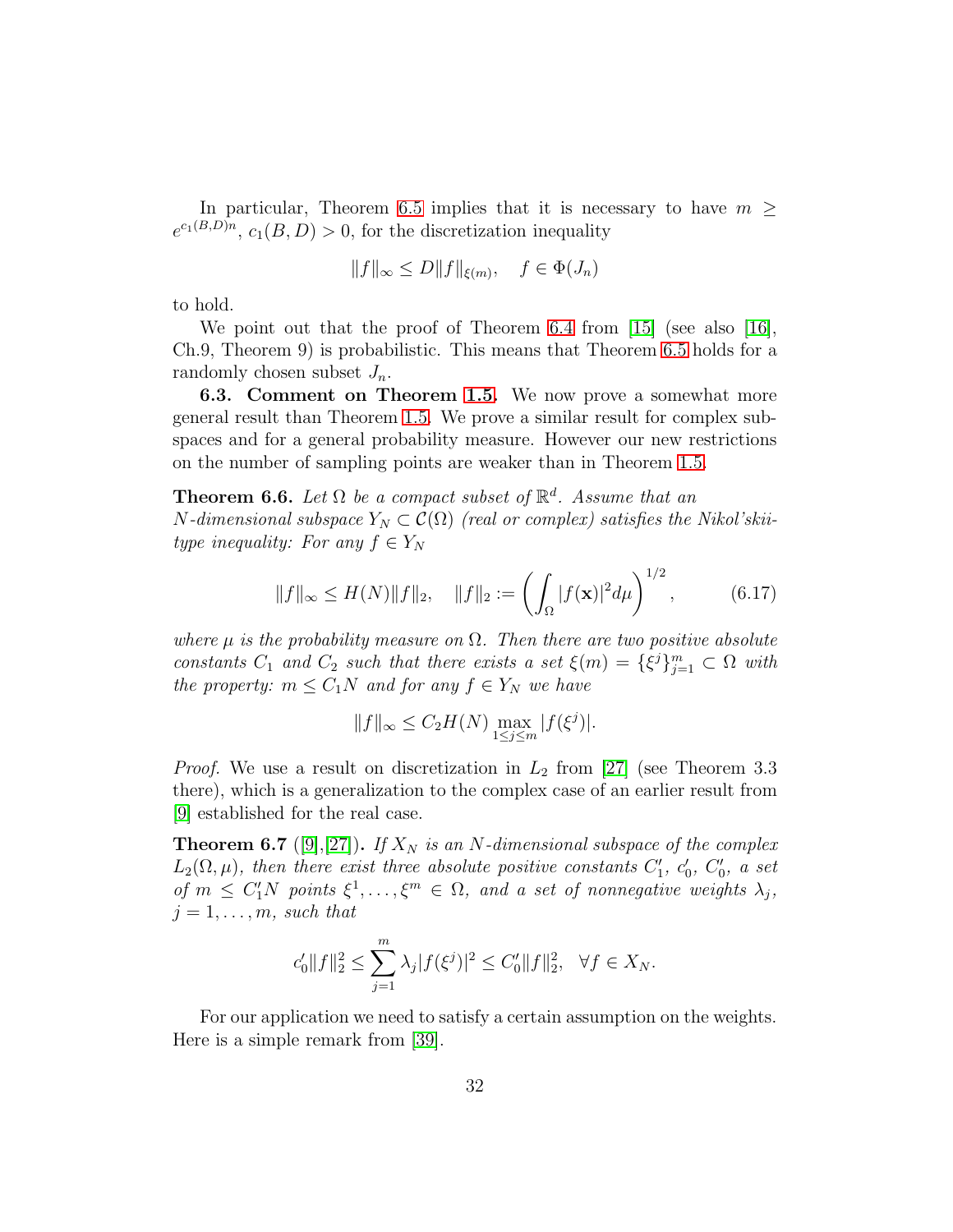<span id="page-32-4"></span>**Remark 6.1** ([\[39\]](#page-36-2)). *Considering a new subspace*  $X'_N := \{f : f = g + c, g \in \mathbb{R}^d\}$  $X_N, c \in \mathbb{C}$  *and applying Theorem [6.7](#page-31-0) to the*  $X'_N$  with  $f = 1$  ( $g = 0, c = 1$ ) *we conclude that a version of Theorem [6.7](#page-31-0) holds with*  $m \le C_1'N$  *replaced by*  $m \leq C_1'(N+1)$  and with weights satisfying

$$
\sum_{j=1}^{m} \lambda_j \le C'_0.
$$

Let now  $\xi(m) = {\xi^{j}}_{j=1}^{m}$  be the set of points from Theorem [6.7](#page-31-0) and Remark [6.1](#page-32-4) with  $X_N = Y_N$ . Then  $m \leq C_1 N$  and by the Nikol'skii-type inequality assumption we obtain

$$
||f||_{\infty} \le H(N)||f||_2 \le (c'_0)^{-1/2} \left(\sum_{j=1}^m \lambda_j |f(\xi^j)|^2\right)^{1/2}
$$
  

$$
\le (c'_0)^{-1/2} \left(\sum_{j=1}^m \lambda_j\right)^{1/2} \max_j |f(\xi^j)| \le C_2 \max_j |f(\xi^j)|.
$$

Acknowledgements. The authors are grateful to the referees for their useful comments and suggestions.

 $\Box$ 

The work was supported by the Russian Federation Government Grant  $N^{\circ}14.$  W03.31.0031.

#### <span id="page-32-3"></span>References

- <span id="page-32-0"></span>[1] J. Batson, D.A. Spielman, and N. Srivastava, Twice-Ramanujan Sparsifiers, *SIAM Review*, 56 (2014), 315–334.
- <span id="page-32-1"></span>[2] S.N. Bernstein, Sur une classe de formules d'interpolation, Izv. AN SSSR, 1931, No. 9, 1151–1161.
- [3] S.N. Bernstein, Sur une modification de la formule d'interpolation de Lagrange, Zapiski Khar'kovskogo matem. tovar., 1932, v. 5, 49–57.
- <span id="page-32-2"></span>[4] J. Bourgain, J. Lindenstrauss and V. Milman, Approximation of zonoids by zonotopes, *Acta Math.*, 162 (1989), 73–141.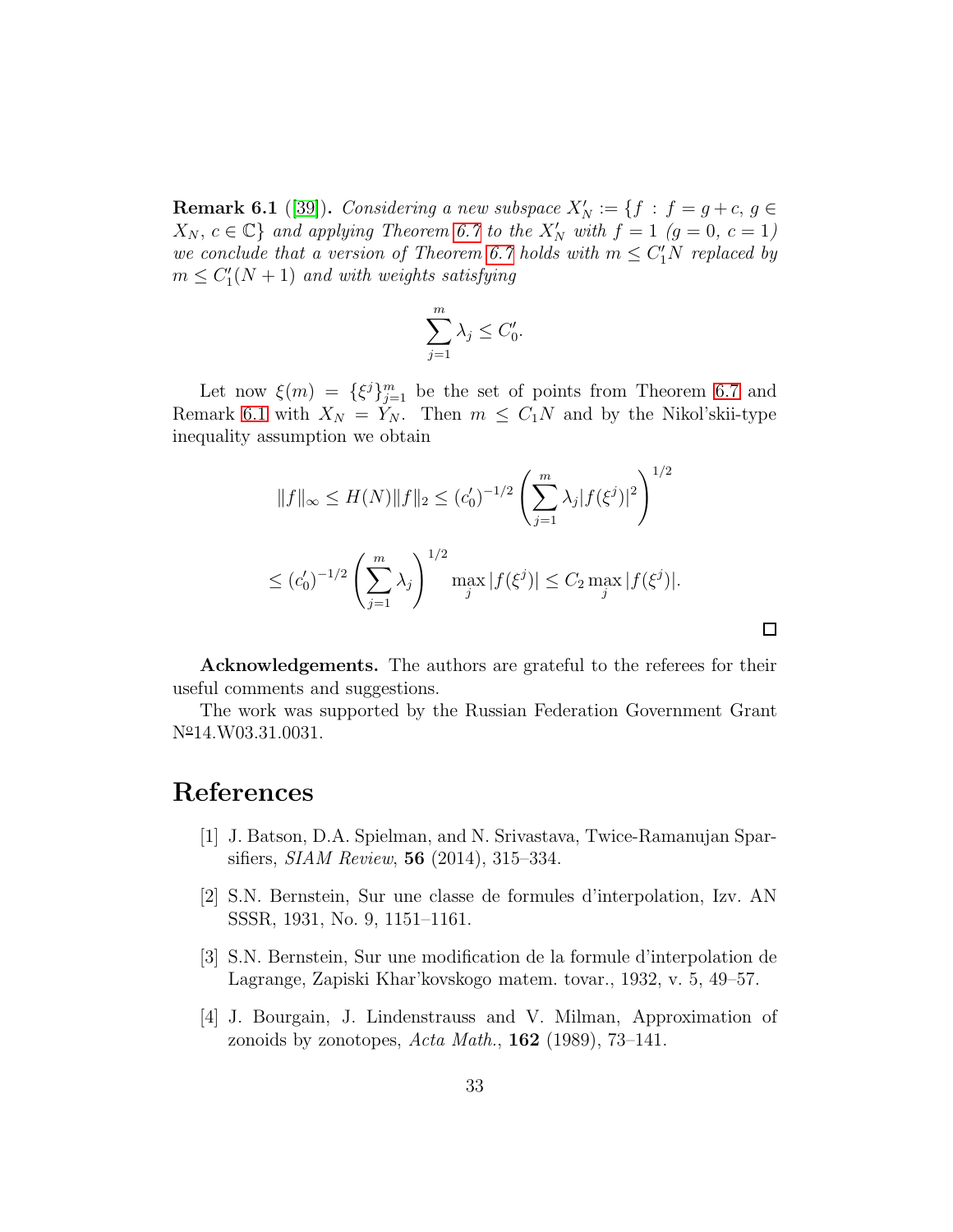- <span id="page-33-8"></span><span id="page-33-7"></span>[5] A. Cohen and G. Migliorati, Optimal weighted least-squares methods, *SMAI J. Computational Mathematics*, 3 (2017), 181–203.
- [6] A. Cohen and M. Dolbeault, Optimal pointwise sampling for  $L^2$  approximation, [arXiv:2105.05545v](http://arxiv.org/abs/2105.05545)2 [math.NA] 1 Jun 2021.
- <span id="page-33-0"></span>[7] F. Dai, A. Prymak, V.N. Temlyakov, and S.U. Tikhonov, Integral norm discretization and related problems, *Russian Math. Surveys* 74:4 (2019), 579–630. Translation from *Uspekhi Mat. Nauk* 74:4(448) (2019), 3–58; [arXiv:1807.01353v](http://arxiv.org/abs/1807.01353)1.
- <span id="page-33-3"></span>[8] F. Dai, A. Prymak, A. Shadrin, V. Temlyakov, S. Tikhonov, Sampling discretization of integral norms, [arXiv:2001.09320v](http://arxiv.org/abs/2001.09320)1 [math.CA] 25 Jan 2020; Constructive Approximation, https://doi.org/10.1007/s00365-021-09539-0; Published online: 08 April 2021.
- <span id="page-33-4"></span>[9] F. Dai, A. Prymak, A. Shadrin, V. Temlyakov, and S. Tikhonov, Entropy numbers and Marcinkiewicz-type discretization theorem, [arXiv:2001.10636v](http://arxiv.org/abs/2001.10636)1 [math.CA] 28 Jan 2020; J. Functional Analysis 281 (2021 109090.
- <span id="page-33-1"></span>[10] F. Dai, Feng and Heping Wang, Positive cubature formulas and Marcinkiewicz-Zygmund inequalities on spherical caps, Constr. Approx., 31 (2010), 1–36.
- <span id="page-33-6"></span>[11] T. Figiel, W.B. Johnson and G. Schechtman, Factorization of natural embeddings of  $\ell_p^n$  into  $L_r$ , I, Studia Mathematica, 89 (1988), 79–103.
- <span id="page-33-9"></span><span id="page-33-2"></span>[12] L. Györfy, M. Kohler, A. Krzyzak, and H. Walk, A distribution-free theory of nonparametric regression, Springer, Berlin, 2002.
- [13] K. Gröchenig, Sampling, Marcinkiewicz–Zygmund inequalities, approximation, and quadrature rules, *J. Approx. Theory*, 257 (2020).
- <span id="page-33-5"></span>[14] W.B. Johnson and G. Schechtman, Finite dimensional subspaces of  $L_p$ , Handbook of the geometry of Banach spaces, Vol. 1 (2001), 837– 870, North-Holland, Amsterdam.
- <span id="page-33-10"></span>[15] B.S. Kashin, On certain properties of the space of trigonometric polynomials with the uniform norm, Trudy Mat. Inst. Steklov, 145 (1980),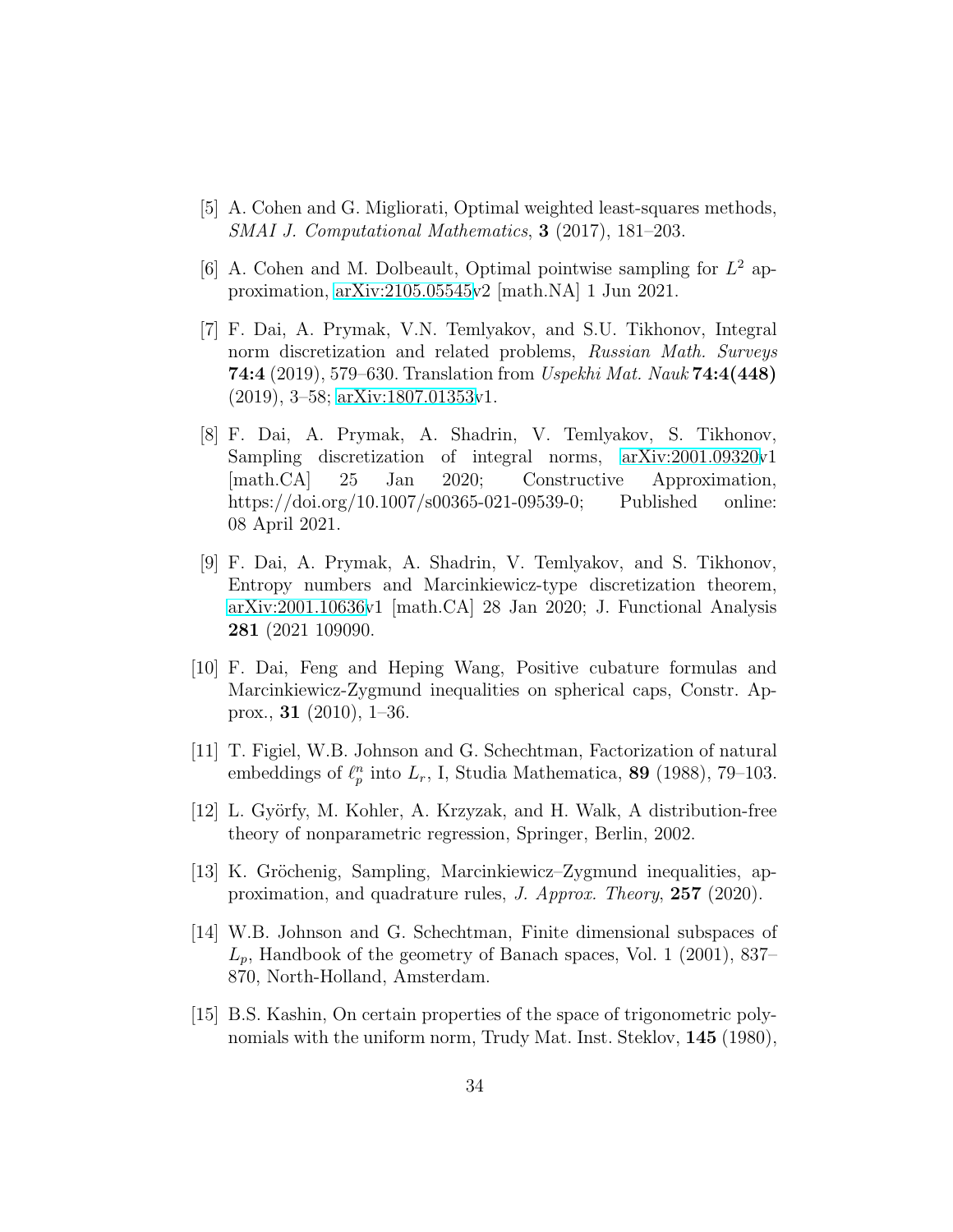111–116; English transl. in Proc. Steklov Inst. Math., 145 (1981), 121- 127.

- <span id="page-34-8"></span><span id="page-34-6"></span>[16] B.S. Kashin and A.A. Saakyan, Orthogonal Series, Providence, RI: American Mathematical Society, 1989.
- [17] B.S. Kashin and V.N. Temlyakov, On a norm and related applications, Mat. Zametki 64 (1998), 637–640.
- [18] B.S. Kashin and V.N. Temlyakov, On a norm and approximation characteristics of classes of functions of several variables, Metric theory of functions and related problems in analysis, Izd. Nauchno-Issled. Aktuarno-Finans. Tsentra (AFTs), Moscow, 1999, 69–99.
- <span id="page-34-7"></span>[19] B.S. Kashin and V.N. Temlyakov, The volume estimates and their applications, East J. Approx., 9 (2003), 469–485.
- <span id="page-34-2"></span>[20] B.S. Kashin and V.N. Temlyakov, Observations on discretization of trigonometric polynomials with given spectrum, *Russian Math. Surveys*, 73:6 (2018), 1128–1130. Translation from *Uspekhi Mat. Nauk* 73:6 (2018) 197–198.
- <span id="page-34-0"></span>[21] B. Kashin, E. Kosov, I. Limonova, and V. Temlyakov, Sampling discretization and related problems, [arXiv:2109.07567v](http://arxiv.org/abs/2109.07567)1 [math.FA] 15 Sep 2021.
- <span id="page-34-5"></span>[22] L. Kämmerer, T. Ullrich, and T. Volkmer, Worst-case recovery guarantees for least squares approximation using random samples, Constructive Approximation, 54 (2021), 295?352.
- <span id="page-34-4"></span>[23] J. Keiner, S. Kunis, and D. Potts, Efficient Reconstruction of Functions on the Sphere from Scattered Data, J Fourier Anal. Appl., 13,  $(2007), 435-458.$  https://doi.org/10.1007/s00041-006-6915-y.
- <span id="page-34-1"></span>[24] E. Kosov, Marcinkiewicz-type discretization of  $L^p$ -norms under the Nikolskii-type inequality assumption, [arXiv:2005.01674v](http://arxiv.org/abs/2005.01674)1 [math.FA] 4 May 2020.
- <span id="page-34-3"></span>[25] D. Krieg and M. Ullrich, Function values are enough for  $L_2$ -approximation, *Found. Comp. Math.*, doi:10.1007/s10208-020-09481-w; [arXiv:1905.02516v](http://arxiv.org/abs/1905.02516)4 [math.NA] 19 Mar 2020.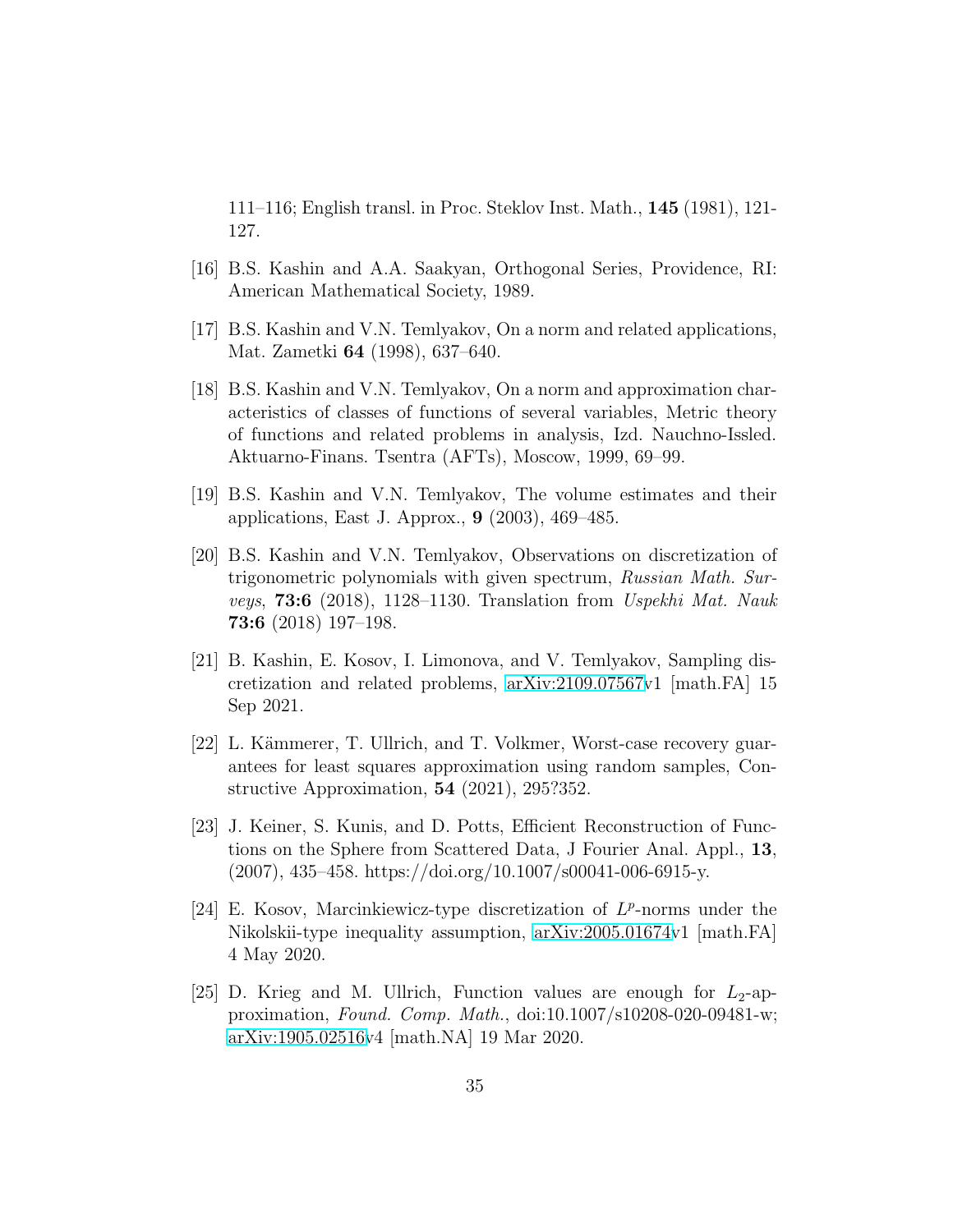- <span id="page-35-6"></span>[26] D. Krieg and M. Ullrich, Function values are enough for  $L_2$ approximation: Part II, *J. Complexity*, doi:10.1016/j.jco.2021.101569; [arXiv:2011.01779v](http://arxiv.org/abs/2011.01779)1 [math.NA] 3 Nov 2020.
- <span id="page-35-8"></span><span id="page-35-1"></span>[27] I. Limonova and V. Temlyakov, On sampling discretization in  $L_2$ , [arXiv:2009.10789v](http://arxiv.org/abs/2009.10789)1 [math.FA] 22 Sep 2020.
- [28] A. Marcus, D.A. Spielman, and N. Srivastava, Interlacing families II: Mixed characteristic polynomials and the Kadison-Singer problem, *Annals of Math.*, 182:1 (2015), 327–350.
- <span id="page-35-7"></span>[29] N. Nagel, M. Schäfer, T. Ullrich, A new upper bound for sampling numbers, *Found. Comp. Math.*, Pub Date: 2021-04-26, DOI: 10.1007/s10208-021-09504-0; [arXiv:2010.00327v](http://arxiv.org/abs/2010.00327)1 [math.NA] 30 Sep 2020.
- <span id="page-35-9"></span><span id="page-35-3"></span>[30] S. Nitzan, A. Olevskii, and A. Ulanovskii, Exponential frames on unbounded sets, *Proc. Amer. Math. Soc.*, 144:1 (2016), 109–118.
- <span id="page-35-5"></span>[31] E. Novak, *Deterministic and Stochastic Error Bounds in Numerical Analysis*, Springer-Verlag, Berlin, 1988.
- [32] K. Pozharska and T. Ullrich, A note on sampling recovery of multivariate functions in the uniform norm, [arXiv:2103.11124v](http://arxiv.org/abs/2103.11124)2 [math.NA] 2 Apr 2021.
- <span id="page-35-10"></span>[33] V.N. Temlyakov, On approximate recovery of functions with bounded mixed derivative, J. Complexity, 9 (1993), 41–59.
- <span id="page-35-11"></span><span id="page-35-4"></span>[34] V.N. Temlyakov, Greedy Approximation, Cambridge University Press, 2011.
- [35] V.N. Temlyakov and S. Tikhonov, Remez-type and Nikolskii-type inequalities: general relations and the hyperbolic cross polynomials, Constr. Appr., 46 (2017), 593–615.
- <span id="page-35-2"></span><span id="page-35-0"></span>[36] V. Temlyakov, Multivariate Approximation, Cambridge University Press, 2018.
- [37] V.N. Temlyakov, The Marcinkewiecz-type discretization theorems for the hyperbolic cross polynomials, Jaen Journal on Approximation, 9 (2017), No. 1, 37–63; arXiv: 1702.01617v2 [math.NA] 26 May 2017.